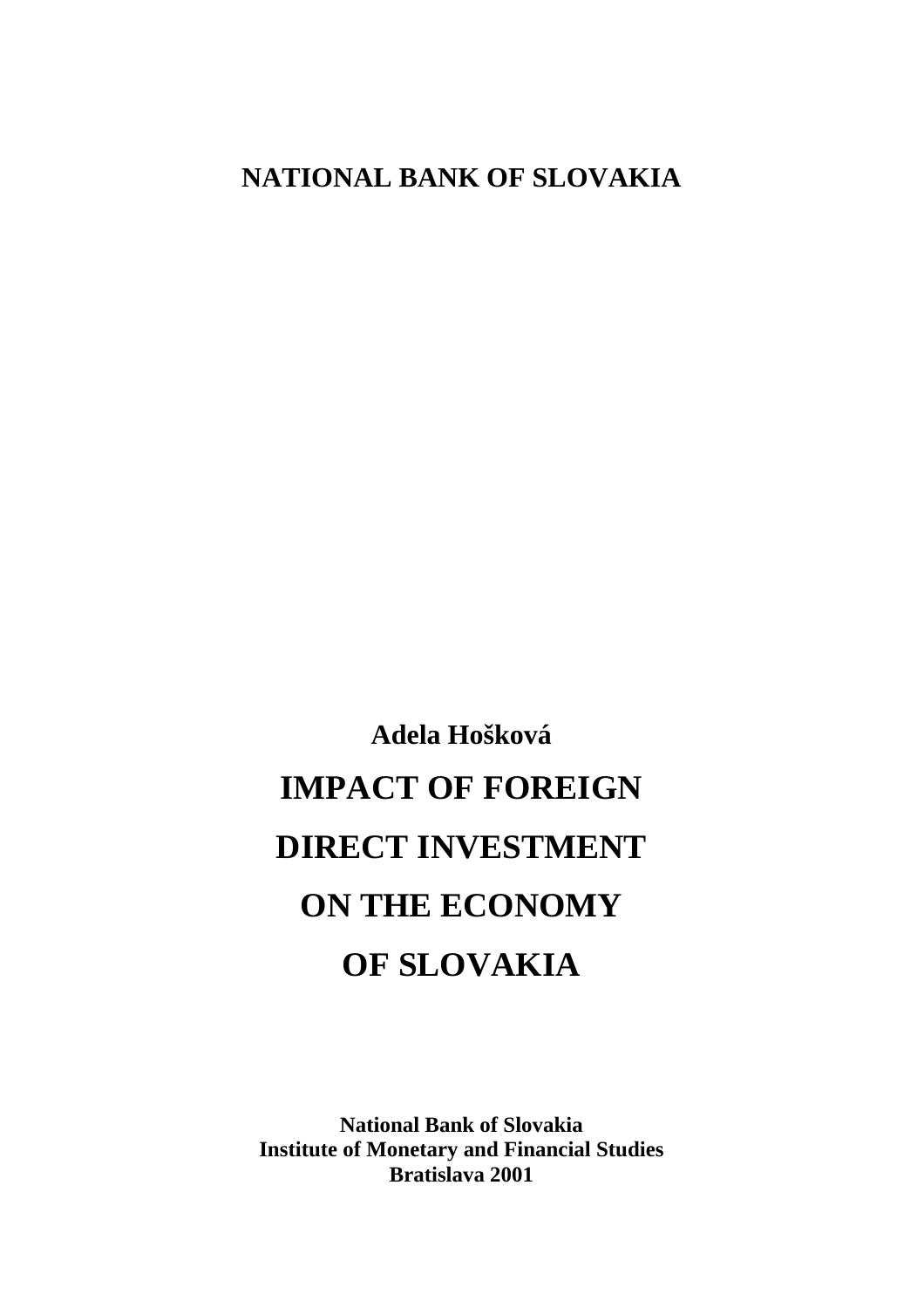# **IMPACT OF FOREIGN DIRECT INVESTMENT ON THE ECONOMY OF SLOVAKIA**

© National Bank of Slovakia, Institute of Monetary and Financial Studies Adela Hošková.

# **Bratislava 2001**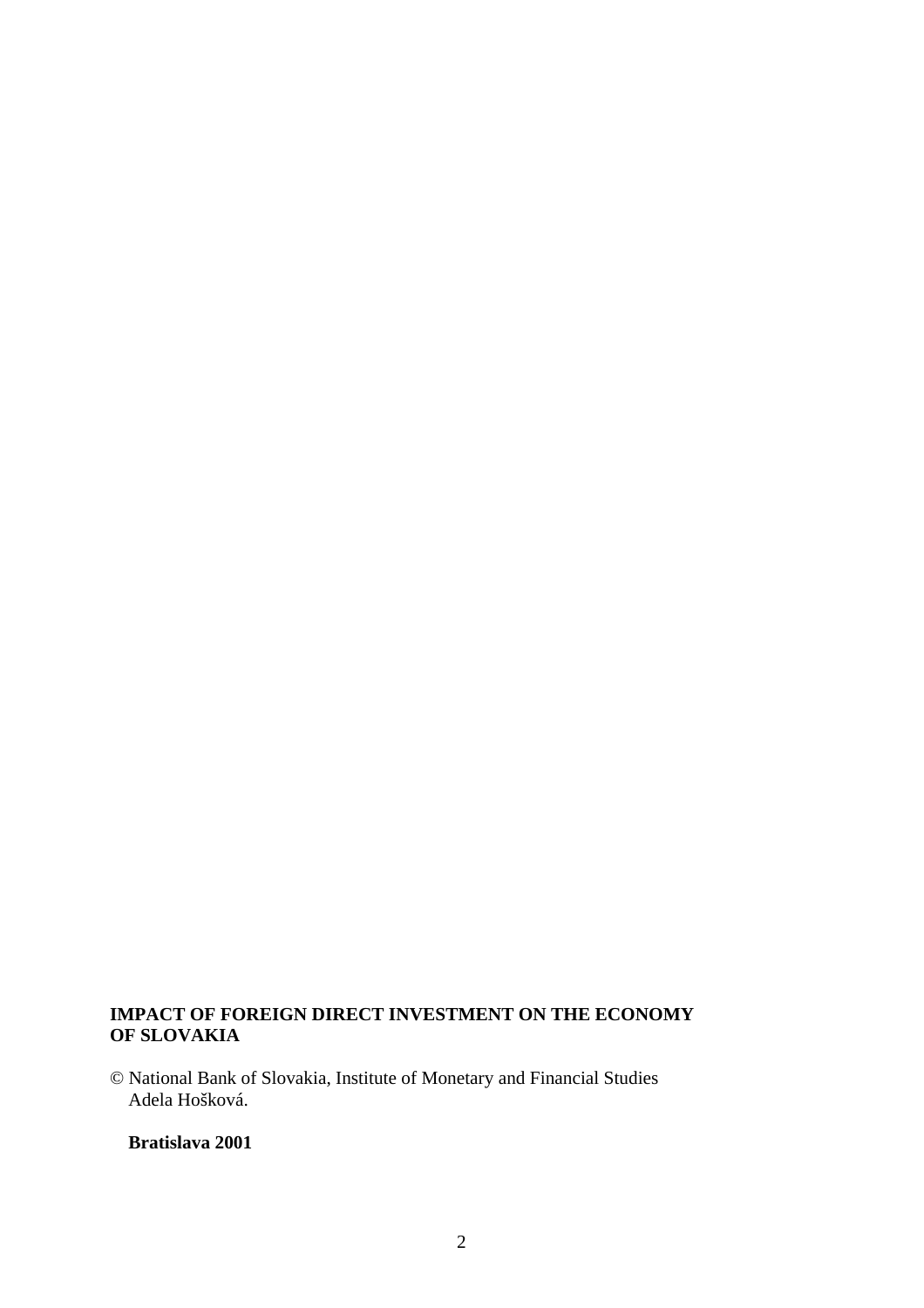# **Table of Contents**

|                                                                                     | Page    |
|-------------------------------------------------------------------------------------|---------|
| <b>INTRODUCTION</b>                                                                 | 4       |
| 1. Foreign Direct Investment (FDI) in Slovakia                                      | 8       |
| 1.1 Inflow of Foreign Direct Investment<br>1.2 Outflow of Foreign Direct Investment | 8<br>12 |
| 2. Impact on Balance of Trade and Payments                                          | 14      |
| 3. Regional Aspects of FDI in Slovakia                                              | 17      |
| 4. Impact of FDI on Employment, Labour Productivity and Know-How                    | 27      |
| <b>5. Partnership Between FDI and Domestic Industry</b>                             | 36      |
| <b>CONCLUSION</b>                                                                   | 44      |
| <b>REFERENCES</b>                                                                   | 47      |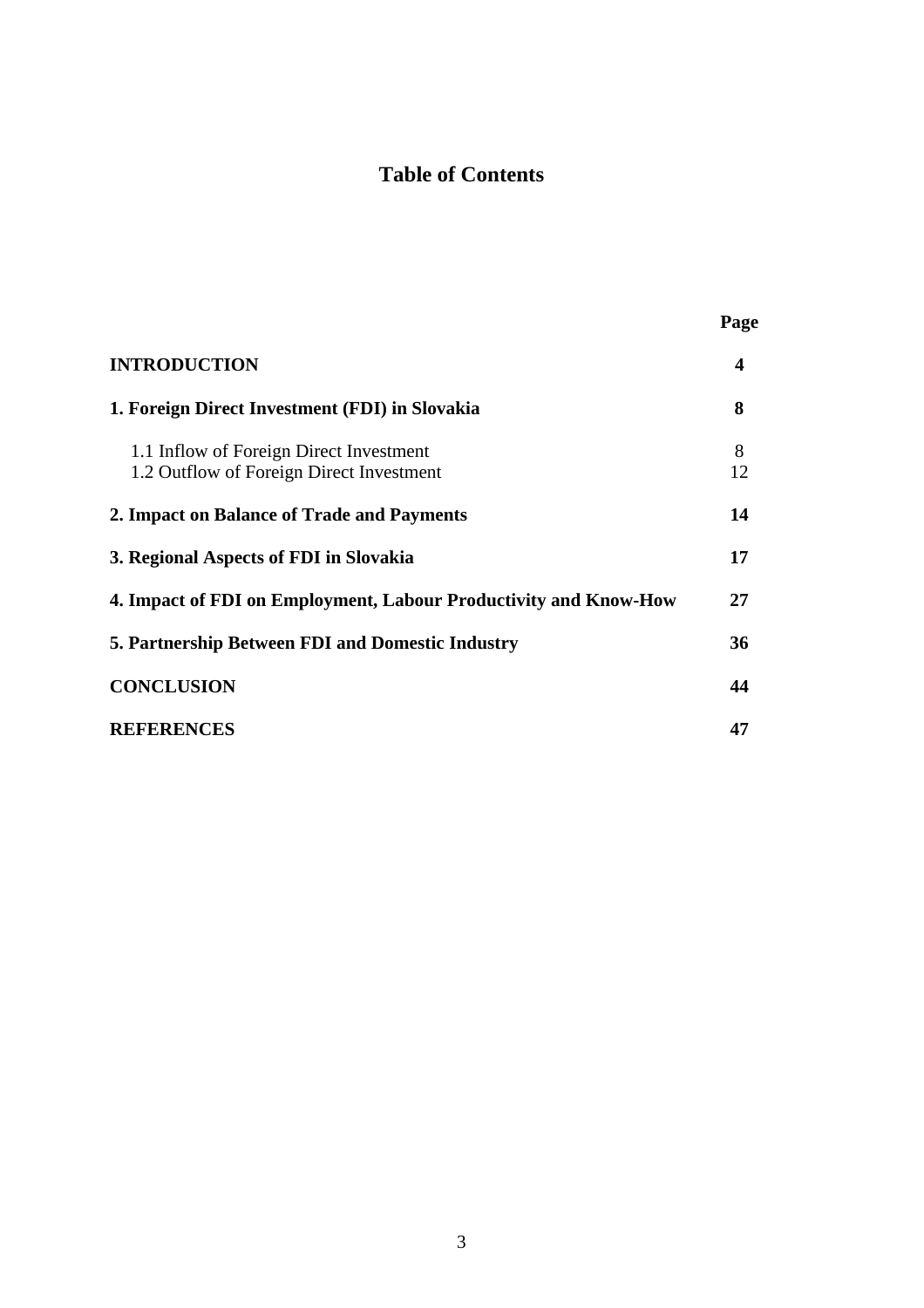# **IMPACT OF FOREIGN DIRECT INVESTMENT ON THE ECONOMY OF SLOVAKIA**

According to the latest results, the inflow of foreign direct investment (FDI) to Slovakia has started to gain importance. It is therefore important to understand the impact of FDI on the economy of Slovakia, primarily on the real sector, banking, third sector, etc.

This study aims to depict the impact of FDI on selected production areas, i.e. employment, labour productivity, know-how, partnership between FDI and domestic industry, and regional distribution of FDI. The final positives (and/or negatives) boil down to the impact on the balance of trade and payments of the SR, as a result of the capitalisation of pro-export oriented organisations, which sell their output (because of the small size of the Slovak market) in foreign countries, by means of FDI.

The study presented is a summary of six years of research into the said subject, which is covered by six studies of the IMFS NBS (see References) that detail individual problem areas subject to this study.

### **Foreign Direct Investment**

Foreign direct investment is a key form whereby foreign capital penetrates our economy. It is exactly this investment that should form a basis for upgrading production facilities, transfer of new technologies and know-how, and for the more effective integration of our economy into the international division of labour. This process results in direct investment becoming an immediate source for the production of convertible goods that sell very well in global markets, thus creating opportunities for the generation of foreign exchange funding. However, in terms of times scales, it is a process that takes longer than, for example, the inflow of foreign portfolio investment.

There are also some alternatives to foreign direct investment: borrowing capital, acquiring technology through various licensing agreements, purchasing management as well as expert knowledge, and/or their transfer on the basis of agreements. The main problem of such separate acquisition of individual resources is that it turns out to be much more expensive.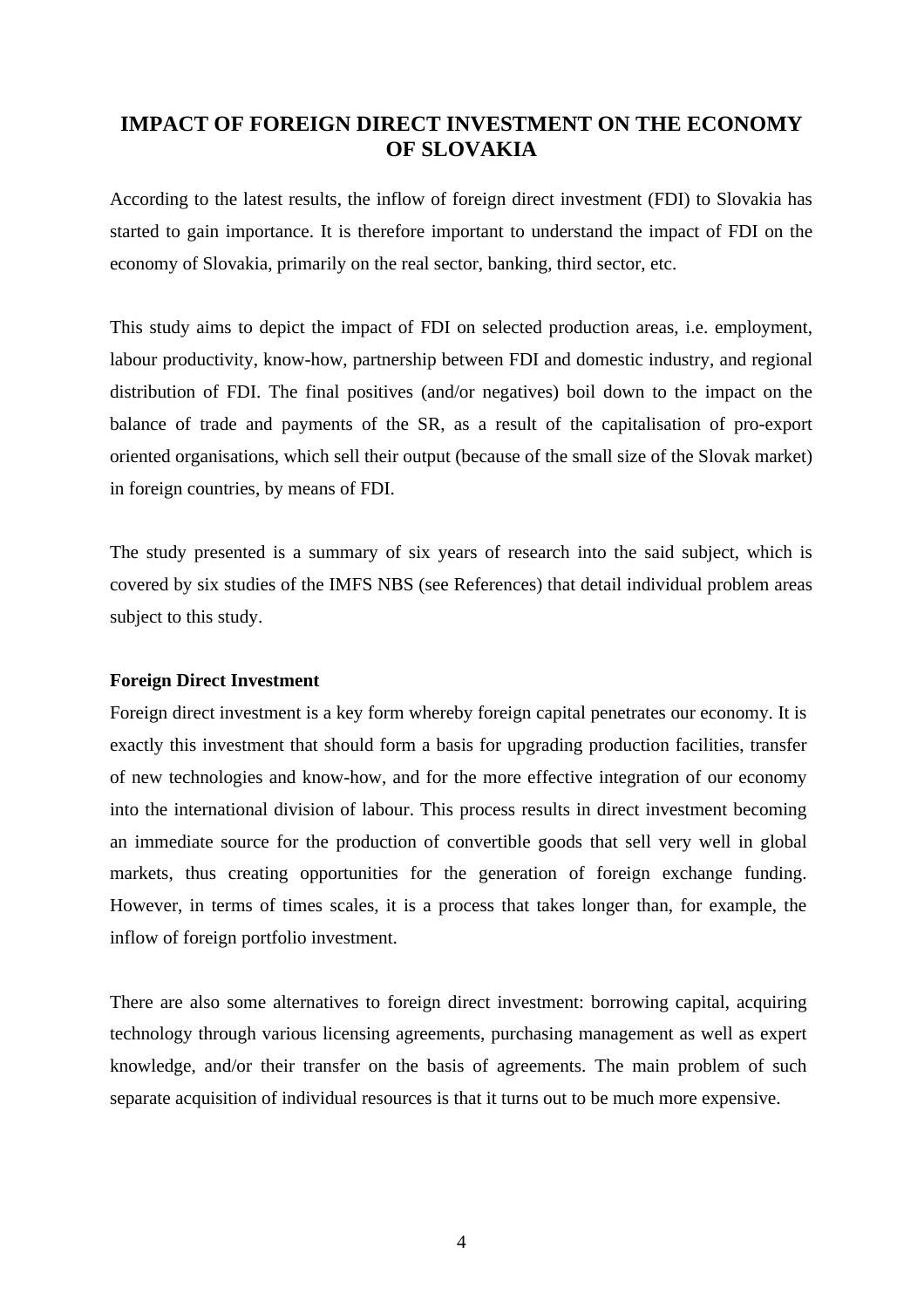Foreign direct investment into production must initially pass through a start-up period during which these positive results do not yet show, and contrariwise, the opposite holds true: i.e. foreign exchange funds spent on purchasing modern technologies, know-how, licences, materials, semi-products and the like. When full-scale production is launched and especially when the profits generated are re-invested domestically, the positive effects of this process start to be seen. Apart from yielding products of good quality, foreign capital may also bring about the so-called multiplication effects due to the associated demand for capital expenditure.

Direct investment is understood as such disbursement of cash or other assets appreciable in cash (cash equivalents) or property rights, the purpose of which is to set up, acquire or expand the stable economic involvement by a resident investor in a business in a foreign country or by a non-resident investor in a business in Slovakia, namely in one of the following forms:

- 1. establishing or acquiring an exclusive interest in a business, including its expansion,
- 2. participating in a newly-established or existing business, where an investor owns or acquires at least a 10% interest in the share capital of a business corporation, or at least a 10% interest in its net owner's equity or 10% of voting rights,
- 3. an investor providing a financial loan for business purposes for a period of five or more years, where the investor participates in this business in accordance with clauses 1 or 2 above, or the loan is associated with an agreement on a share of profits to be distributed,
- 4. applying the proceeds from an existing direct investment to this investment<sup>1</sup>.

In terms of time, the operation of an investment once it has entered into a particular country passes through different development stages. Several theories have been formed based on a longitudinal study of foreign direct investment. At the beginning of the eighties, J.H. Dunning, one of the most important theoreticians dealing with the subject mentioned, has elaborated the following theory or hypothesis (as reported by Pichl, C. 14).

In the first stage, the given country does not invest in other countries, since due to its low standard of development it is not able to make an effective use of its advantages via direct investment under a specific oligopoly competition. An active international co-operation will occur when the country employs exports. At the same time, foreign companies will start to make investments in the home country, initially just on a small scale, due to locally restricted specific conditions (a small market, workforce unsatisfactorily trained for industrial production, insufficient infrastructure, and the like.).

**In the second stage,** direct investment by foreign enterprises in the country in question gains significance. A high volume of output achieved, generating abundant supply to the local market, will start to act massively. The workforce in the recipient country gets acquainted with a high standard of labour productivity and manufacturing process, while the level of wages is still low. Direct investment is not as yet interconnected with the rest of the economy

 1 Foreign Exchange Act, NBS, 1995, § 2, clause k), p. 7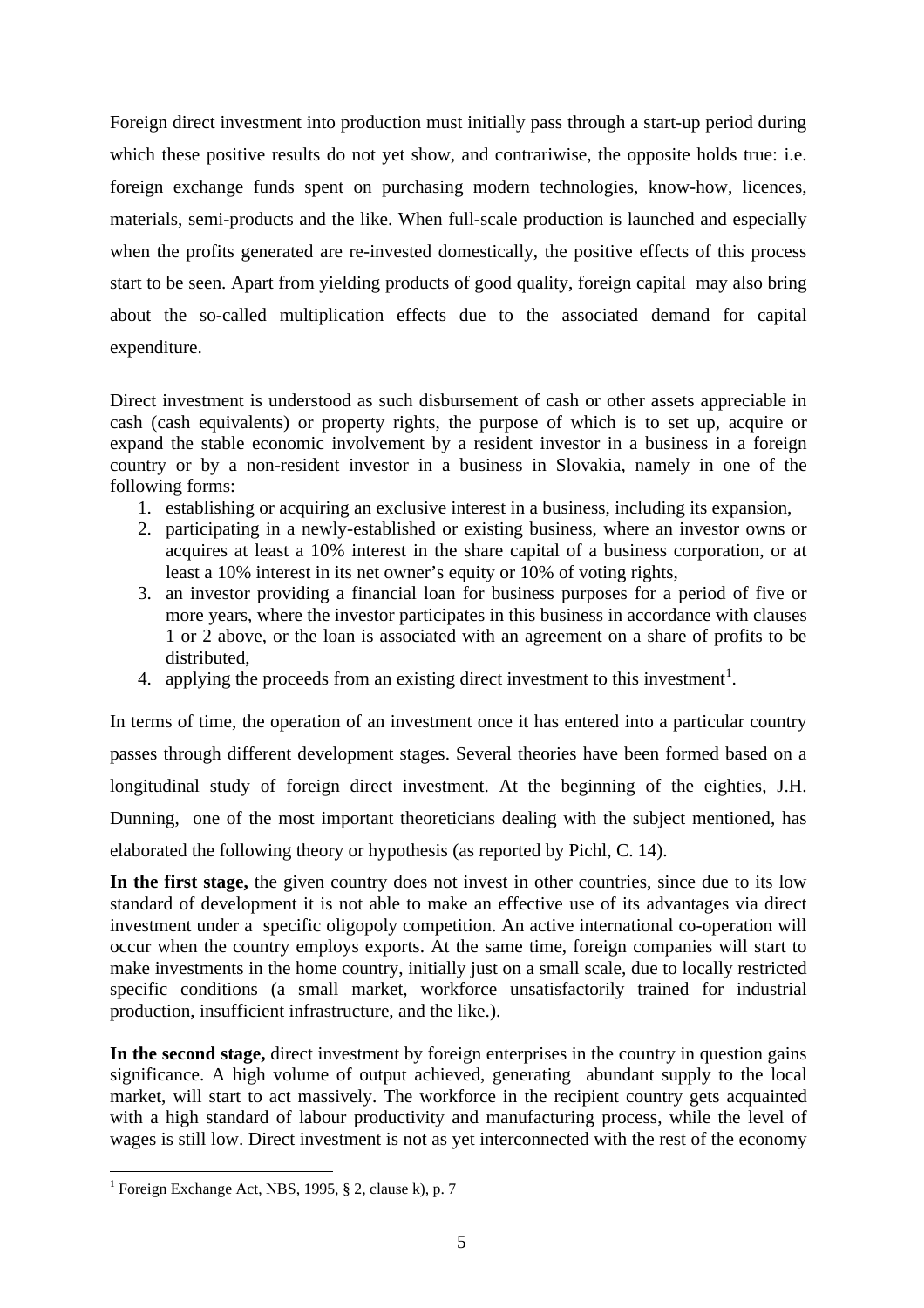of the given country. As a result of imperfect local markets for information, goods and capital, transaction costs are usually high, and foreign direct investors therefore try to integrate a number of markets in which they perform business transactions. For the time being, a home country seldom makes foreign direct investment as yet, since domestic undertakings possess corporate advantages that can only be inappropriately utilised, and. even if such investment exists, it only involves direct export investment into neighbouring countries with a similar standard of development.

**In the third stage,** a home country exhibits a noticeably higher proportion of foreign direct investment. Local companies have gained experience from operating in developed markets, relations with foreign companies (improved training of workforce, promotion of know-how and by this token, also promotion of specific corporate advantages), which helps them to penetrate foreign markets considerably. As a result of the level of wages rising (greater skills, higher labour productivity as a result of technology advancement, and so forth), differences between countries as to wages diminishes and the given country loses the advantages of having "cheap labour". The inflow of new foreign direct investment to the country is driven by new advantages: a high demand, the ability to develop technologies domestically, new modern infrastructure, etc. On the whole, the exported direct investment however still develops at a lower pace than the imported one, although they gradually come closer to each other. FDI gets interconnected with the local industry.

**In the fourth stage,** the given country finally becomes a significant direct investor in other countries.

What is referred to as **the fifth stage** of this process of development by Dunning is the development of international trade between industrial branches based on intra-industry division of labour in production itself. As a rule, decisions on where to locate corporate branches to be founded are less driven by the country's specific features, and the dynamic effect of the development of international division of labour is taken into account to a greater extent. On the other hand, imported direct investment begins to increase, but for reasons other than those which held true for the initial stages, for example, in order to make the product line more varied/diversify the assortment. Imported and exported investment converge.

Based on the results of our own research into the FDI issues, it is possible to note hat the aforementioned breakdown of the development of FDI into stages is also applicable to Slovakia. The first, and partly also the second stage, passed relatively quickly in our country, i.e. approximately during the years 1990 – 1995, depending on the particular conditions in individual undertakings, but also depending upon the regional environment.

At the present time, we are approximately at the level of the second stage (of Dunning's scheme), but a certain portion of organisation with foreign capital participation already operates at the third stage. This means that resident organisations with foreign capital involvement are partnering with domestic industry and are establishing links between sectors and branches, with highly positive effects showing on the volume of production, regional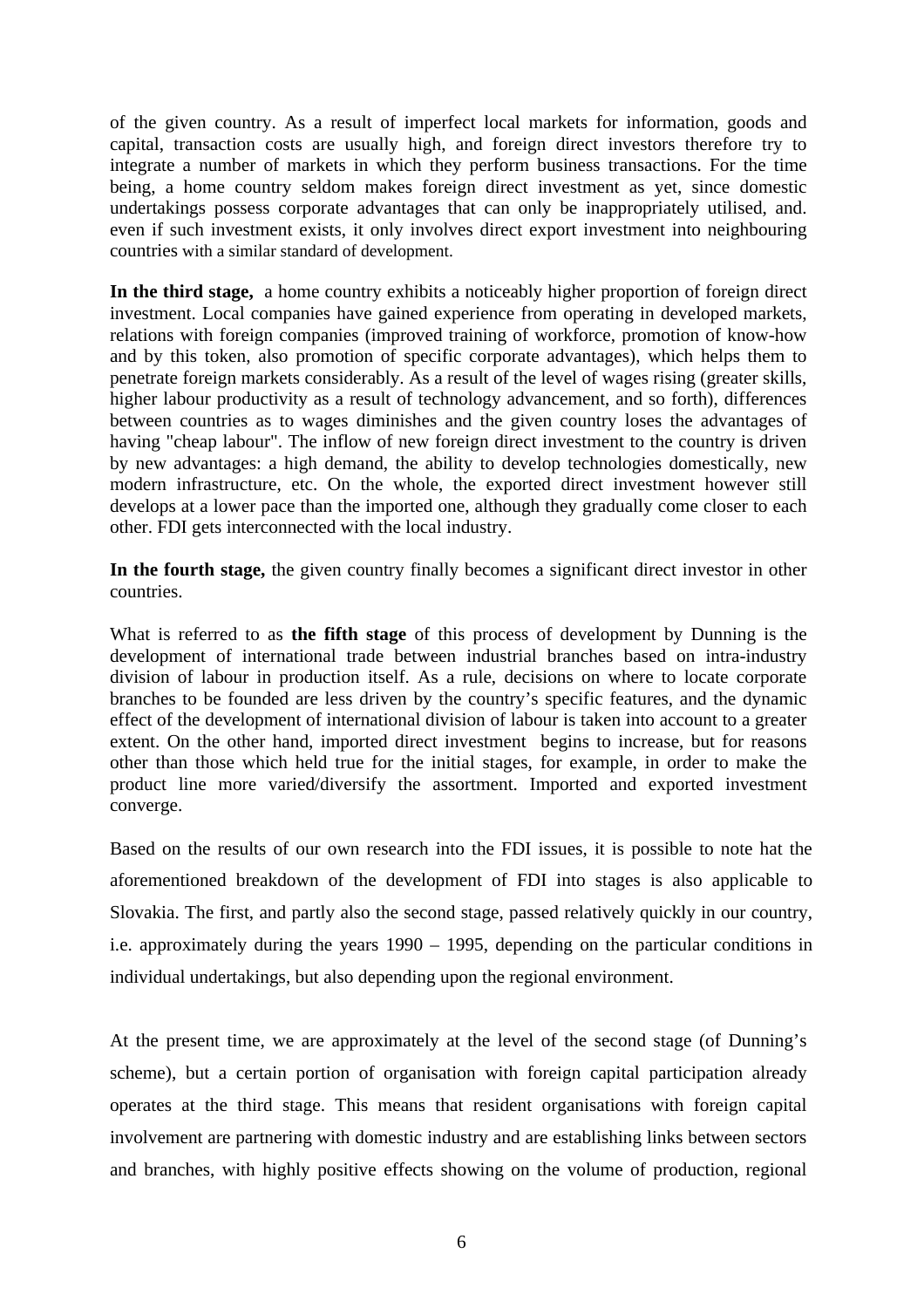distribution, employment, and above all, foreign trade. The third stage will be very important and a transition to it will be more complex than reaching the first two stages. It is exactly in this stage where the most important preconditions for economic development are achieved, and, apart from FDI, the ability to develop technologies domestically in such branches or sectors for which we have the best conditions, should matter in this respect. Although the verification of the impact of FDI on the economy of Slovakia made so far has practically confirmed the validity of the first two stages under the Slovak conditions as well, this does not still mean that the hypothesis presented will show to hold true in our environment without any changes also in the future. Not every country must undergo such development, as it may also stagnate at a certain stage.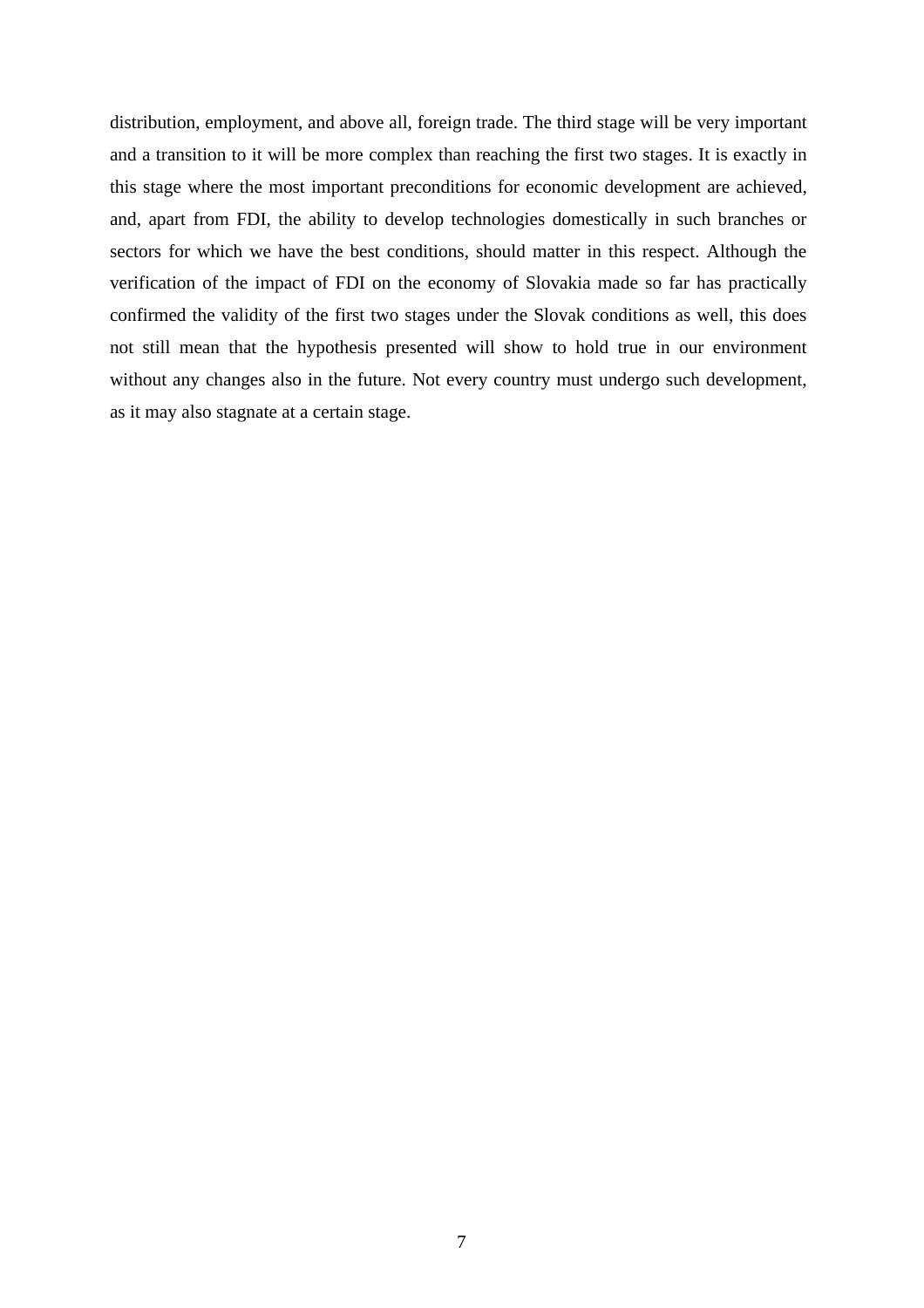# **1. Foreign Direct Investment in Slovakia**

# **1.1. Inflow of Foreign Direct Investment**

Until the year 2000, the development of FDI flowing into Slovakia had an upward trend, but its volume and pace lagged far behind the needs of our economy, as well as in comparison with neighbouring countries undergoing restructuring.

Comparison of the inflow of FDI in 2000 and in the previous years clearly shows that its development has started to gain in intensity. Large investments into the telecommunications, petrochemical and metal working industries have materialised and this positive development can be expected to still continue in the near future. Privatisation of the gas industry and several large banks is in the pipeline, together with investments into individual industrial branches.

| Year | <b>Position as at</b><br>1.1. | Net change | $F/X$ rate<br>differences | <b>Position as at</b><br>31.12. | <b>Position</b><br>as at 31.12.<br>$\sqrt{0}$ <sup>**</sup><br>in |
|------|-------------------------------|------------|---------------------------|---------------------------------|-------------------------------------------------------------------|
| 1994 | 15 342                        | 8 7 4 4    | 246                       | 24 3 32                         |                                                                   |
| 1995 | 24 3 32                       | 7683       | 1 0 3 5                   | 33 050                          | 135.8                                                             |
| 1996 | 34 345                        | 10 956     | 467                       | 45 768                          | 138.5                                                             |
| 1997 | 50781                         | 6867       | $-272$                    | 57 37 6                         | 125.4                                                             |
| 1998 | 57 376                        | 17783      | 1879                      | 77 038                          | 134.3                                                             |
| 1999 | 77 038                        | 15 1 28    | 781                       | 92 947                          | 120.6                                                             |
| 2000 | 92 947                        | 91 795     | $-19056$                  | 165 686                         | 178.3                                                             |

**Development of inflow of foreign direct investment (FDI)** \* **in SKK million**

*Table 1*

**Source:** *NBS*

1996 – a change in the methodology – inclusion of CZK among convertible currencies

1997 – a change in the methodology – inclusion of equity capital also in SKK (in 1994 -1996 only in foreign currencies)

 $*$  FDI – equity interest, designation in this sense of the word applies to the whole document  $*$  100 % is always taken to be the previous year

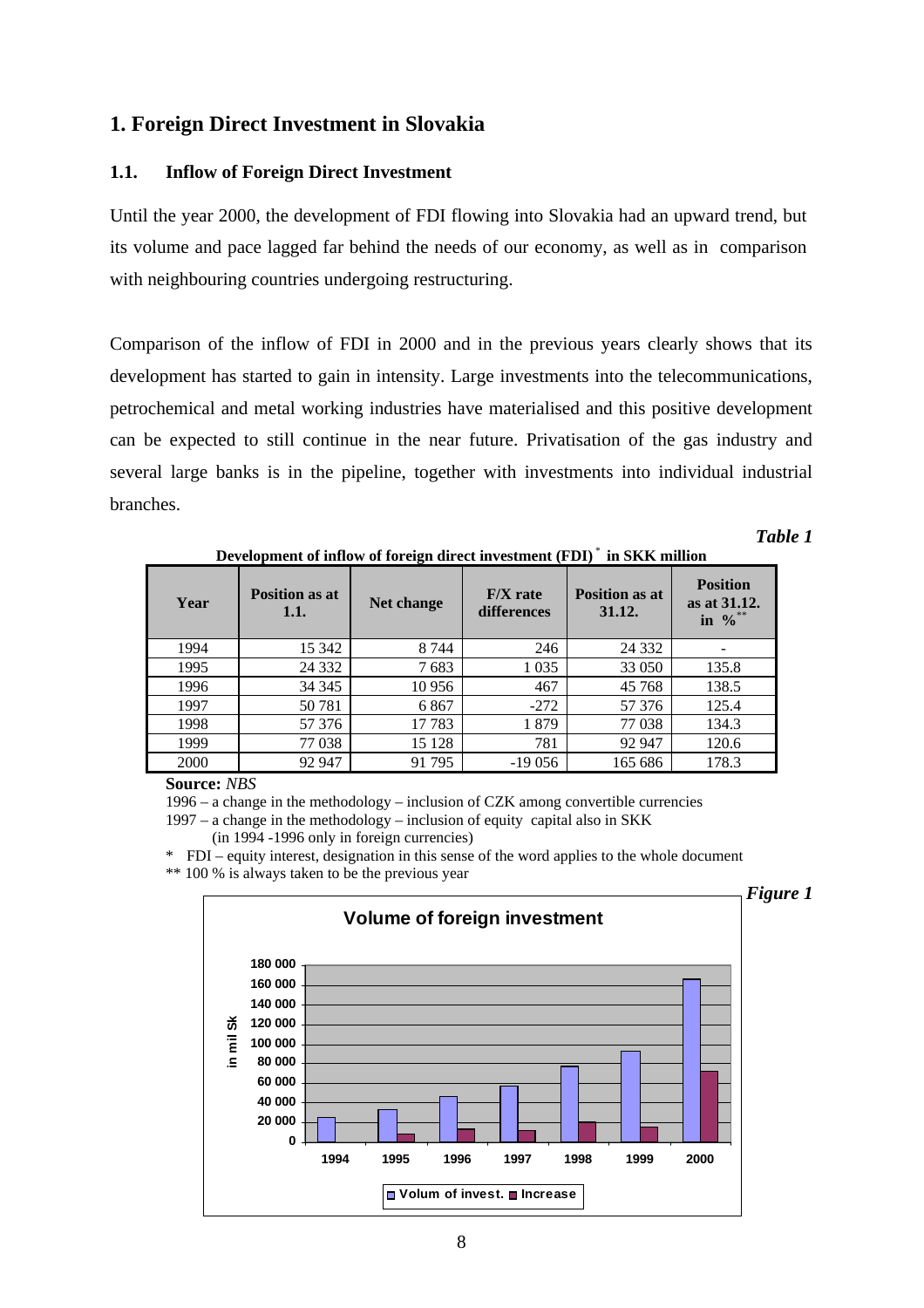Also, the ways in which FDI enters Slovakia were significantly broadened. Whereas in previous years FDI used to flow into the country exclusively in the form of investment made directly into individual branches within the business sector, the form of entry via shares, which due to a variety of legislative obstacles was previously used in our country to a minimum extent, has now started to be significantly more actively utilised. Nowadays, after the eligibility criteria for entry of FDI into Slovakia have been liberalised, it has become clear that quite like comparable countries (where this form of FDI inflow accounts for as much as approx. 50 %), Slovakia will also gradually attain a standard level in the given area.

# *Table 2*

|                                                 |                       | <b>Year 1998</b> |                       | <b>Year 1999</b> |                       | <b>Year 2000</b> |  |
|-------------------------------------------------|-----------------------|------------------|-----------------------|------------------|-----------------------|------------------|--|
| <b>Sector</b>                                   | <b>SKK</b><br>million | $\frac{0}{0}$    | <b>SKK</b><br>million | $\frac{0}{0}$    | <b>SKK</b><br>million | $\frac{0}{0}$    |  |
| agriculture, forestry                           | 3                     | $0.0\,$          | 146                   | 0.2              | 145                   | 0.1              |  |
| extraction of raw materials                     | 910                   | 1.2              | 1 0 4 2               | 1.1              | 1939                  | 1.2              |  |
| industrial production                           | 38 159                | 49.5             | 46 0 34               | 49.5             | 88 597                | 53.5             |  |
| electricity and gas production and distribution | 429                   | 0.6              | 426                   | 0.5              | 434                   | 0.3              |  |
| construction                                    | 1589                  | 2.1              | 1788                  | 1.9              | 1658                  | 1.0              |  |
| wholesale and retail trade                      | 13 111                | 17.0             | 17466                 | 18.8             | 20 632                | 12.5             |  |
| hotels and restaurants                          | 667                   | 0.9              | 1 0 5 9               | 1.1              | 1 1 2 5               | 0.7              |  |
| transport, warehousing and communications       | 2 4 3 1               | 3.2              | 2 8 5 4               | 3.1              | 25 057                | 15.1             |  |
| banking and insurance industry                  | 16816                 | 21.8             | 17775                 | 19.1             | 21 5 62               | 13.0             |  |
| real estate, leasing and trade services         | 2531                  | 3.3              | 3822                  | 4.1              | 3 9 6 4               | 2.4              |  |
| health care and social welfare                  | 19                    | 0.0              | 18                    | 0.0              | 68                    | 0.0              |  |
| other public, social and personal services      | 373                   | 0.5              | 517                   | 0.6              | 505                   | 0.3              |  |
| <b>Total</b>                                    | 77 038                | 100.0            | 92 947                | 100.0            | 165 686               | 100.0            |  |

**Distribution of FDI by sectors as of 31.12.2000**

**Source**: NBS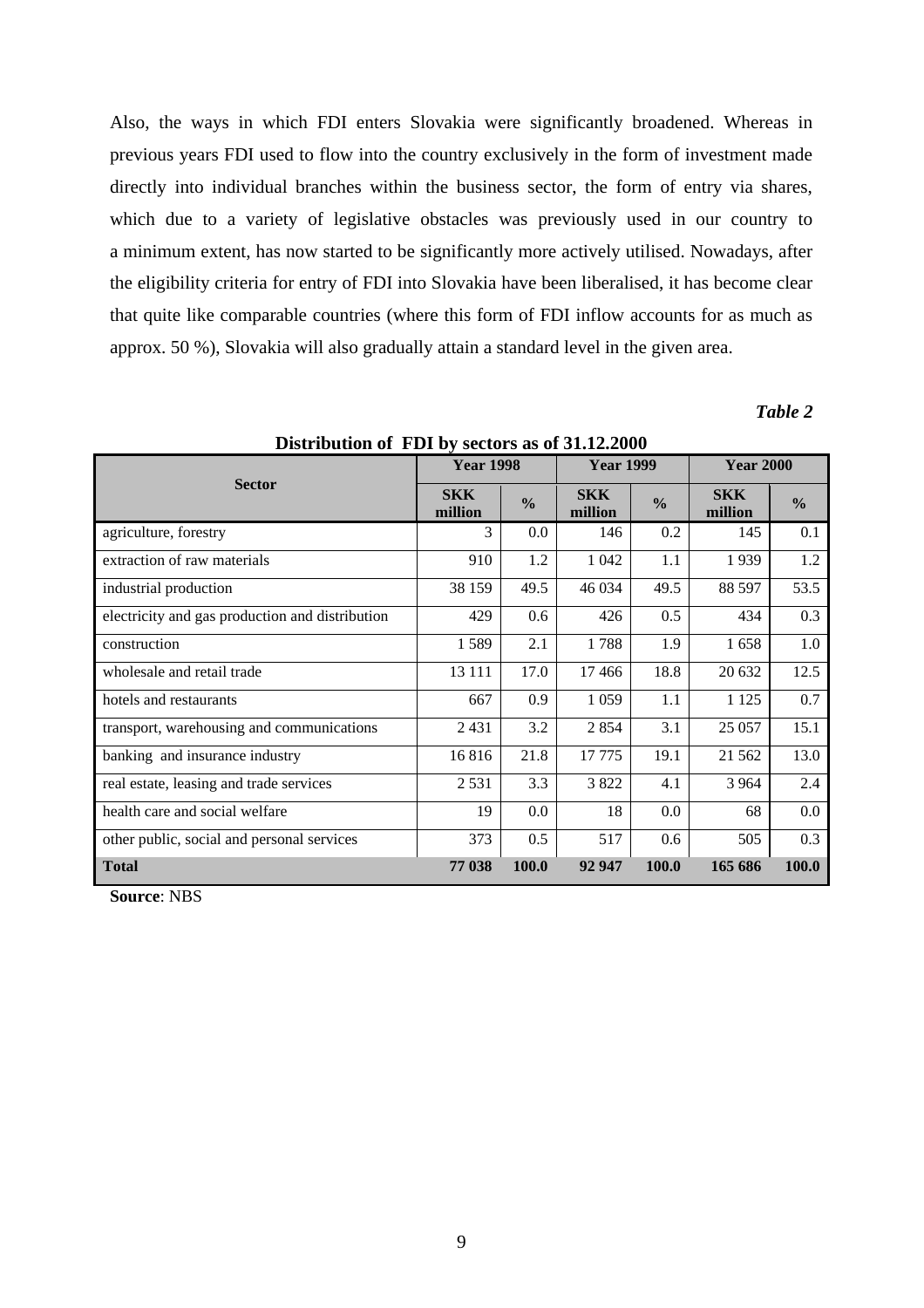*Figure 2*



Whilst in 1998 and 1999 a relatively balanced development was recorded, in 2000 the shares of individual sectors were shifted. Privatisation of telecommunications most markedly impacted upon the item transport, warehousing and communications, increasing its share from approx. 3% to 15.1%, due to which the shares of wholesale and retail trade and banking sectors were reduced. Other items have been developing without any big fluctuations.

In the forthcoming period, major changes can be expected in the banking and insurance sectors and in the production and distribution of electricity and gas.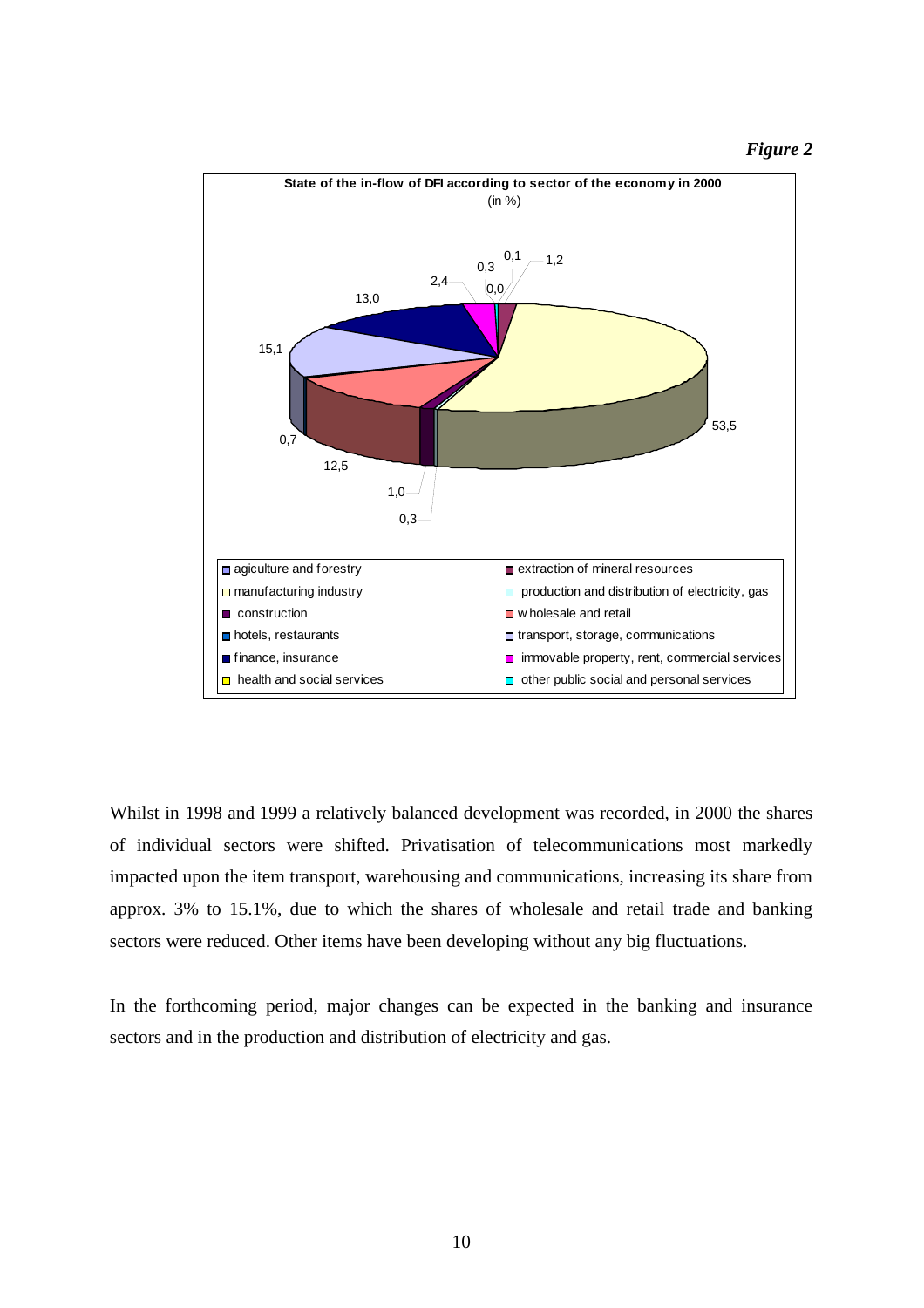# *Table 3*

|                       | 1996    | 1997    | 1998    | 1999    | 2000    |
|-----------------------|---------|---------|---------|---------|---------|
| Germany               | 9 3 0 0 | 12 14 6 | 15 840  | 20 639  | 45 821  |
| Austria               | 9 2 4 3 | 13 0 39 | 15 0 27 | 16741   | 25 088  |
| <b>United Kingdom</b> | 4 2 4 8 | 5 2 1 0 | 8 4 5 3 | 7942    | 5 5 9 5 |
| <b>Czech Republic</b> | 3 8 6 5 | 6737    | 7 2 8 8 | 7789    | 9853    |
| <b>Netherlands</b>    | 2 9 2 5 | 5 3 3 3 | 11 188  | 13 143  | 37 554  |
| France                | 2916    | 3 9 5 2 | 3681    | 3 9 6 0 | 4 600   |
| <b>USA</b>            | 2686    | 4 3 7 4 | 7481    | 11 187  | 14 750  |
| Hungary               |         |         |         | 1 373   | 8 9 0 0 |

**Source***: NBS*



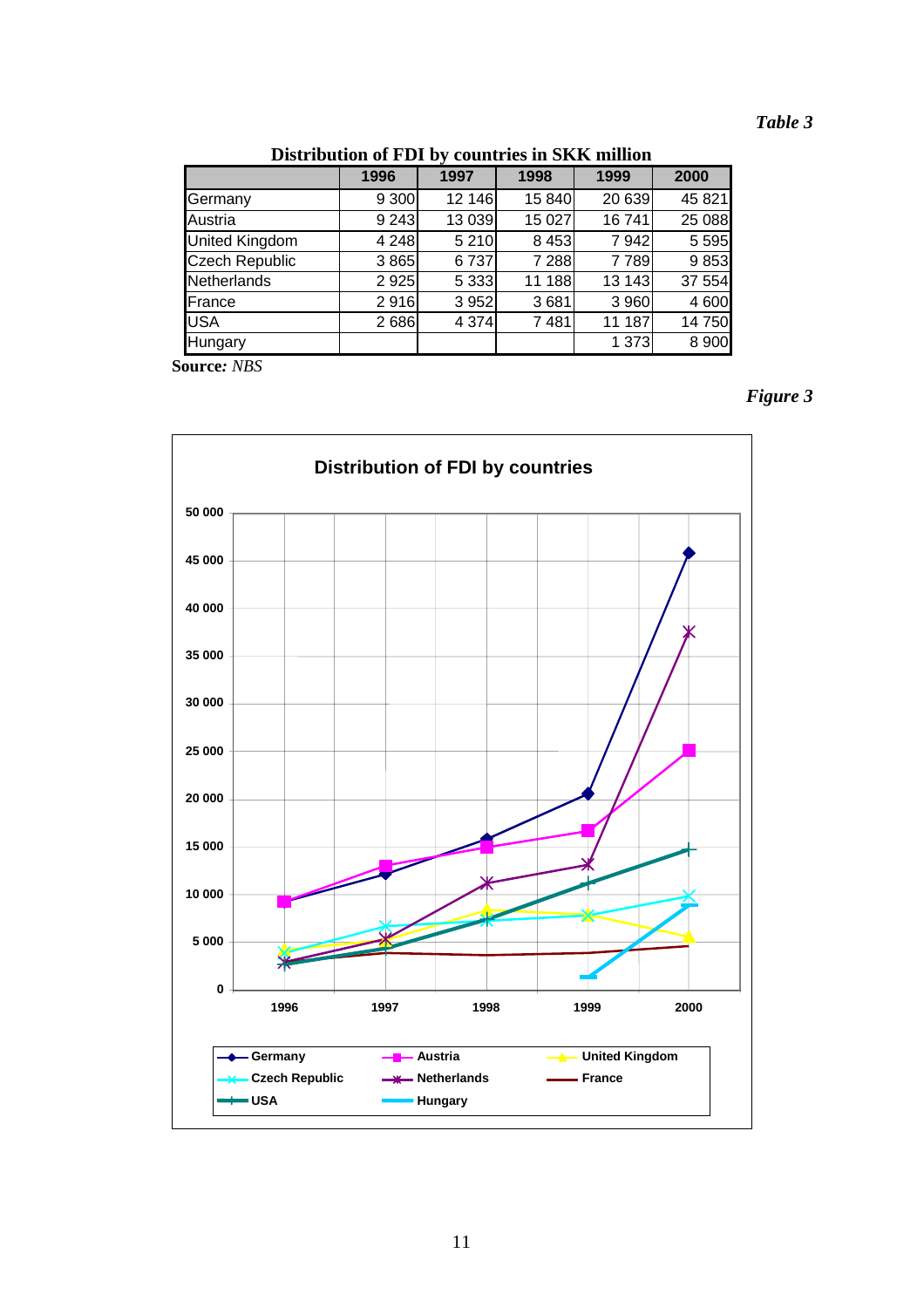Over the long run, the distribution of FDI by countries has not exhibited any significant changes as to the order, but rather as to the share of the total FDI entered in Slovakia. Exemptions are represented by the Netherlands, which at the end of 2000 invested large volumes in Slovakia and likewise into Hungary.

Because of confidentiality of data, we are not able to conduct any in-depth analysis.

*Table 4*

| Distribution by regions as of 31.12.2000 |                       |               |                       |               |  |  |
|------------------------------------------|-----------------------|---------------|-----------------------|---------------|--|--|
|                                          | <b>Year 1999</b>      |               | <b>Year 2000</b>      |               |  |  |
| <b>Branch</b>                            | <b>SKK</b><br>million | $\frac{0}{0}$ | <b>SKK</b><br>million | $\frac{0}{0}$ |  |  |
| Bratislava region                        | 55 777                | 60.0          | 91 820                | 55.4          |  |  |
| Trnava region                            | 8482                  | 9.1           | 9457                  | 5.7           |  |  |
| Trenčín region                           | 5795                  | 6.2           | 6 0 9 2               | 3.7           |  |  |
| Nitriansky kraj                          | 3630                  | 3.9           | 4456                  | 2.7           |  |  |
| Žilina region                            | 2676                  | 2.9           | 7 2 4 1               | 4.4           |  |  |
| Banská Bystrica region                   | 4 7 0 8               | 5.1           | 5 2 7 5               | 3.2           |  |  |
| Prešov region                            | 4 0 23                | 4.3           | 4 4 4 8               | 2.7           |  |  |
| Košicke region                           | 7856                  | 8.5           | 36897                 | 22.3          |  |  |
| <b>Total</b>                             | 92 947                | 100.0         | 165 686               | 100.0         |  |  |
| <b>Source: NBS</b>                       |                       |               |                       |               |  |  |

Statistics on the distribution by eight regions has only been made over the last two years. In terms of volume, the Bratislava region has steadily achieved the largest share of investment, coupled by the Košice region in the year 2000. The volume of investment grew in other regions as well, but to a lesser extent. In 2000, the shares were also changed accordingly. These changes were caused by the already listed entries of FDI in the year 2000.

# **1.2. Outflow of Foreign Direct Investment**

FDI flowing out of Slovakia has exhibited an uneven development and low values, which is a reflection of the lack of disposable funds on the part of our enterprises. No striking changes can be expected in the nearest period.

*Table 5*

| Development of FDI outflow as of 91.12.2000 in SIXIX humon |                                  |            |                           |                                 |  |  |  |
|------------------------------------------------------------|----------------------------------|------------|---------------------------|---------------------------------|--|--|--|
| Year                                                       | <b>Position as</b><br>at $1.1$ . | Net change | $F/X$ rate<br>differences | <b>Position as at</b><br>31.12. |  |  |  |
| 1993                                                       | 3467                             | 393        | 14                        | 3 8 7 4                         |  |  |  |
| 1994                                                       | 3874                             | 567        | $-5$                      | 4 4 3 6                         |  |  |  |
| 1995                                                       | 4 4 3 6                          | $-1230$    | 18                        | 3 2 2 4                         |  |  |  |
| 1996                                                       | 3 2 8 5                          | 1733       | 30                        | 5 0 4 8                         |  |  |  |
| 1997                                                       | 5 0 4 8                          | 3 1 7 0    | $-817$                    | 7401                            |  |  |  |
| 1998                                                       | 7401                             | 4876       | 1 644                     | 13 9 21                         |  |  |  |
| 1999                                                       | 13 921                           | $-16405$   | 15 183                    | 12 699                          |  |  |  |
| 2000*                                                      | 12 699                           | 615        | 1 2 8 7                   | 14 601                          |  |  |  |

# **Development of FDI outflow as of 31.12.2000 in SKK million**

**Source***: NBS*

1996 – a change in the methodology – inclusion of CZK among convertible currencies

1997 – a change in the methodology – inclusion of capital also in SKK

( in 1993 – 1996 only capital in foreign currencies included)

<sup>\*</sup> Data as of 31. 12. 2000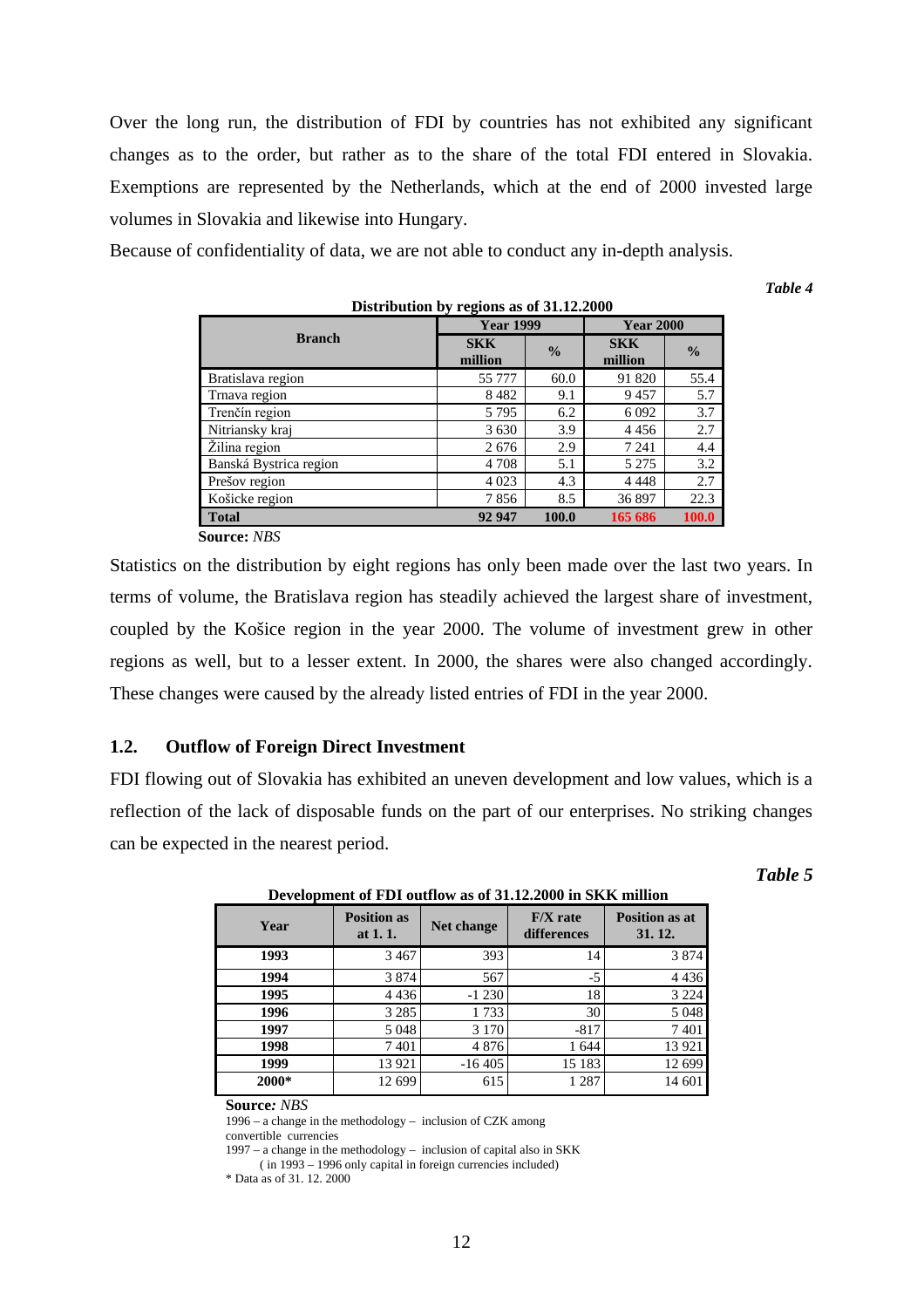|                                                 | <b>Year 1998</b>      |               | <b>Year 1999</b>      |               | <b>Year 2000</b>      |               |
|-------------------------------------------------|-----------------------|---------------|-----------------------|---------------|-----------------------|---------------|
| <b>Sector</b>                                   | <b>SKK</b><br>million | $\frac{0}{0}$ | <b>SKK</b><br>million | $\frac{6}{6}$ | <b>SKK</b><br>million | $\frac{0}{0}$ |
| agriculture, forestry                           | 2                     | 0.0           | 166                   | 1.3           | 20                    | 0.1           |
| fishing, pisciculture                           | $\mathbf{0}$          | 0.0           | $\theta$              | 0.0           | $\mathfrak{D}$        | 0.0           |
| extraction of minerals                          | 719                   | 5.2           | 983                   | 7.7           | 1 1 2 5               | 7.7           |
| industrial production                           | 4787                  | 34.4          | 3765                  | 29.6          | 4783                  | 32.8          |
| electricity and gas production and distribution | 1722                  | 12.4          | 1 640                 | 12.9          | 1489                  | 10.2          |
| construction                                    | 40                    | 0.3           | 44                    | 0.3           | 576                   | 3.9           |
| wholesale and retail trade                      | 1 643                 | 11.8          | 1 2 1 0               | 9.5           | 1 3 3 9               | 9.2           |
| hotels and restaurants                          | 8                     | 0.1           | 8                     | 0.1           | $\Omega$              | 0.0           |
| transport, warehousing and communications       | 163                   | 1.2           | 163                   | 1.3           | 163                   | 1.1           |
| banking and insurance industry                  | 4 6 4 4               | 33.4          | 4 2 0 1               | 33.1          | 4573                  | 31.3          |
| real estate, leasing and trade services         | 171                   | 1.2           | 344                   | 2.7           | 506                   | 3.5           |
| health care and welfare                         | 21                    | 0.2           | 22                    | 0.2           | 25                    | 0.2           |
| other public, social and personal services      |                       | 0.0           | 153                   | 1.2           | $\Omega$              | $0.0\,$       |
| <b>Total</b>                                    | 13 921                | 100.0         | 12 699                | <b>100.0</b>  | 14 601                | 100,0         |

**Distribution of FDI outflow by sectors as of 31.12. of the respective year**

**Source:** *NBS*

As to the outflow of FDI, no significant changes have occurred compared to the last year and no further developments can be expected in the near future either.

A more interesting development has been reported for applied forms of FDI outflow from Slovakia.

The most frequent form is represented by the classical export of goods to subsidiaries located abroad, or the provision of services abroad.

Gradually, most frequently in addition to trade organisations, also production or maintenance services are starting to be set up, but only on a small scale for the time being, which does, however have potential for future growth.

Purely Slovak companies (numbering 1787) carry on activities in foreign countries, with 44 of them exporting commodities from Slovakia to their subsidiary undertakings. Also, combined joint organisations have started to operate in markets in neighbouring countries. Table 6 indicates that FDI from Slovakia is being less and less channelled into trade activities and construction, and contrariwise, the highest share is held by industrial production and banking, which can be considered a positive development.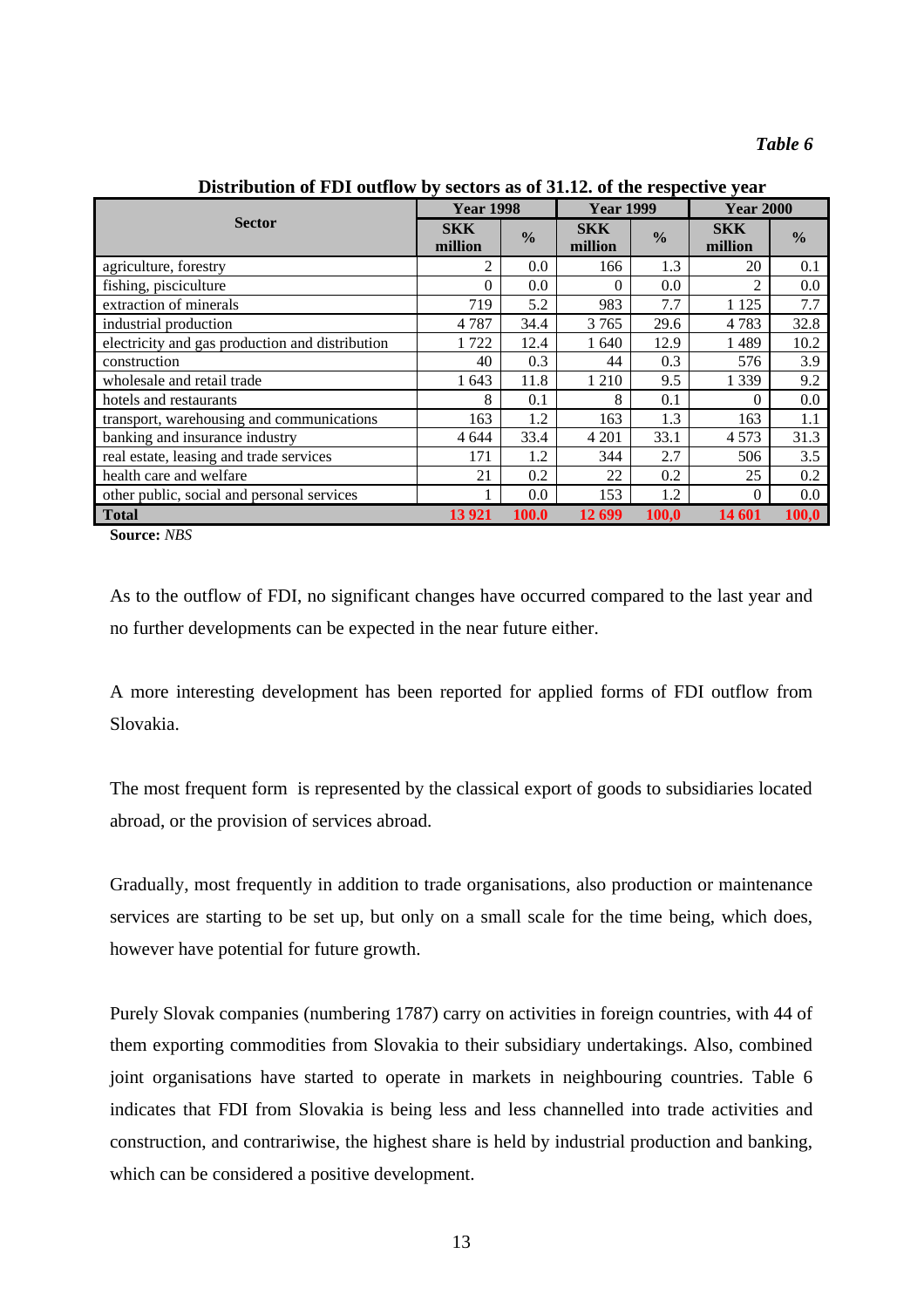# **2. Impact on Balance of Trade and Payments**

Impact of FDI on the trade balance and balance of payments is significant, considering the small market in Slovakia. Our calculations draw upon the statistical return DEV 1-12 NBS.

# *Table 7*

|      | <b>Join ventures</b> |                                             |                | <b>Total for Slovakia</b>                      |                |                |
|------|----------------------|---------------------------------------------|----------------|------------------------------------------------|----------------|----------------|
| Year | <b>Exports</b>       | <b>Share of</b><br>total exports<br>in $\%$ | <b>Imports</b> | <b>Share of</b><br>total<br>imports<br>in $\%$ | <b>Exports</b> | <b>Imports</b> |
| 1994 | 63 649               | 37                                          | 65 703         | 42                                             | 171972         | 156 042        |
| 1995 | 85 5 64              | 34                                          | 89 953         | 36                                             | 254 099        | 252 311        |
| 1996 | 96 523               | 36                                          | 131 700        | 39                                             | 270 628        | 335 165        |
| 1997 | 108 229              | 37                                          | 152 821        | 44                                             | 295 574        | 345 049        |
| 1998 | 120 671              | 32                                          | 158 554        | 35                                             | 375 921        | 456 713        |
| 1999 | 131 933              | 31                                          | 157440         | 34                                             | 422 344        | 468 031        |
| 2000 | 168 339              | 31                                          | 237 478        | 40                                             | 548 372        | 590728         |

**Exports and imports for a selected population of organisations (SKK million)**

 **Source:** *NBS + Bulletin of the Statistics Office of the SR Bratislava*

*Figure 4*



Compared to the previous year, imports by joint organisations have increased more markedly, with exports remaining at the original level.

This can be attributed to an increase in global oil prices and thus an increased volume of imports for the petrochemical industry on the one hand, and, on top of that, to a more significant increase in imports by large trade companies, which, apart from other goods, also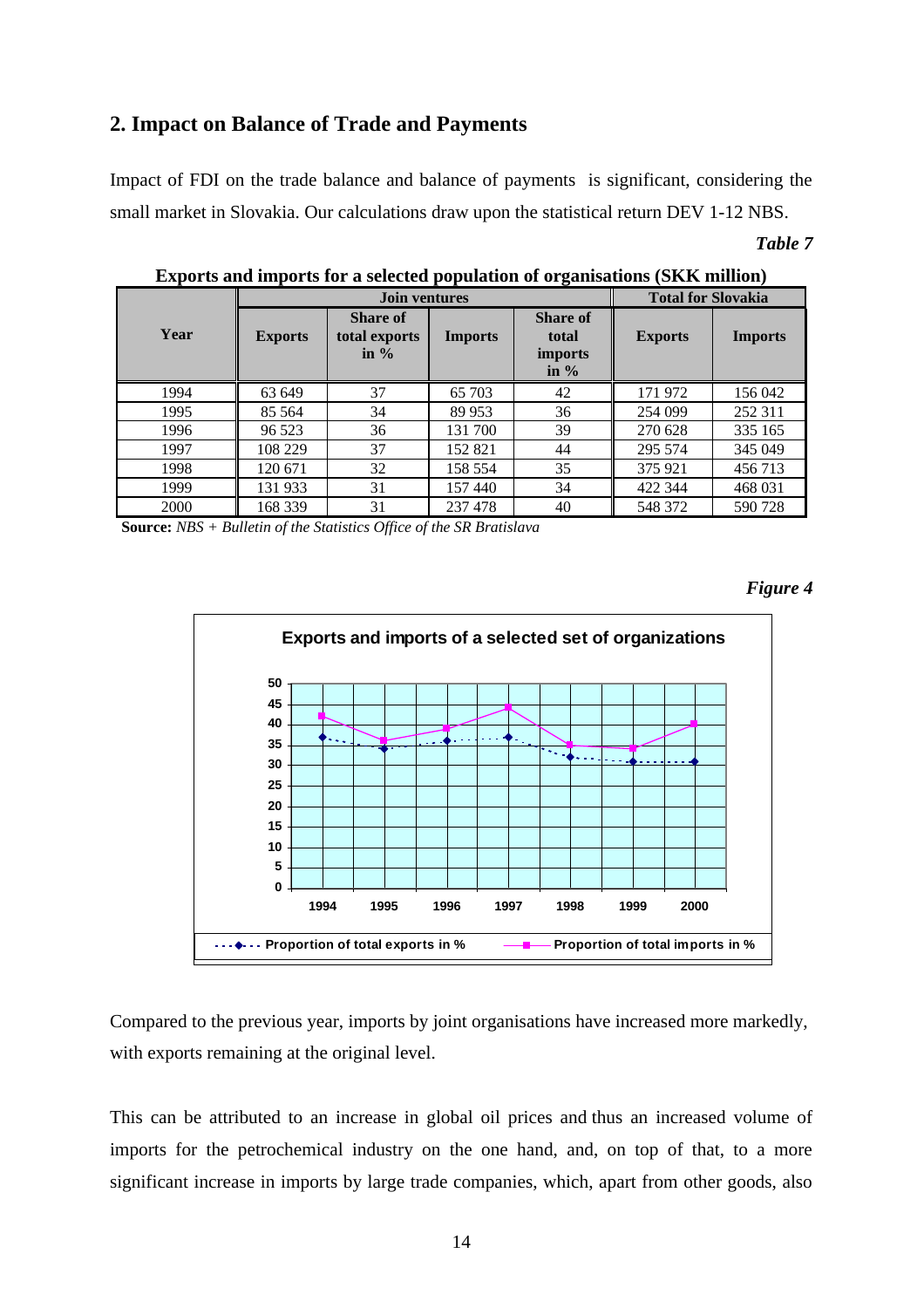import machinery and raw materials for the Slovak industry, and to the third important imported article, which is parts for the automotive industry (excluding transfers).

The above mentioned clearly shows that the prevalence of imports is not due to activities conducted by foreign organisations established in Slovakia not being fairly effective.

As mentioned in an earlier study, there has been a new element introduced in our surveys of exports and imports by joint ventures, that being intra-company transactions between parent and subsidiary undertakings as expressed in quantitative terms (under the earlier methodology, it was not possible to separate out the imports and exports of transfer flows of materials to be processed), the exports of which amounted to SKK 170 219 million in 2000 and the imports of which amounted to SKK 176 679 million. The share of joint ventures in exports and imports has therefore changed for the SR, being 62% for exports and 70% for imports.

The results given above confirm our conclusions from the previous year, which is, that the best performing undertakings recruit from those that are either partly or wholly owned by foreign capital. In principle, this concerns several large undertakings that by and large influence the given results. When it comes to intracompany transactions, it is companies engaged in the automotive industry, electronics and telecommunications, chemical and metal working industries.

We shall obtain a more precise overview of the performance of joint organisations in Slovakia when subtracting trade organisations from the total volume of exports and imports by companies with FDI, thus getting the volume of exports and imports by such joint ventures that carry out production activities in our country and resell their products in global markets. This reflects the ability of joint ventures to meet one of their main goals (considering our small market), that is, pro-export orientation.

## **Netting of Trade Organisations**

In this section we have taken out any foreign trade activities by trade organisations as reported under No. NACE 50 – trading in motor vehicles, No. 51 – wholesale trade and No. 52 – retail trade from exports and imports.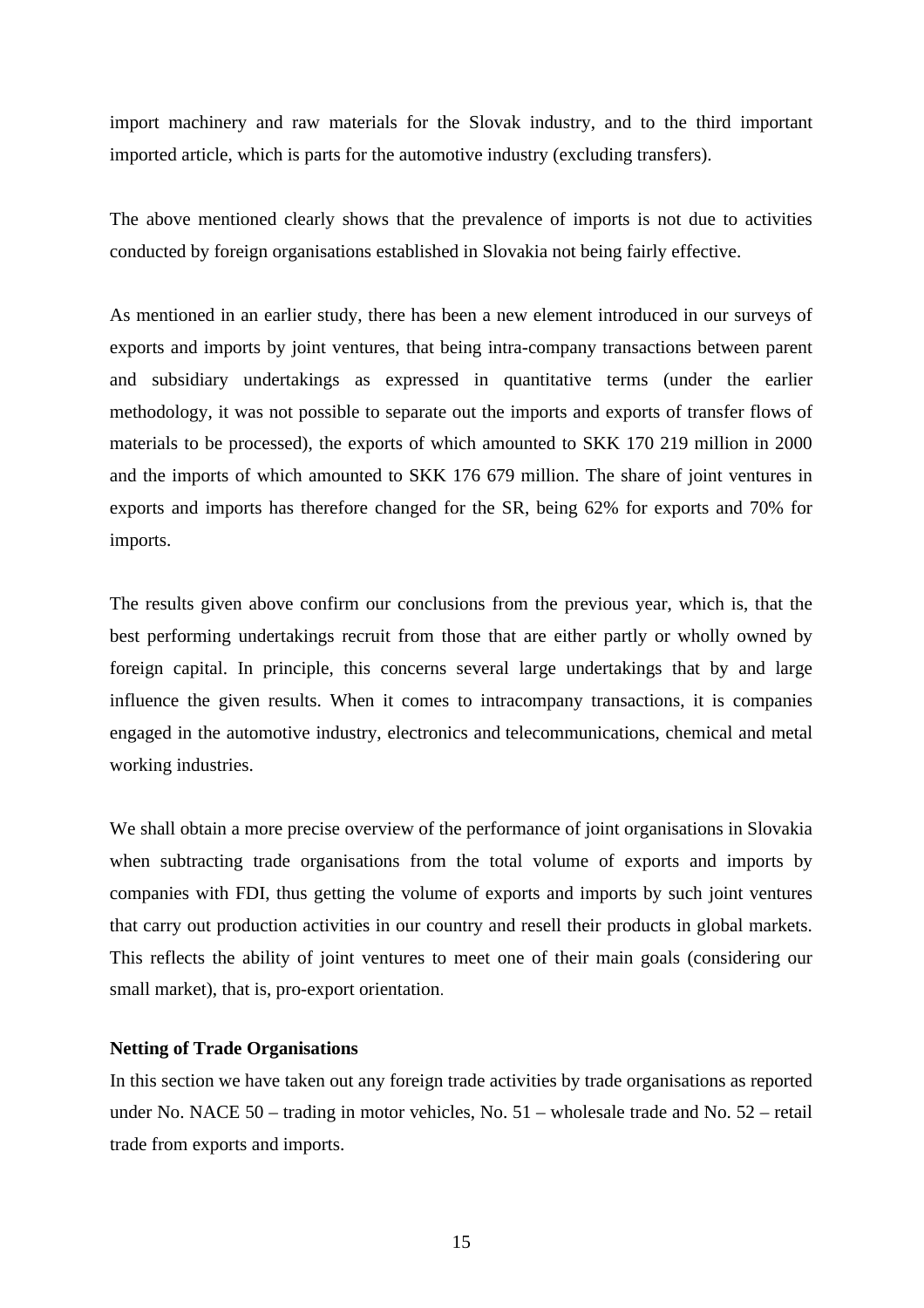#### *Table 8*

| <b>Year 2000</b> |
|------------------|
|                  |

| <b>NACE</b> | <b>Trade organisation</b> | T CHT TAA<br><b>Imports</b><br><b>SKK</b> million | <b>Exports</b><br><b>SKK</b> million |
|-------------|---------------------------|---------------------------------------------------|--------------------------------------|
| 50          | Motor vehicles            | 4 6 6 7                                           | 311                                  |
| 51          | Wholesale trade           | 53 728                                            | 2743                                 |
| 52          | Retail trade              | 3 0 0 6                                           | 310                                  |
|             | <b>Total</b>              | 61 401                                            | 3 3 6 4                              |

*Table 9*

# **Total imports by undertakings with FDI**

| <b>Imports</b>                              | <b>Excluding intracompany</b><br>transactions in SKK million | <b>Including intracompany</b><br>transactions in SKK million |  |
|---------------------------------------------|--------------------------------------------------------------|--------------------------------------------------------------|--|
| year 2000                                   | 237499                                                       | 414 157                                                      |  |
| of which: trade organisations               | 61 401                                                       | 61 401                                                       |  |
| difference excluding trade<br>organisations | 176 097                                                      | 352 756                                                      |  |

# *Table 10*

### **Total exports by undertakings with FDI**

| <b>Exports</b>                              | <b>Excluding intracompany</b><br>transactions in SKK million | <b>Including intracompany</b><br>transactions in SKK million |
|---------------------------------------------|--------------------------------------------------------------|--------------------------------------------------------------|
| year 2000                                   | 168 339                                                      | 338 558                                                      |
| of which: trade organisations               | 3 3 6 4                                                      | 3 3 6 4                                                      |
| difference excluding trade<br>organisations | 164 975                                                      | 335 194                                                      |

# **Generalisation of Results:**

- It is possible to state that in 2000, as in the preceding two years, trade organisations have influenced the balance of foreign trade exchange by joint ventures to a relatively significant extent, especially when it comes to imports. Contrary to imports, exports by joint ventures can be considered as positive, since they add to the assets, including all the associated advantages (employment, foreign exchange reserves, expanding markets, etceteras).
- Exports and imports by trade organisations concentrate on the group of goods No.  $51$ wholesale trade.
- a) The share of trade organisations in total imports by undertakings with FDI in 2000 amounts to (with this figure excluding intracompany transactions) 26% and the share of undertakings with FDI in total exports amounts to 2%. (Source data: Table 8 to go with the data from Table 7).
- b) The proportion of imports by other undertakings with FDI (excluding trade organisations and intracompany transactions) to total imports by undertakings with FDI stands at 74%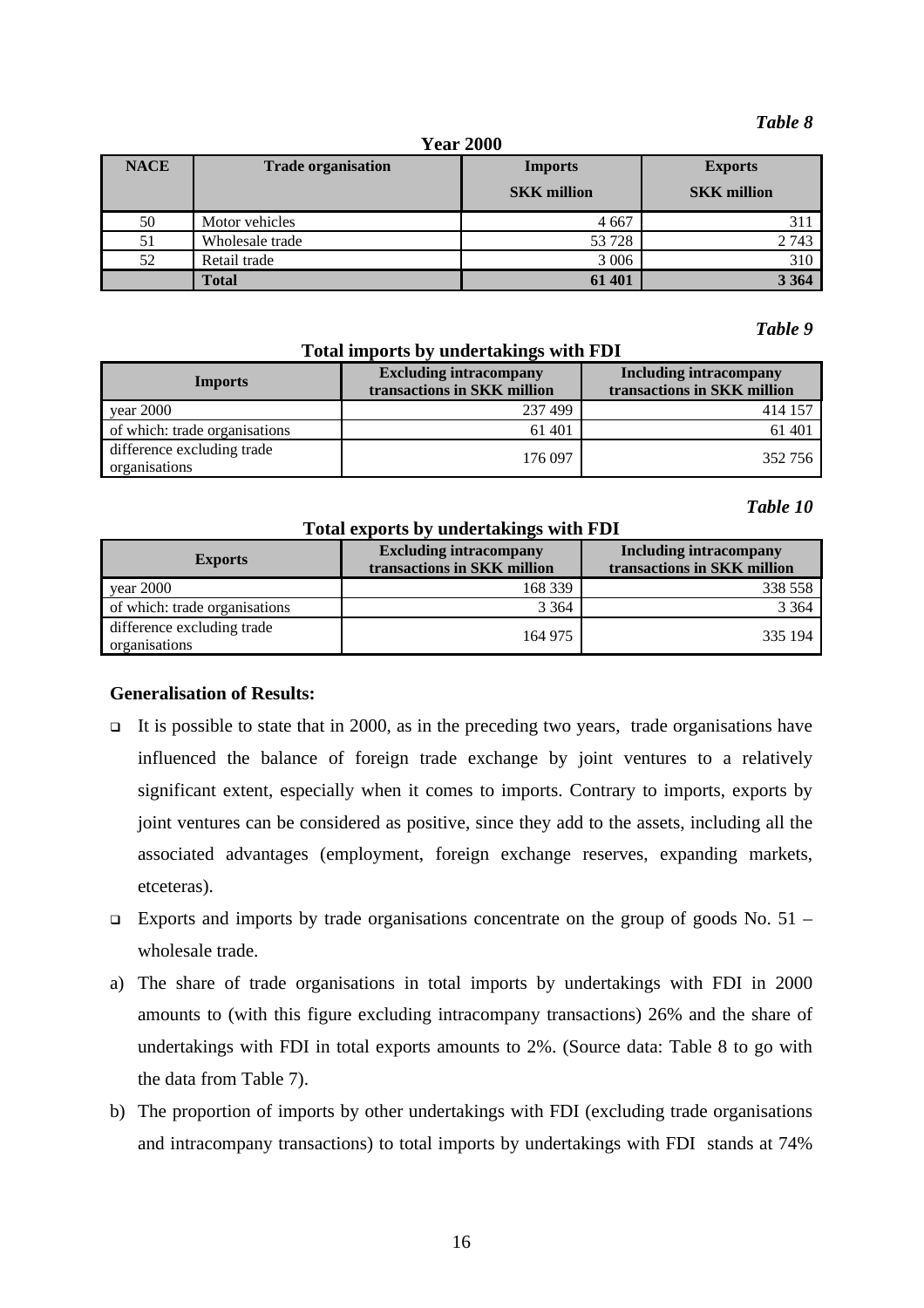and the proportion of their exports to total exports by undertakings with FDI stands at 98%. (Source data: Tables 9 and 10 to go with the data from Table 7).

- c) The proportion of imports by other undertakings with FDI (excluding trade organisations and intracompany transactions) to total imports for the SR stands at 29.8% and the proportion of their exports to total exports for the SR at 30.1% respectively. (Source data: Tables 9 and 10 to go with the data from Table 7).
- d) The proportion of imports by other undertakings with FDI (excluding trade organisations and including intracompany transactions) to total imports and exports for the SR is 59.7% for imports and 61.1% for exports. (Source data: Tables 9 and 10 to go with the data from Table 7).

The results set forth in c) and d) clearly indicate the impact trade organisations have on imports ratios. The netted data on foreign trade activities of undertakings with FDI yield balanced results with a mild predominance of exports, which is a positive trend.

# **3. Regional Aspects of FDI and Slovakia**

In regional terms, FDI impact upon the country's economy on two levels:

- multinational
- national.

#### *Distribution by supranational regions*

Political and economic stability is considered as one of the most important criteria in discussions on driving forces for FDI into countries of Eastern Europe. Associated with it are also the questions of repatriation of profits, and/or capital invested. Another important incentive is the size of the market and legislative conditions for investment.

In 1993, a survey was conducted among potential investors from developed countries in order to determine the most important preconditions for investment in the region of Central Europe. Each respondent was to rate three factors by 3, 2, and 1, which yielded the following results: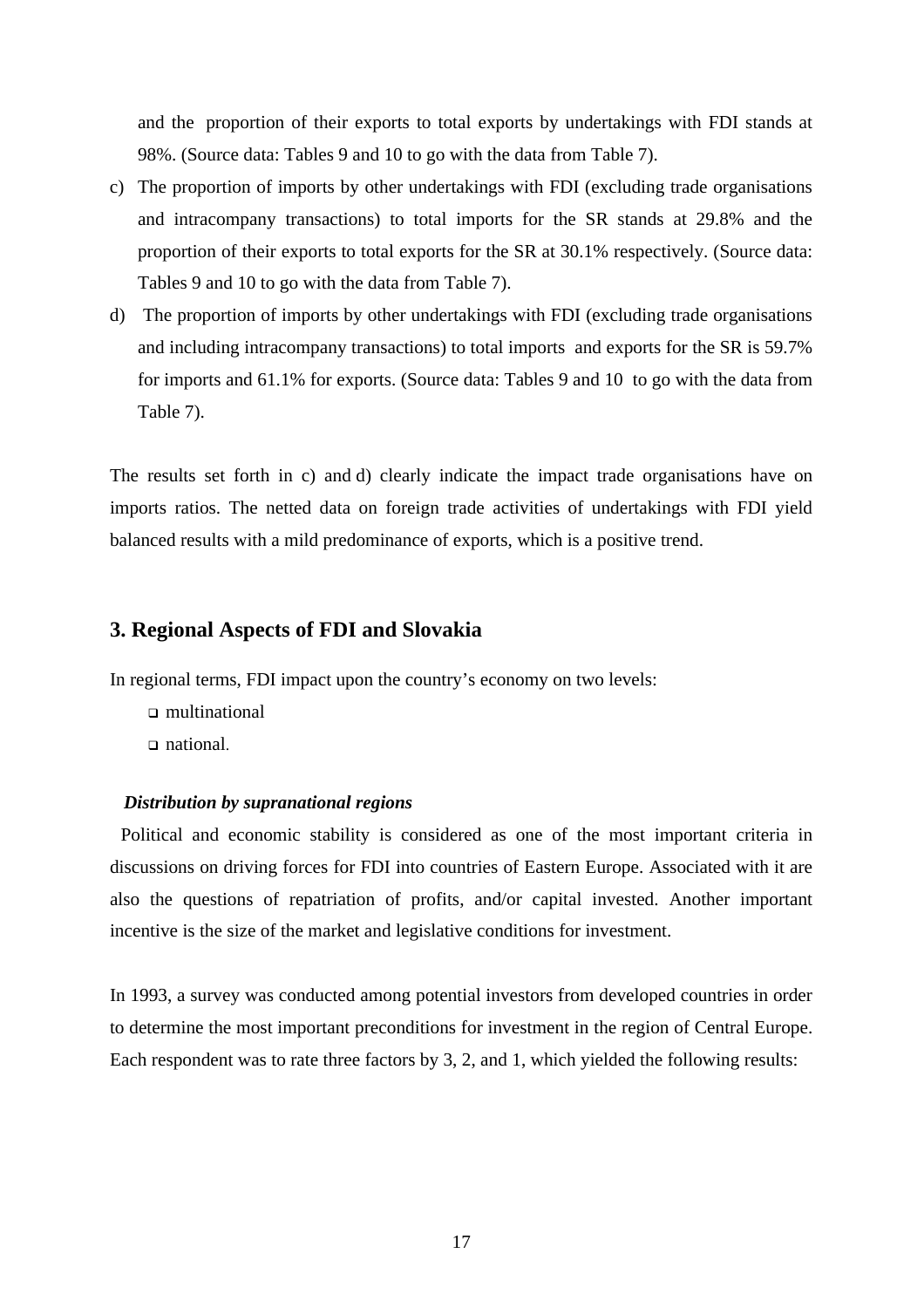| Determining factors for FDI in states of Eastern Europe |  |  |  |  |
|---------------------------------------------------------|--|--|--|--|
|                                                         |  |  |  |  |

| <b>Rating</b> | <b>Factor</b>                      | <b>Number of points</b> |
|---------------|------------------------------------|-------------------------|
|               | Political stability                | 115                     |
| 2.            | Relevant domestic market           | 71                      |
| 3.            | Financial stability                | 47                      |
| 4.            | Skilled labour                     | 40                      |
| 5.            | Potential profitability            | 35                      |
| 6.            | Geographic location                | 33                      |
| 7.            | Competitive costs                  | 28                      |
| 8.            | Currency convertibility            | 15                      |
| 9.            | Transport network / Infrastructure | 10                      |
| 10.           | Legislation                        | 6                       |
| 11.           | Potential export basis             | 5                       |
| 12.           | Favourable taxation system         | $\overline{2}$          |

**Source**: *Stankowsky, J.: Direktinvestitionen in Oseuropa. Vienna, Bank Austria / WIFO 1996, pp. 26-27*

The importance of political and economic stability and the size of the market has been confirmed also in this instance.

The next section outlines the development of ratings as published in Euromoney.

# **Assessment of countries of Eastern Europe by the Euromoney overall rating**

# *September 1994*

| Country           | <b>Overall</b><br>position | <b>Political</b><br>risk | <b>Economic</b><br><i>performance</i> | <b>Debt</b> | <b>Credit</b><br>rating | <b>Availability of</b><br><i>international</i><br>financing | <b>Total</b> |
|-------------------|----------------------------|--------------------------|---------------------------------------|-------------|-------------------------|-------------------------------------------------------------|--------------|
| Maximum<br>rating | $\overline{\phantom{a}}$   | 25                       | 25                                    | 20          | 10                      | 20                                                          | 100.00       |
| Czech<br>Republic | 40                         | 17.5                     | 16.0                                  | 19.5        | 3.9                     | 9.4                                                         | 66.2         |
| Hungary           | 44                         | 15.6                     | 14.8                                  | 18.5        | 2.3                     | 9.5                                                         | 60.7         |
| Slovakia          | 64                         | 12.1                     | 9.3                                   | 19.5        | 0.0                     | 5.5                                                         | 46.3         |
| Slovenia          | 73                         | 14.9                     | 12.2                                  | 10.0        | 0.0                     | 6.0                                                         | 43.1         |
| Poland            | 80                         | 11.5                     | 13.2                                  | 9.2         | 0.0                     | 8.0                                                         | 41.8         |

**Source:** *Euromoney, 1994, No. 3*

# *March 1999*

| <b>Country</b>    | <b>Overall</b><br>position | <b>Political</b><br>risk | <b>Economic</b><br>performance | <b>Debt</b> | <b>Credit</b><br>rating | <b>Availability of</b><br>international<br>financing | <b>Total</b> |
|-------------------|----------------------------|--------------------------|--------------------------------|-------------|-------------------------|------------------------------------------------------|--------------|
| Maximum<br>rating | $\overline{\phantom{0}}$   | 25                       | 25                             | 20          | 10                      | 20                                                   | 100.00       |
| Slovenia          | 32                         | 16.62                    | 12.07                          | 19.94       | 6.46                    | 14.97                                                | 70.06        |
| Hungary           | 39                         | 17.39                    | 10.74                          | 19.51       | 5.00                    | 13.10                                                | 65.74        |
| Poland            | 42                         | 15.99                    | 10.54                          | 19.56       | 4.79                    | 11.19                                                | 62.07        |
| Czech<br>Republic | 43                         | 16.58                    | 9.97                           | 19.65       | 5.83                    | 9.93                                                 | 61.96        |
| Slovakia          | 66                         | 10.91                    | 8.51                           | 19.54       | 3.75                    | 5.62                                                 | 48.33        |

18

**Source**: *Euromoney, March 1999*

# *Table 12*

# *Table 13*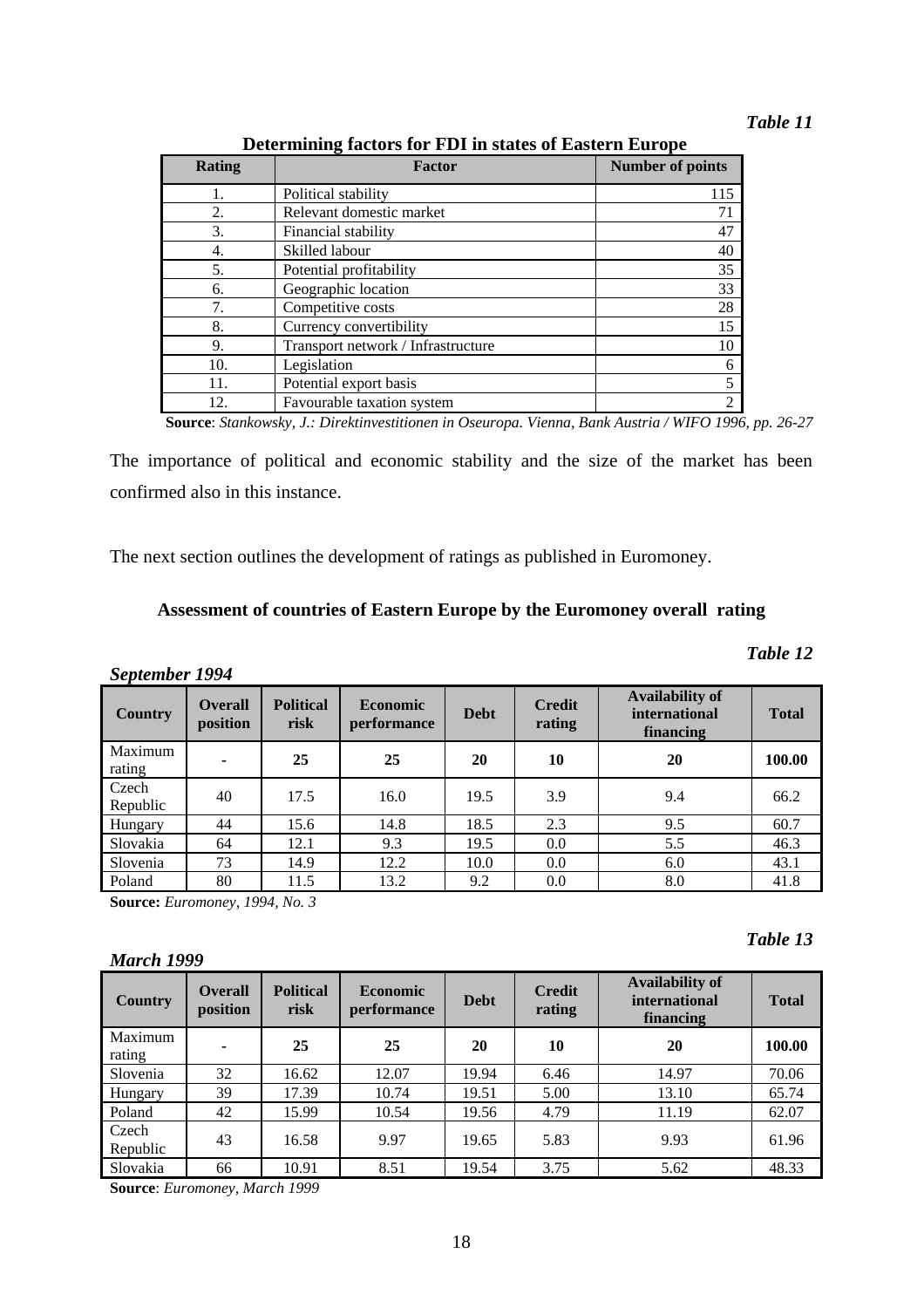#### *March 2000*

*March 2001*

| <b>Country</b>    | <b>Overall</b><br>position | <b>Political</b><br>risk | <b>Economic</b><br><i>performance</i> | <b>Debt</b> | <b>Credit</b><br>rating | <b>Availability of</b><br><i>international</i><br>financing | <b>Total</b> |
|-------------------|----------------------------|--------------------------|---------------------------------------|-------------|-------------------------|-------------------------------------------------------------|--------------|
| Maximum<br>rating |                            | 25                       | 25                                    | 20          | 10                      | 20                                                          | 100.00       |
| Slovenia          | 33                         | 16.76                    | 12.10                                 | 20.00       | 6.67                    | 15.76                                                       | 71.29        |
| Hungary           | 39                         | 16.58                    | 10.45                                 | 18.48       | 5.63                    | 10.71                                                       | 61.85        |
| Poland            | 42                         | 16.37                    | 9.84                                  | 19.38       | 5.42                    | 10.66                                                       | 61.67        |
| Czech<br>Republic | 45                         | 16.80                    | 8.90                                  | 19.03       | 5.83                    | 9.63                                                        | 60.19        |
| Slovakia          | 64                         | 11.80                    | 7.33                                  | 18.95       | 3.75                    | 6.61                                                        | 48.44        |

**Source:** Euromoney, March 2000

#### *Table 15*

| <b>Country</b>    | <b>Overall</b><br>position | <b>Political</b><br>risk | <b>Economic</b><br>performance | <b>Debt</b> | <b>Credit</b><br>rating | <b>Availability of</b><br><i>international</i><br>financing | <b>Total</b> |
|-------------------|----------------------------|--------------------------|--------------------------------|-------------|-------------------------|-------------------------------------------------------------|--------------|
| Maximum<br>rating | ٠                          | 25                       | 25                             | 20          | 10                      | 20                                                          | 100.00       |
| Hungary           | 32                         | 18.45                    | 11.76                          | 18.95       | 6.67                    | 16.26                                                       | 72.07        |
| Slovenia          | 33                         | 17.72                    | 13.73                          | 19.73       | 7.71                    | 12.94                                                       | 71.83        |
| Czech<br>Republic | 41                         | 17.58                    | 10.78                          | 19.43       | 6.46                    | 9.96                                                        | 64.20        |
| Poland            | 45                         | 17.50                    | 10.97                          | 19.26       | 6.25                    | 9.42                                                        | 63.40        |
| Slovakia          | 53                         | 13.73                    | 9.88                           | 19.29       | 4.38                    | 9.63                                                        | 56.90        |

**Source:** *Euromoney, March 2001*

# **On individual criteria:<sup>2</sup>**

- Political risk is defined as the risk of a failure to pay for services, loans, dividends or prevention of capital repatriation; it does not reflect the credibility of individual business partners in the country.
- Economic performance takes into account economic growth, currency stability, development of the current account of the balance of payments, public finances and unemployment rate.
- Debt the rating obtained reflects the assessment of the country with regard to the ratio of debt service to exports, the current account balance to GDP and the ratio of foreign debt to GDP; the rescheduling of the country's foreign debt is also taken into account.
- Credit rating an average of the country's rating as assessed by Moody's, Standard &Poor's and IBCA.

 $\overline{2}$ <sup>2</sup> BRUCHÁČOVÁ,A.: Porovnanie hospodárskeho a menového vývoja v SR, ČR, Maďarsku, Poľsku a Slovinsku. Štúdia IMFŠ NBS. (Comparison of Economic and Monetary Development in the SR, CR, Hungary, Poland and Slovenia. A study by IMFS NBS). 1995, pp. 5-6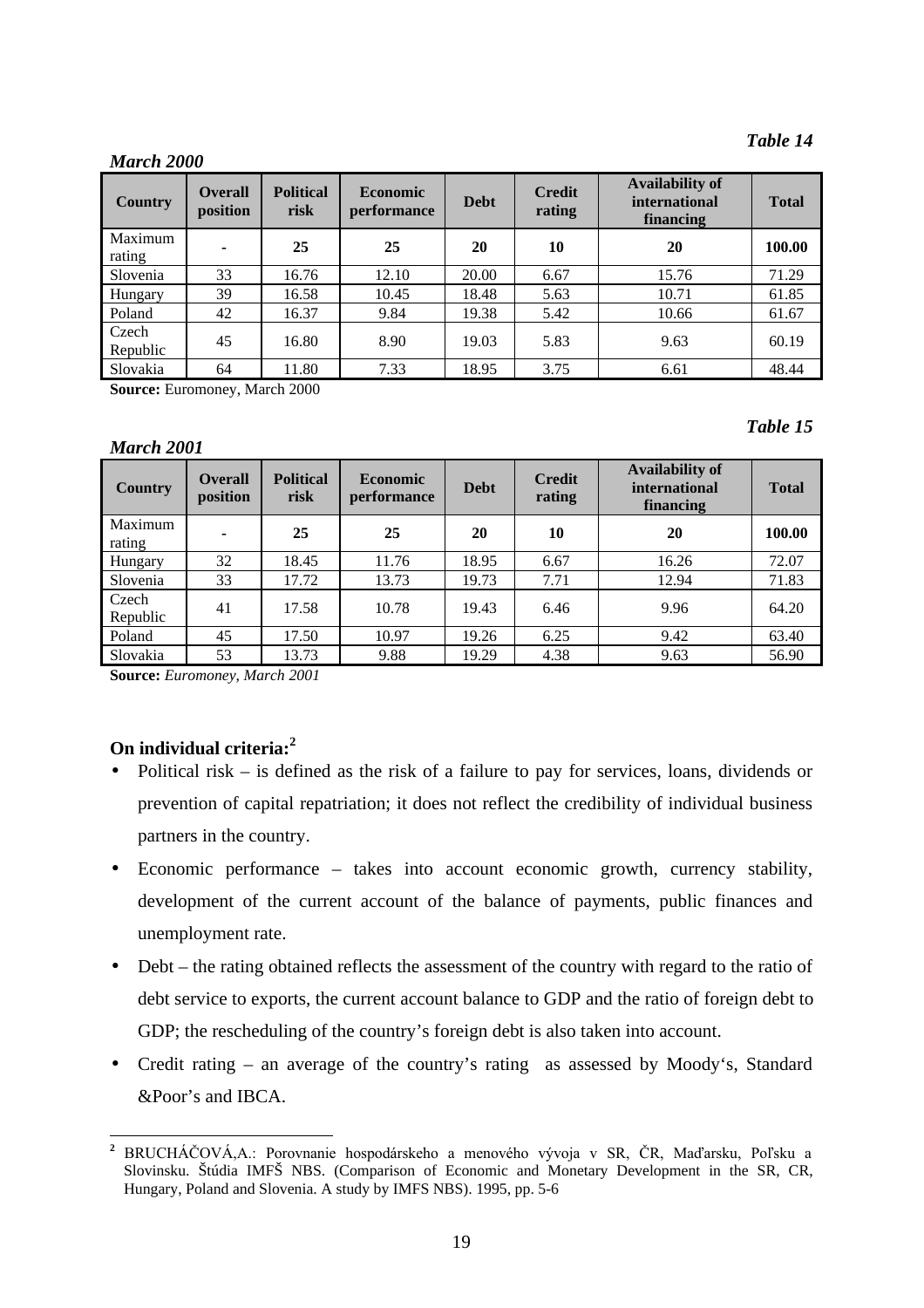• Availability of international financing – reflects the ability of the country to quickly access international capital markets.

The data given in Tables 12-15, which covers a time span of more than five years, evidence the shifts between individual countries assessed in different directions.

Whilst other countries recorded a relatively steady growth, from 1994 onwards, Slovakia (ranking third among the countries compared at that time) gradually started to lose its position and in 1997 it took the last – fifth position, with a negative gap from other countries steadily growing over the following years. Only in the second half of 2000 did the situation start to improve for Slovakia, but still we lag behind comparable countries.

In the period 1994-2000, the greatest progress was made by Slovenia, which shifted by 40 points, and kept the first position among the countries compared all along. Only in the latest March rating (2001) did it drop to the second position. Highly positive results in the said period were recorded by Poland, which made an advance of 35 points until today. However, other countries too have improved their position, but starting from March 1999, the position of the Czech Republic and Slovakia started to degrade. A mild decline occurred in the case of the Czech Republic and, in March 2001, there was a mild rise for the Czech Republic and a more substantial rise for Slovakia, which was also signalled by improved ratings by all reputed rating agencies at the end of 2000.

**Political risk,** which **together with economic performance** are believed to be the principal eligibility criteria for entry by foreign investors into a country, have also been changing since 1994. The rating increased more significantly in the cases of Slovenia and Poland (1997 and 1998) and more mildly in the case of Hungary. A mild decline was recorded for the Czech Republic. Slovakia attained a mild rise in 1997 and 1998; nevertheless, at the beginning of 1999 it recorded a rather sharp decline. This tendency for Slovakia was discontinued in March 2000, when a mild rise concurrently occurred for the political risk. As for economic performance, the Czech Republic and Slovakia continue in the negative trend, with a decrease in ratings for both of the countries being less than one point.

The positive trend continued in March 2001, when the political risk rating improved significantly for all the countries, with Slovakia still ranking last, but having improved its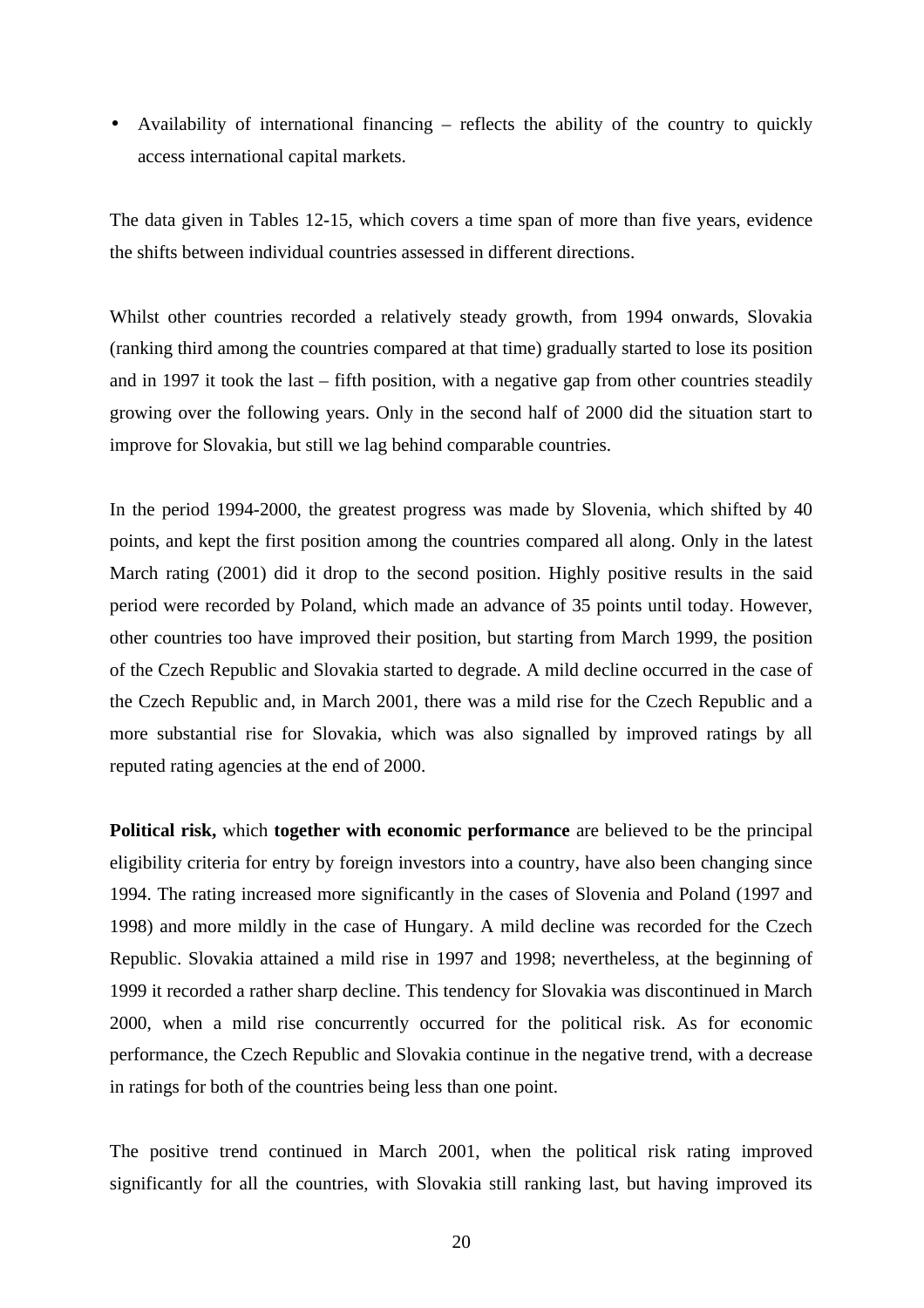rating by almost 2 points. The same applies to the economic performance indicator, on which all the countries did better, with Slovakia advancing by 2.55 points. Performance on all the other indicators has been improving, in particular for Slovakia, with the rating on availability of international financing rising by 3.02 points over the previous year.

#### **Conclusions for Slovakia**

The results have confirmed a potential dependency between the level of FDI flowing into Slovakia and Slovakia's rating by eminent rating institutions and, following that, also the wait-and-see tactics pursued by major Western investors. It is above all large investors who need sufficient certainty, whether in political or economic terms, in order to get rooted in the economy for a long term.

Quite naturally, the said eligibility criteria also matter to smaller companies, but for all that, the issue of long term investment is not so predominant to them and therefore they are more interested in various motivation schemes in the country. The results for March 2001 also indicate a one-off revival in the inflow of FDI in Slovakia.

#### **International comparison of inflow of FDI to selected countries**

*Table 16*

| Country        | 1993    | 1994  | 1995    | 1996    | 1997    | 1998    | 1999    | $2000*$ |
|----------------|---------|-------|---------|---------|---------|---------|---------|---------|
| Czech Republic | 654     | 869   | 2 5 6 2 | l 428   | 300     | 2 7 2 0 | 5 1 0 8 | 4 0 0 0 |
| Hungary        | 2 3 3 9 | 147   | 4453    | 2 2 7 5 | 2 1 7 3 | 2036    | 944     | 1800    |
| Poland         | 715     | l 875 | 3659    | 4498    | 4 9 0 8 | 6 3 6 5 | 270     | 9 0 0 0 |
| Slovakia       | 168     | 250   | 202     | 330     | 177     | 566     | 356     | 1300    |
| Slovenia       | 113     | 128   | 177     | 194     | 375     | 248     | 181     | 100     |

**Annual inflow of FDI to selected countries in USD million**

**Source:** *G. Hunya, J. Stankowsky: WIIW– WIFO Databaza. Foreign Direct Investment in Central and East European Countries and the Former Soviet Union, WIIW - WIFO, Vienna. February 2001*

∗= IV. quarter is an estimate

∗∗= all the data have been converted on an annual basis at the exchange rate at the end of the period, otherwise an average rate is used. This applies to any tables taken from materials of WIIW, Vienna

*Table 17*

#### **Situation with regard to the inflow of FDI to selected countries in USD million**

| Country        | 1993    | 1994    | 1995    | 1996    | 1997    | 1998     | 1999    | $2000*$ |  |  |
|----------------|---------|---------|---------|---------|---------|----------|---------|---------|--|--|
| Czech Republic | 3423    | 4 5 4 7 | 7 3 5 0 | 8 5 7 2 | 9 2 3 4 | 14 375   | 16 24 6 | 18 000  |  |  |
| Hungary        | 5 5 8 5 | 7095    | 11926   | 14 9 58 | 16086   | 18 5 17  | 19 27 6 | 19 000  |  |  |
| Poland         | 2 3 0 7 | 3789    | 7843    | 463     | 14 587  | 22 4 7 9 | 26 075  | 32 000  |  |  |
| Slovakia       | -       | 897     | 1 268   | 2 0 0 0 | 2025    | 2 7 8 7  | 2817    | 3 700   |  |  |
| Slovenia       |         | 326     | 763     | 2063    | 2448    | 2 9 0 4  | 2684    | 3 0 0 0 |  |  |

**Source:** *G. Hunya, J. Stankowsky: WIIW – WIFO Databaza. Foreign Direct Investment in Central and East European Countries and the Former Soviet Union, WIIW - WIFO, Vienna. February 2001*

∗= IV. quarter is an estimate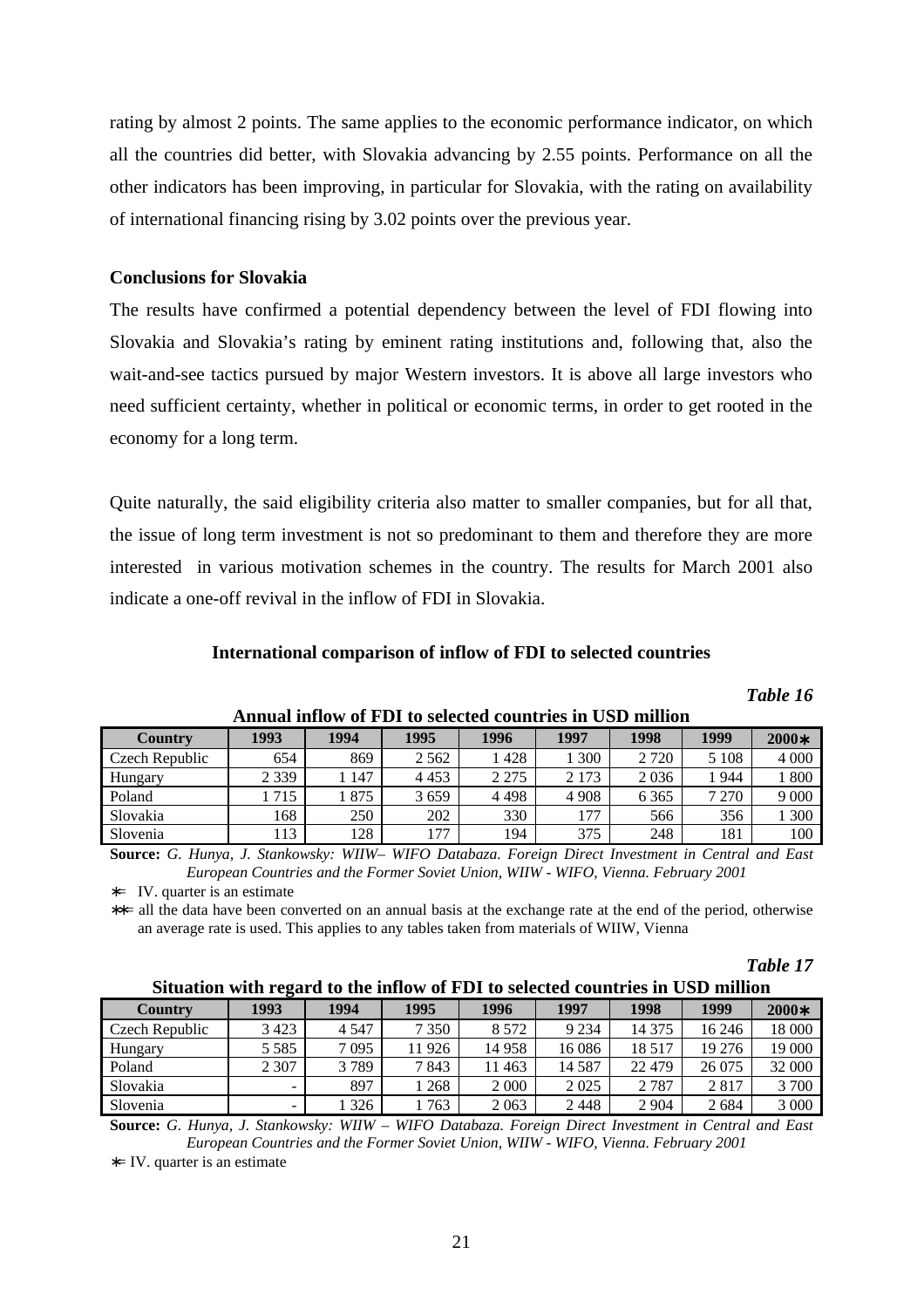Although when judged by its yearly inflow of FDI as compared to the preceding period, Slovakia starts to come closer to the countries dominating the arena so far, of whom Hungary is currently closest to us, in terms of the up-to-date cumulative balance we are still at the periphery of the ranking subject to assessment.

The performance with regard to relative figures is a bit better, especially when it comes to the inflow for the year 2000, in which case we reached the average level, but not yet in terms of cumulative inflow:

#### *Table 18*

#### **Per capita yearly inflow of FDI in selected countries in USD**

| <b>Country</b> | 1993 | 1994 | 1995 | 1996           | 1997 | 1998 | 1999 | $2000*$ |
|----------------|------|------|------|----------------|------|------|------|---------|
| Czech Republic | 63   | 84   | 248  | 138            | 126  | 264  | 497  | 389     |
| Hungary        | 228  | 112  | 438  | 224            | 214  | 202  | 194  | 180     |
| Poland         | 45   | 49   | 95   | 116            | 127  | 165  | 188  | 233     |
| Slovakia       | 31   | 47   | 38   | 61             | 33   | 105  | 66   | 241     |
| Slovenia       | 57   | 64   | 89   | Q <sub>7</sub> | 189  | 125  | 91   | 50      |

**Source:** *G. Hunya, J. Stankowsky: WIIW – WIFO Databaza. Foreign Direct Investment in Central and East European Countries and the Former Soviet Union, WIIW - WIFO, Vienna. February 2001* ∗= IV. quarter is an estimate

#### *Table 19*

|                | Situation as to the per capita millow of FDT in selected countries in USD |      |      |      |      |      |       |         |  |  |  |
|----------------|---------------------------------------------------------------------------|------|------|------|------|------|-------|---------|--|--|--|
| Country        | 1993                                                                      | 1994 | 1995 | 1996 | 1997 | 1998 | 1999  | $2000*$ |  |  |  |
| Czech Republic | 331                                                                       | 440  | 711  | 831  | 896  | 396  | 1580  | 752     |  |  |  |
| Hungary        | 543                                                                       | 692  | 168  | 470  | 587  | 1835 | 1919  | .900    |  |  |  |
| Poland         | 60                                                                        | 98   | 203  | 297  | 377  | 581  | 675   | 828     |  |  |  |
| Slovakia       |                                                                           | 168  | 236  | 372  | 376  | 517  | 522   | 686     |  |  |  |
| Slovenia       | 479                                                                       | 667  | 887  | 036  | 232  | 464  | 1 352 | 507     |  |  |  |

**Situation as to the per capita inflow of FDI in selected countries in USD**

**Source:** *G. Hunya, J. Stankowsky: WIIW – WIFO Databaza. Foreign Direct Investment in Central and East European Countries and the Former Soviet Union, WIIW - WIFO, Vienna. February 2001* ∗= IV. quarter is an estimate

We are also approximating the ratio of FDI to GDP, where we have already approached the level of Poland, but when compared with Hungary and the Czech Republic, the given ratios are still about half the value.

#### *Table 20*

|                | Ratio of the inflow of FDI to GDP in selected countries in % |      |      |      |      |      |      |         |  |  |  |
|----------------|--------------------------------------------------------------|------|------|------|------|------|------|---------|--|--|--|
| <b>Country</b> | 1993                                                         | 1994 | 1995 | 1996 | 1997 | 1998 | 1999 | $2000*$ |  |  |  |
| Czech Republic | 9.8                                                          | 11.1 | 14.1 | 14.8 | 17.5 | 25.8 | 30.7 | 35.4    |  |  |  |
| Hungary        | 14.5                                                         | 17.1 | 26.7 | 33.1 | 35.2 | 39.4 | 40.0 | 40.3    |  |  |  |
| Poland         | 2.7                                                          | 4.1  | 6.2  | 8.0  | 10.1 | 14.2 | 16.8 | 19.9    |  |  |  |
| Slovakia       | -                                                            | 6.2  | 6.9  | 10.1 | 9.9  | 13.1 | 14.3 | 19.2    |  |  |  |
| Slovenia       | 7.5                                                          | 9.2  | 9.4  | 10.9 | 13.4 | 14.8 | 13.4 | 16.1    |  |  |  |

**Ratio of the inflow of FDI to GDP in selected countries in %**

**Source:** *G. Hunya, J. Stankowsky: WIIW – WIFO Databaza. Foreign Direct Investment in Central and East European Countries and the Former Soviet Union, WIIW - WIFO, Vienna. February 2001*

∗= IV. quarter is an estimate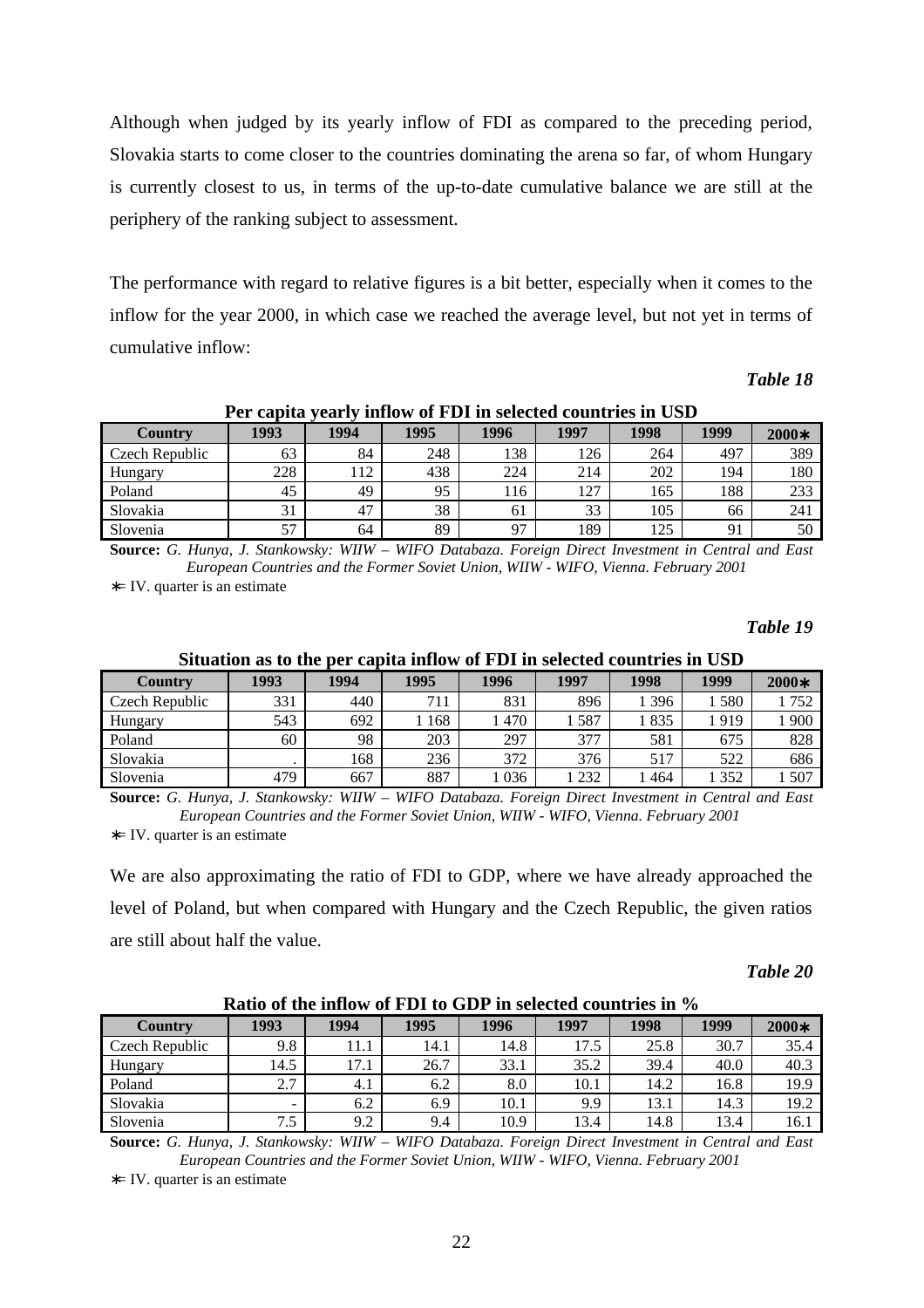What is interesting are the ratios of FDI to total investment in selected countries, where we have advanced by 13.5% over the previous period, which indicates that the accelerating inflow of FDI significantly enhances investment opportunities for the economy of the SR.

#### *Table 21*

| Country        | 1993 | 1994 | 1995 | 1996                  | 1997 | 1998 | 1999       | 2000* |
|----------------|------|------|------|-----------------------|------|------|------------|-------|
| Czech Republic | 6.6  | 7.4  | 15.4 | $\overline{ }$<br>، ، | 8.0  | 17.3 | 36.0       | 29.7  |
| Hungary        | 32.1 | 13.7 | 49.7 | 23.5                  | 21.4 | 18.3 | 17<br>17.1 | 175   |
| Poland         | 12.6 | 12.5 | 15.5 | 15.1                  | 14.5 | 16.0 | 18.4       | 24.1  |
| Slovakia       | 4.3  | 6.1  | 4.2  | 4.9                   | 2.4  | 7.0  | 5.9        | 19.4  |
| Slovenia       | 4.7  | 4.4  | 4.4  | 4.6                   | 8.8  | 5.2  | 3.4        | 2.Z   |

**% share of FDI in total investment of selected countries for the current year**

**Source:** *G. Hunya, J. Stankowsky: WIIW – WIFO Databaza. Foreign Direct Investment in Central and East European Countries and the Former Soviet Union, WIIW - WIFO, Vienna. February 2001* ∗= IV. quarter is an estimate

# **Strategy of Foreign Investors in Making Decisions on Investing in the Economy of a Respective Country**

The numeric data from the overview of the inflow of FDI to selected countries of Central Europe unambiguously shows different volumes, which causes some countries from the same region to be attractive and others substantially less attractive for foreign investors.

The paper by J. Stankowsky<sup>3</sup> very aptly summarises the main criteria according to which foreign investors decide on whether to invest their resources in the countries of Central and Eastern Europe.

There were several reasons behind the hitherto relatively low attractiveness of eastern states as international location for production, with the most important ones including: low rate of return on projects and unsatisfactory economic, political and legal framework conditions in host countries.

Low wages are frequently referred to as a comparative advantage of these countries, which could become a determining factor for FDI. To a foreign partner, the overall cost of production, as compared to the cost of production in the mother country or third countries, is decisive. In this context, it is the productivity of labour, cost of production, disposability of capital and infrastructure in the host country that are of principal importance.

l

**<sup>3</sup>** STANKOWSKY,J.: Direktinvestitionen in den MOEL: Standartatraktivität für ausländische Investoren, WIFO, Vienna, 1998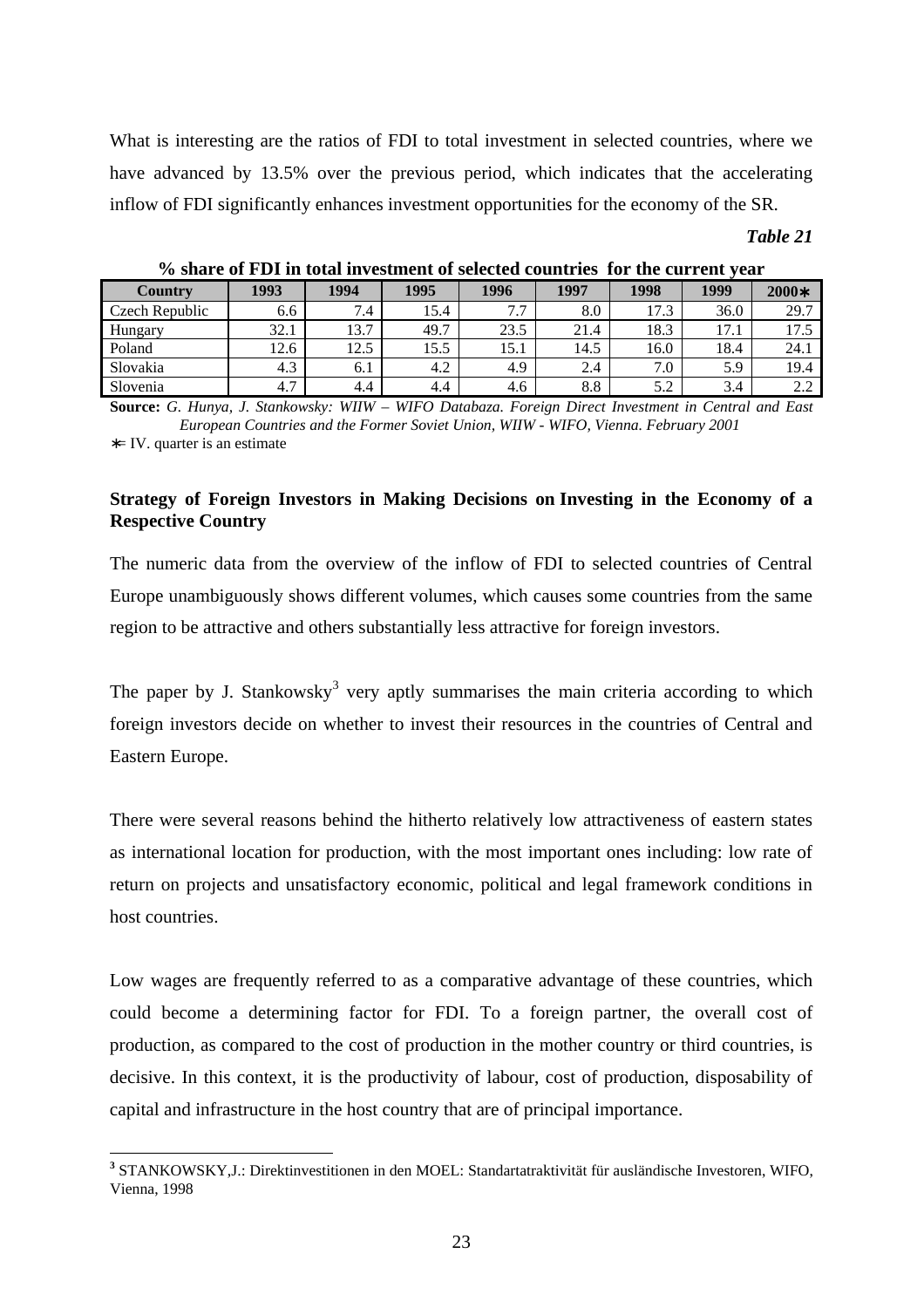Nevertheless, in many cases it is the calculated risk premium is decisive. It is important for an investor to feel secure about his investment, as well as to be able to expect his investment not to deteriorate. Surveys among western investors have shown that political and financial certainty in making decisions on investments in East Europe is the most important factor.

Economic and political risks in transition countries are rated to be higher than the risks in developed industrial economies. A high risk exposure represents an important barrier to investment. Estimated country risk is influenced by the progress made in transformation, and its quality and speed, which is reflected in many international ratings of these countries.

An estimated risk for a transition country may be reduced due to the admission of this country into the EU.

Support of FDI by means of different government measures is a somewhat controversial issue.

Theoretically its is frequently believed that FDI does not need to be given any special advantages, but that all business undertakings, including local ones, should be subjected to the same conditions. Different surveys have found that when making decisions on investments, Western investors ascribe only a relatively small importance to investment promotion measures.

As viewed by Western investors, barriers to East European countries reaching out to Western markets almost exclusively rest in administrative barriers to trade. In some instances, antidumping measures of the EU may potentially turn out to act as another obstacle.

Another barrier to access to Western markets, which will not be easy to remove in the short run, is the poor image of Eastern goods, which is still leftover from the planned economy era (with so-called cheap goods).

Nevertheless, such barriers can be gradually removed by interconnecting the production in these countries with multinational production organisations. Making East-European parts and components anonymous is therefore the simplest way for doing away with this problem, although this does not present a final solution, since it could mean that those countries place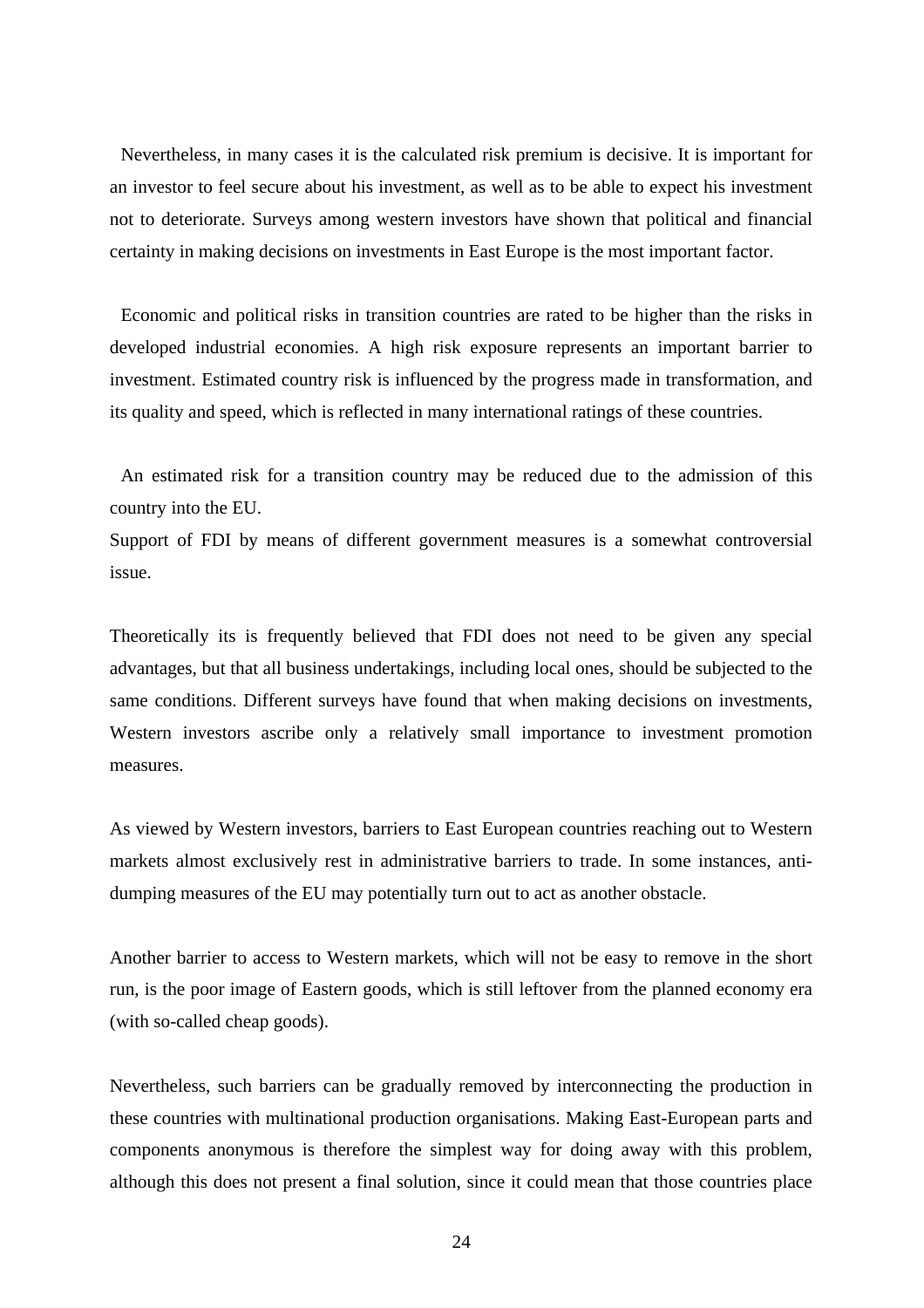themselves in a second-rate position. Assistance from a parent concern to a domestic producer by building up nationally affiliated products in host countries is less frequent, although possible (e.g. Škoda).

On the other hand, the existing barriers to trade in the countries of Central and East Europe do matter to Western investors.

This adverse situation will be alleviated by gradual elimination of causes, i.e. through the build-up of modern telecommunications, and interconnecting the road, and highway networks particularly, but also railway, aviation and water transport with international transit systems.

The target of redirecting foreign direct investment to more remote regions should be achieved through differentiation of a combination of concessions (taxation, financial and others) across regional lines on the basis of interest areas delineated by society-wide economic needs.

Incentives adopted in Slovakia in 1999 produced a considerable enhancement compared to the previous period, but also conditions of this kind comparable to the countries of Central Europe. One also has to bear in mind a current amendment that is pending approval by the parliament.

Of special importance for regional development is the input of large-scale foreign investments that in many instances induce other investments in the host country in local undertakings that in the majority of cases would by themselves not be able to set up international partnerships. In this case, so-called multiplication effects with a distinct impact on the regional development are involved.

It needs to be added, however, that in order for large investments to enter the country on a larger scale, more exacting eligibility criteria and guarantees will be required than in the case of small and medium-sized businesses. Large foreign organisations always have strategic interests and establish themselves in such localities that enable them to get rooted there effectively for a longer period. In the macroeconomic area, this in particular involves the creation of a favourable economic climate in combination with political and social stability. As far as other eligibility criteria go, in addition to the aforementioned demands for an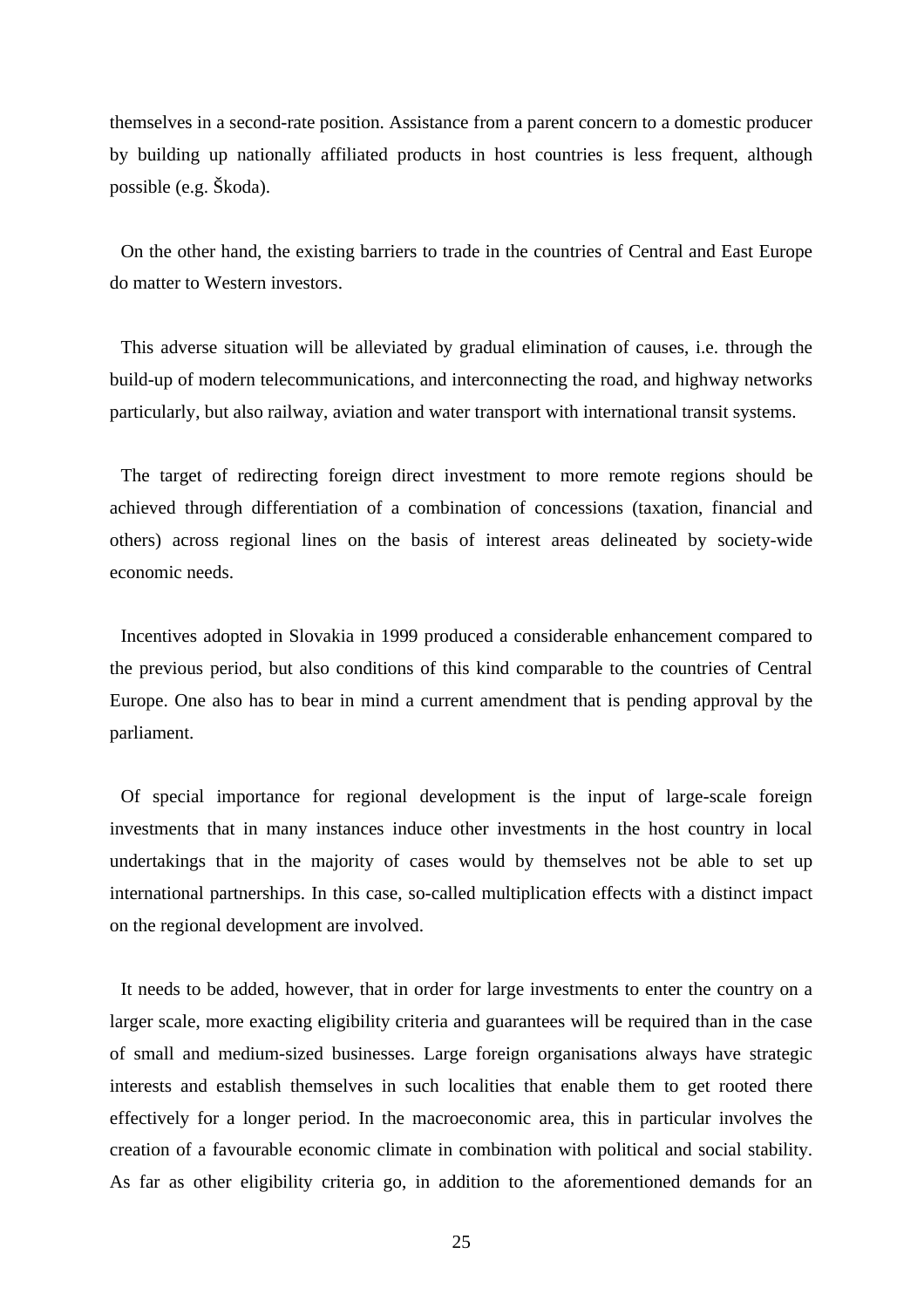extensive infrastructure, they also include a supply of skilled (relatively cheap) labour, the ability of the domestic market to absorb a certain portion of the output, currency stability, a tolerable rate of foreign debt and a rate of inflation that is not high.

What also matters to large foreign organisations, although not as an overriding concern, is the long-term applicability of legislative and fiscal regulations, which would ensure that any calculations and considerations concerning the entry of foreign capital into our economy hold true for a longer period. In our country this principle is not as yet sufficiently effective because of frequent changes, especially in legislation.

We had the opportunity to practically validate the relevance of such a statement in organisations we visited last year. Large and medium-sized organisations induce effective follow-up co-operation with resident medium-sized and smaller companies. The impact of such partnership between FDI and the local industry is discussed in a separate section.

## **Distribution of FDI by National Regions**

From its very beginning, the entry of FDI in Slovakia has been marked by unevenness in terms of regional distribution. Approximately 60% percent of FDI is concentrated in the vicinity of Bratislava and in some major centres, such as Košice, Banská Bystrica, Trnava and Trenčín, with the rest of it scattered in small volumes throughout the whole Slovakia. It is possible to say that the statement "the further away from an industrial centre, the less foreign investment there is" still holds true.

Reasons for such state of affairs are primarily the following:

- Concentration of FDI in major centres is driven by a good standard of transport and communications infrastructure (especially access to highways and the airport), sufficient number of skilled labour, connection to an administrative and governance centre, and so forth.
- Regions that do not possess such advantages or, if so, then only to a small extent, continue to be barely noticed. In comparison to major industrial centres, such regions also have fewer traditional business and production relations established in the past and less experience from co-operation with foreign investors who should establish a basis for deeper international co-operation.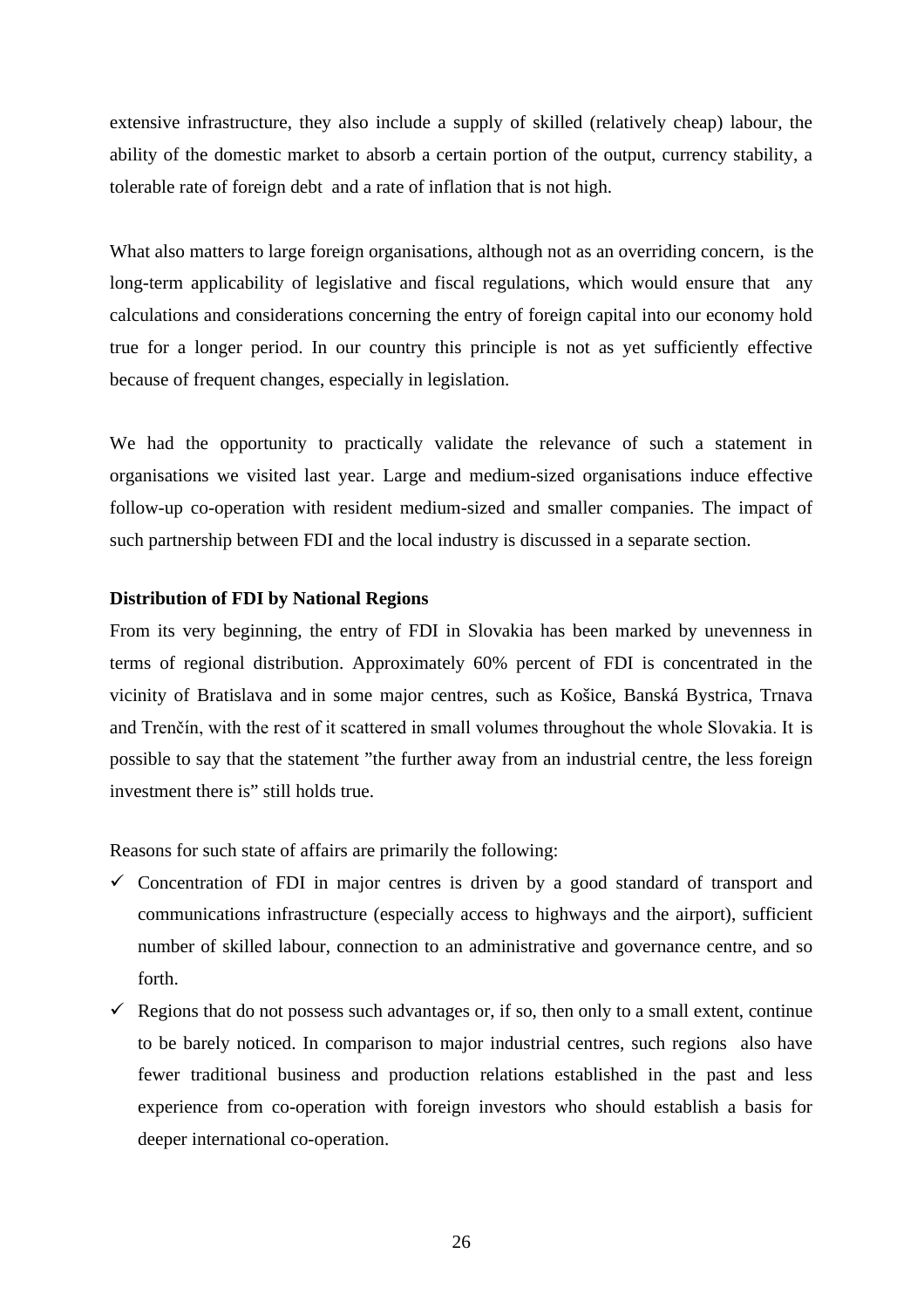$\checkmark$  Recently this shortcoming has started to be removed through the establishment of internal co-operation between large joint ventures and local industry, i.e. medium-sized and smaller Slovak businesses. This issue is covered in greater detail in a separate section of this study. This co-operation has special importance for the regional development of smaller businesses in more marginal areas that without such co-operation would probably not find any opportunities for co-operation with foreign countries. The given case involves multiplication effects, with a distinct impact on regional development.

# **4. Impact of FDI on Employment, Labour Productivity and Know-How**

The most important sources for the acceleration of economic growth include an increase in the productivity of labour and GDP development. That is why it is highly relevant whether the impact of FDI entering the Slovak economy induces a greater pace of growth than do local partners, whether they manage to better translate the favourable developments in the decisive external economic environment into growing performance and, in connection with that, also into increases or maintenance of employment.

On the basis of consultations we had in undertakings visited we can without any doubt , **from the perspective of a host country,** make the observation that there has been a clearly positive impact on employment in Slovakia as well as on the overall standard of work and workforce.

In every company visited it was noted that without a foreign partner joining them it would not be possible, because of the shortage of domestic capital resources, to upgrade the production and assortment, due to which the original production would stagnate, decline, or even cease. On these grounds it is possible to draw a conclusion that had it not been for the foreign capital involvement, the employment in respective companies would be substantially reduced, or vanished completely. Based on that it is evident that FDI has a vast impact on retaining employment. On the other hand, it may not necessarily increase it, since when conceived from a broader perspective, employment in the given companies (notably in joint ventures) is generated through modernisation, expansion of production and enhancement of the quality of products that ensures consistent sales and cost effectiveness. The above mentioned positive developments do not always have to automatically lead to increased employment, since there are also such factors as increasing productivity of labour, better organisation, etc. coming into play.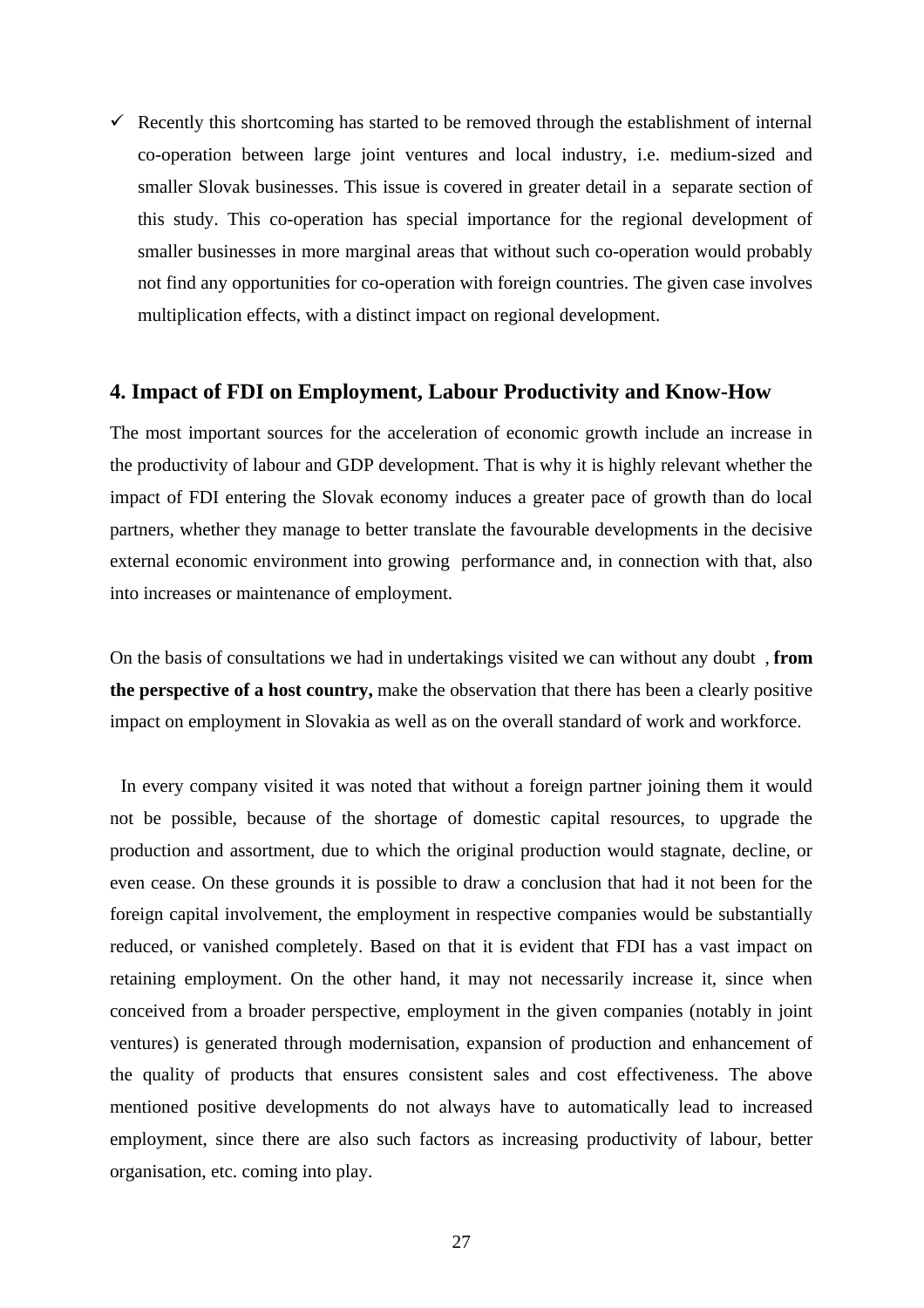Other positive impacts of FDI on the workforce relate to enhanced skills. Foreign partners frequently make it possible for their employees to be trained in the parent company, and run examinations and reviews at regular intervals. In joint ventures, the attitude towards work and working discipline has considerably changed. Also, the so-called "multiplication effects" have been recorded in co-operation with other companies, with the parent organisation also having influence on workers of subcontractor firms so as to make them improve their skills and overall organisation of work.

Hand in hand with the aforementioned, an increase in wages in joint ventures or companies wholly owned by foreign investors has also been observed.

In the recent period, a deepening impact of the partnership between companies with FDI participation or 100% ownership and internal industry in Slovakia has been observed. This factor generates multiplication effects in many respects, one of the most important being the two forms of employment: direct and indirect ones. (The issue of partnering between FDI and the local industry is covered in a separate section.)

Based on the above mentioned, a certain differentiation of income of the population can gradually evolve also in Slovakia. On the one hand there will be employees of joint ventures who, due to superior management, pressures towards education, higher productivity of labour and discipline, will be remunerated more generously. On the other hand, there will be a strata of population employed in some local companies and not enjoying such benefits, which could potentially invoke a certain tension.

**As viewed from the perspective of the parent country,** Slovakia, by reason of its so far small export of capital to foreign countries, does not pose any threat to employment in these countries – since it is prevailingly trade organisations that are established there. On the contrary, this can have a positive impact in reviving exports and thus promoting employment to a certain extent on the one hand, and, when it comes to capital exported by Slovakia for production purposes, the primary focus at present is on the construction business which, in Slovakia today, has constrained potential for development compared to the previous period so in a certain respect, from the point of view of employment, this can be perceived rather as a positive than not.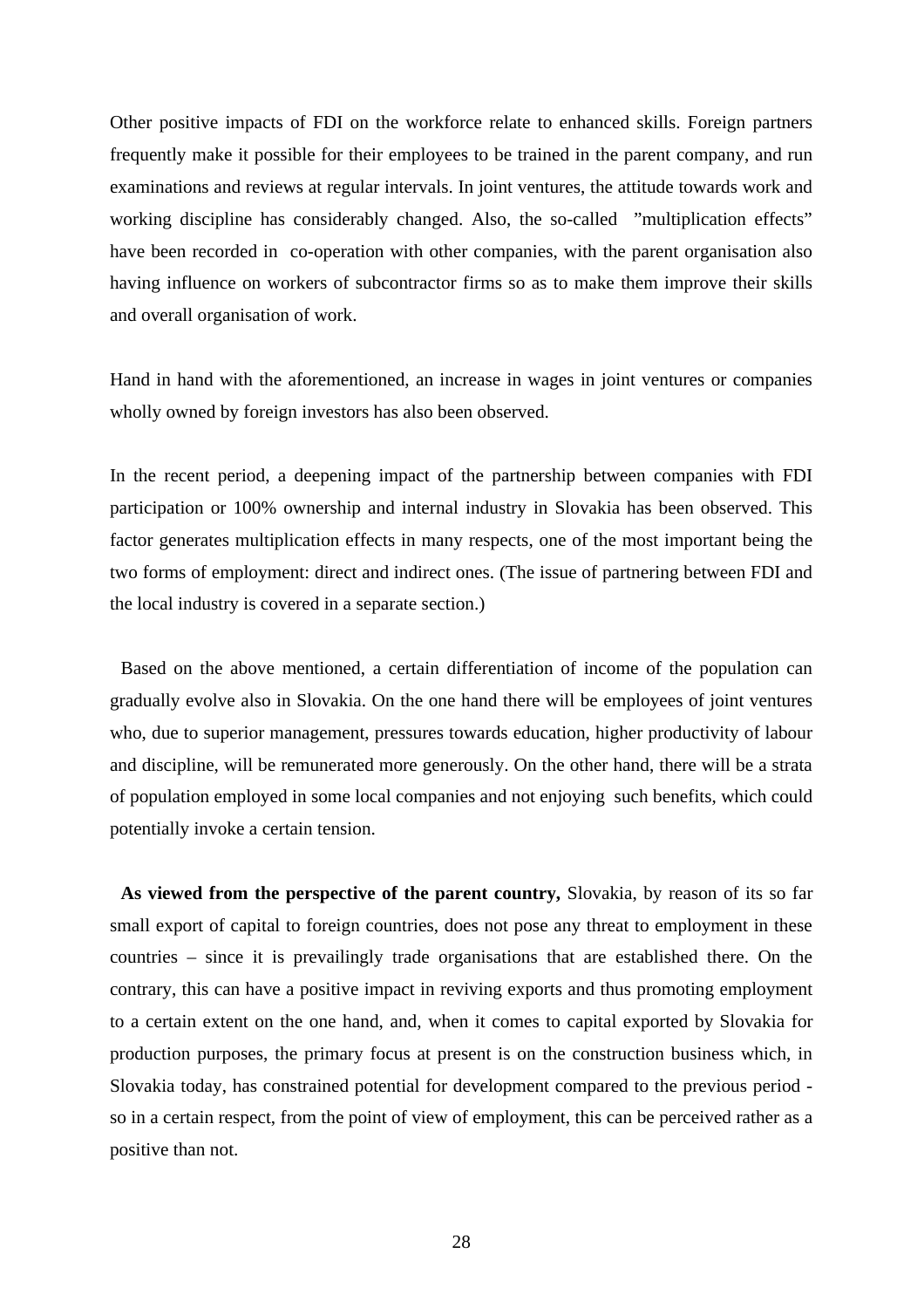|                    |                                       | <b>Year 1999</b>                      | <b>Year 2000</b>                      |                                       |  |
|--------------------|---------------------------------------|---------------------------------------|---------------------------------------|---------------------------------------|--|
| <b>Region</b>      | <b>FDI</b><br>inflow<br>$\frac{0}{0}$ | Unemployment<br>rate<br>$\frac{0}{0}$ | <b>FDI</b><br>inflow<br>$\frac{0}{0}$ | Unemployment<br>rate<br>$\frac{0}{0}$ |  |
| <b>SR</b> in total | 100                                   | 19.2                                  | <b>100</b>                            | 17.9                                  |  |
| of which region:   |                                       |                                       |                                       |                                       |  |
| <b>Bratislava</b>  | 60.0                                  | 7.2                                   | 55.4                                  | 6.4                                   |  |
| Trnava             | 9.1                                   | 16.3                                  | 5.7                                   | 14.9                                  |  |
| Trenčín            | 6.2                                   | 13.5                                  | 3.7                                   | 12.7                                  |  |
| Nitra              | 3.9                                   | 21.5                                  | 2.7                                   | 21.7                                  |  |
| Žilina             | 2.9                                   | 17.7                                  | 4.4                                   | 16.8                                  |  |
| Banská Bystrica    | 5.1                                   | 23.1                                  | 3.2                                   | 21.8                                  |  |
| Prešov             | 4.3                                   | 26.0                                  | 2.4                                   | 22.1                                  |  |
| Košice             | 8.5                                   | 26.0                                  | 22.3                                  | 24.4                                  |  |

**Inflow of FDI to Slovakia and unemployment rate by regions**

**Source :** *Bulletin of the SO SR – 1999 and 2000, No. 12, NBS*

When matching the level of unemployment with the distribution of foreign capital, a certain relationship can be established. Although the level of unemployment is influenced by a multitude of factors, it is possible to assume a positive effect of the entry of foreign investors on the regional demand for labour. In this sense, foreign investment may contribute towards the reduction of unemployment in hosting districts, as well as the economic equalisation of the regions in questions.

All the above said has of course to be seen in a broader context, since employment in companies concerned (and above all, in joint ventures) is generated through modernisation, expansion of production and improved quality of products, which in turn ensures consistent sales and cost effectiveness. The above mentioned positive developments do not always have to automatically lead to increased employment, since there are also such factors as increasing productivity of labour, better organisation, etc. coming into play.

Quite obviously, were it not for the entry FDI, it would not be possible to sustain employment at the original level and in no case would it be possible, in particular cases, to consider any increases in staffing over the current status.

This means that whilst the magnitude of impact of FDI upon an unemployment rate can only be determined indirectly or partially, the impact on the level of labour productivity can be established without any doubt.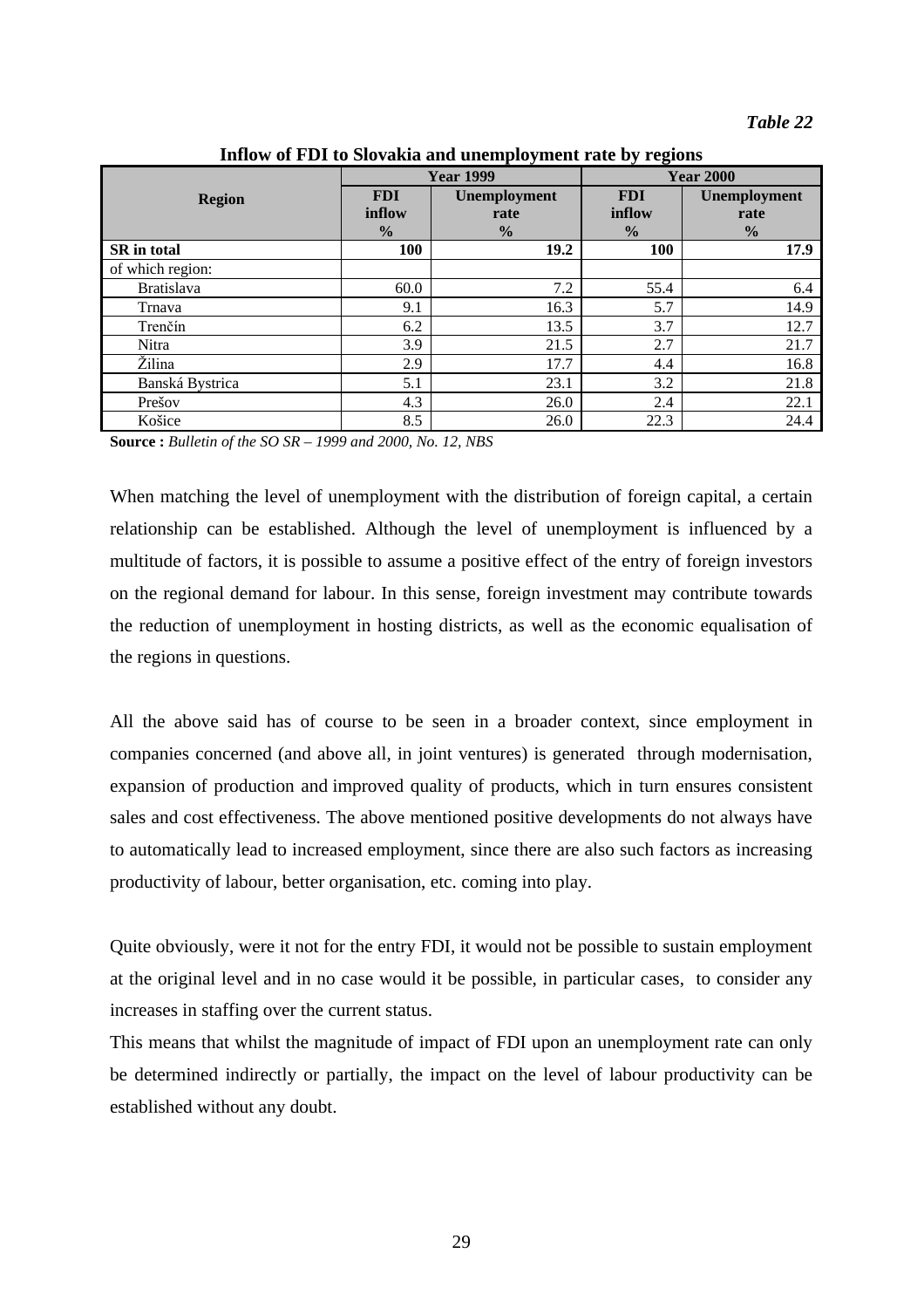*Table 23*

| <b>NACE</b>                                  | Number of<br>companies | Labour<br>productivity<br>in SKK | <b>Index</b><br>$MR = 100 \%$ |  |
|----------------------------------------------|------------------------|----------------------------------|-------------------------------|--|
| <b>Manufacturing industry</b><br>4           | 2 2 8 5                | 1 609 397                        | 115,2                         |  |
| 401 Food production                          | 379                    | 1 718 303                        | 106,6                         |  |
| 402 Textile and clothing production          | 246                    | 365 496                          | 100,3                         |  |
| 403 Leather working                          | 90                     | 482 335                          | 118,3                         |  |
| 404 Wood working                             | 134                    | 805 636                          | 123,0                         |  |
| 405 Production of paper, printing            | 132                    | 2013705                          | 112,0                         |  |
| 406 Production of oil products               | 4                      | 805 636                          | 120,7                         |  |
| 407 Production of chemicals                  | 59                     | 2 171 107                        | 115,1                         |  |
| 408 Rubber products                          | 101                    | 1 663 740                        | 114,9                         |  |
| 409 Production of non-metallic products      | 127                    | 1 213 092                        | 107,0                         |  |
| 410 Production of metallic products          | 357                    | 1 872 476                        | 105,4                         |  |
| 411 Production of machinery and<br>equipment | 303                    | 842 467                          | 124,1                         |  |
| 412 Production of el. and optical devices    | 206                    | 1 009 765                        | 107,2                         |  |
| 413 Production of means of transportation    | 71                     | 4 236 342                        | 134,1                         |  |

**Employees and labour productivity in Slovakia, the year 2000**

 **Source:** *SO SR – Selected Indicators for Industrial Branches, December 2000*

The table above gives labour productivity indices in SKK/employee/year 2000 in individual branches of the manufacturing industry. Since we do not possess the data concerning the productivity of labour in specific local companies, for the sake of comparison with the level achieved by joint ventures, we can use the average data for the branches in question.

## **Concrete examples:**

# *Henkel Slovensko, s.r.o.*

The productivity of labour achieved there per employee stands at SKK 10.0 million, whilst an average for chemical production is SKK 2.1 million/employee (including the company subject to comparison). Henkel has been reporting one of the highest levels of labour productivity in Slovakia over the long term. In terms of the product line, its operations are relatively simple and highly automated (with annual sales of SKK 1.5 billion and 150 employees in 1999).

## *Volkswagen Slovakia, a.s.*

The productivity of labour achieved there for the years 1999 and 2000 was 9.6 million and 11.4 million SKK/employee respectively. The figure reported for branch 413, the production of means of transportation, which is 4.2 million SKK/employee, is in no case adequately comparable, since we do not have a similar production facility in Slovakia in the entire 413 branch.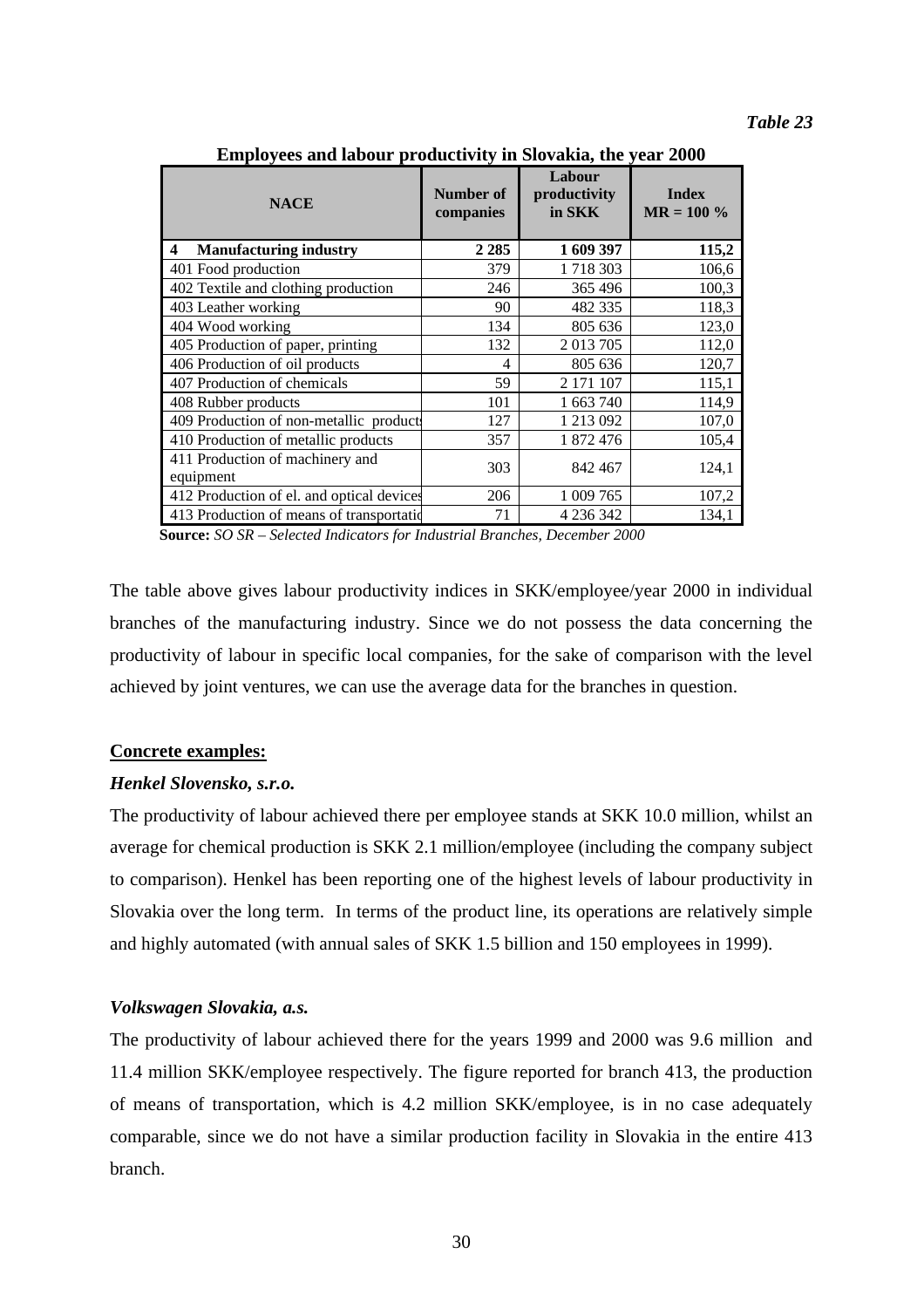According to the data provided by specialists from Volkswagen not only has the Bratislava organisation achieved the level of productivity of labour reported for the whole concern, but it has also exceeded it in certain respects.

# *Siemens AG*

The productivity of labour there averages 2.2 million SKK/employee. The product line consists of electric and partly also metal products, with the productivity of labour achieved for the electric section being 1.0 million SKK/employee and that achieved for the metal section being 1.9 million SKK/employee.

### *RAJO, a.s.*

The company has reached a high standard of labour productivity  $-9.2$  million SKK per employee, which was just 5-6 million SKK/employee three years back and has been growing at a rapid pace in the new company. The productivity of labour in the parent Austrian firm stood at 10 million SKK/employee (upon conversion), and the Bratislava firm would like to achieve this level in the near future. The productivity of labour in comparable local (Slovak) companies amounts to 2-3 million SKK/employee.

# *Coca Cola Beverages Slovakia*

The productivity of labour there stood at 2.9 million SKK/employee in 2000. The productivity of labour as reported for the food industry in Slovakia averaged 1.7 million SKK/employee in 2000. However, the figure does not tell much because of a great variety of product lines.

All the examples given confirm that in such companies there is a higher and sometimes even very high standard of labour productivity by Slovak standards. We have not yet studied the given issue from a broader perspective, nevertheless in all the cases mentioned FDI was confirmed to have significantly intensified production.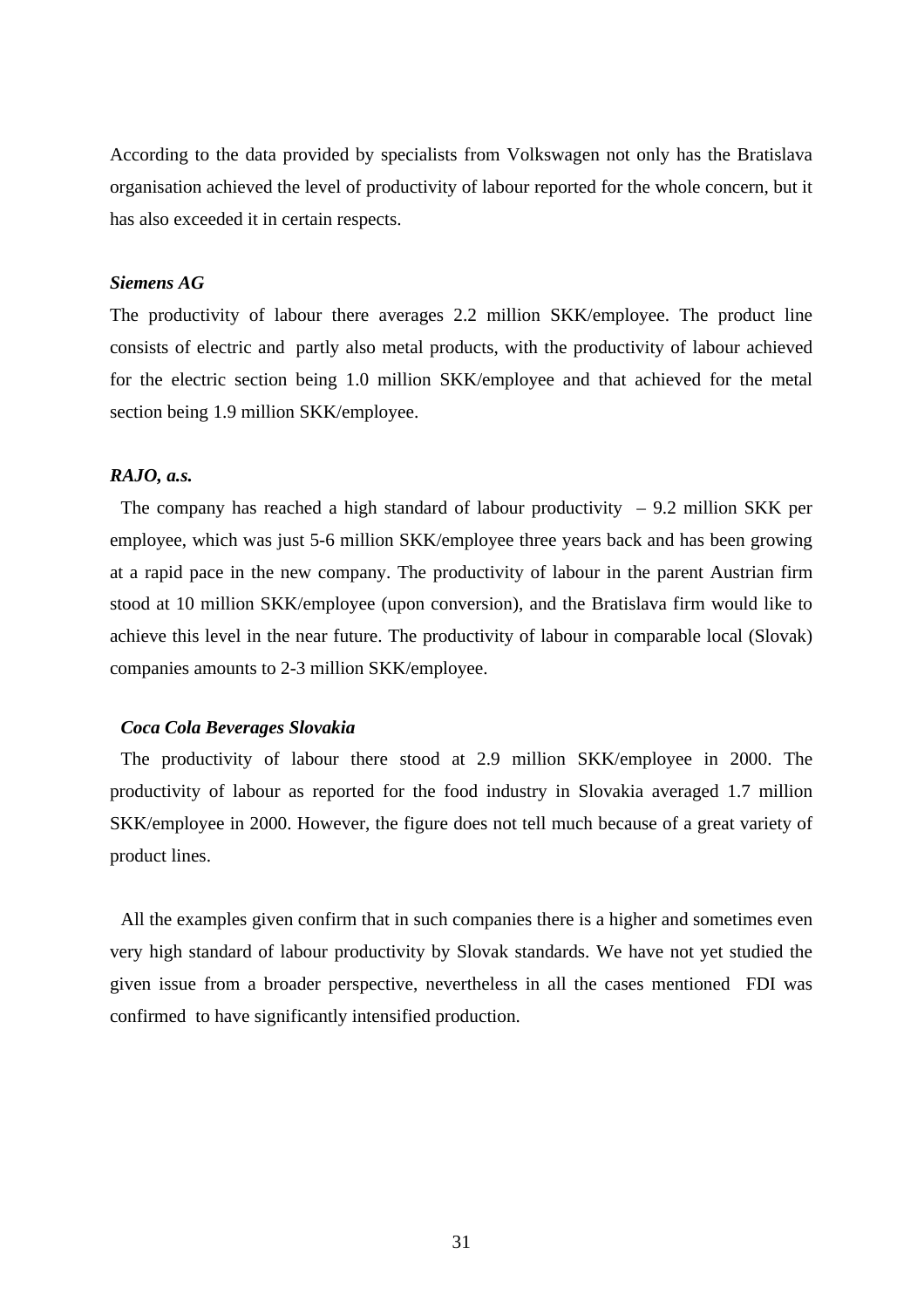#### *Table 24*

| $L$ <i>ul</i> $V$ $V$ $V$ $V$ $V$ $V$ $V$ |                                           |      |             |                                      |      |      |                                           |      |      |             |
|-------------------------------------------|-------------------------------------------|------|-------------|--------------------------------------|------|------|-------------------------------------------|------|------|-------------|
|                                           | $^{\circ}000$ $\mathrm{ECU}^{\mathrm{a}}$ |      |             | Level in $CR = 100$<br>$\frac{0}{0}$ |      |      | Level in Austria $= 100$<br>$\frac{0}{0}$ |      |      |             |
| <b>Country</b>                            | 1991                                      | 1998 | $1999^{b)}$ | Pace of growth<br>1990/1999 in %     | 1990 | 1998 | $1999^{b)}$                               | 1990 | 1998 | $1999^{b)}$ |
| Czech<br>Republic                         | 19.6                                      | 25.8 | 26.9        | 137.2                                | 100  | 100  | 100                                       | 54   | 50   | 51          |
| Slovakia                                  | 16.0                                      | 24.6 | 25.9        | 161.9                                | 82   | 95   | 96                                        | 44   | 47   | 49          |
| Hungary                                   | 10.3                                      | 26.8 | 27.2        | 264.1                                | 53   | 104  | 101                                       | 28   | 52   | 51          |
| Poland                                    | 10.6                                      | 19.1 | 20.3        | 191.5                                | 54   | 74   | 75                                        | 29   | 37   | 38          |
| Slovenia                                  | 22.2                                      | 36.6 | 37.9        | 170.1                                | 113  | 142  | 141                                       | 61   | 71   | 71          |

**Comparison of productivity of labour (GDP/employee) in the countries of Central Europe (sample)**

**Source:** Zeman, K. – Rodová,V.: Srovnávací analyze vývoje ekonomik ČR a ostatních asociovaných zemí SVE (10) v procesu přípravy na přistoupení k EU (Comparative Analysis of the Development of Economies of the CR and other Associated Countries of the CEE  $-15$ . Prague, ČSOB, 3/2000, p. *35*

ad<sup>a)</sup> at current prices

b) preliminary data

Among the countries subject to comparison, the productivity of labour achieved by Slovakia is of an average level. The scene is dominated by Slovenia, which has achieved the highest standard. A ranking made according to the pace of growth of labour productivity will give a different picture, where in principle Slovakia again matches the average, but the dominant position is taken by Hungary and partly by Poland (because of the low level of its labour productivity in the basis year used as a reference for comparison). Quite surprisingly, the lowest rate of growth was exhibited by the Czech Republic.

All the countries compared exhibit a low level of labour productivity relative to Austria: the Czech Republic, Slovakia and Hungary a level of approximately 50 % and Poland 38 %.

Slovenia was the best performer, since it has been steadily achieving the highest standard over all the years subject to survey, both relative to the Czech Republic and Austria.

### **International Transfer of Technologies and Know-How**

International transfer of technologies and know-how is another factor intensifying economic growth.

There is no doubt that direct investment facilitates the transfer of technologies between partnership countries, in particular between developed and developing ones. Foreign investment represents the principal vehicle for such transfer in this respect. Nevertheless it is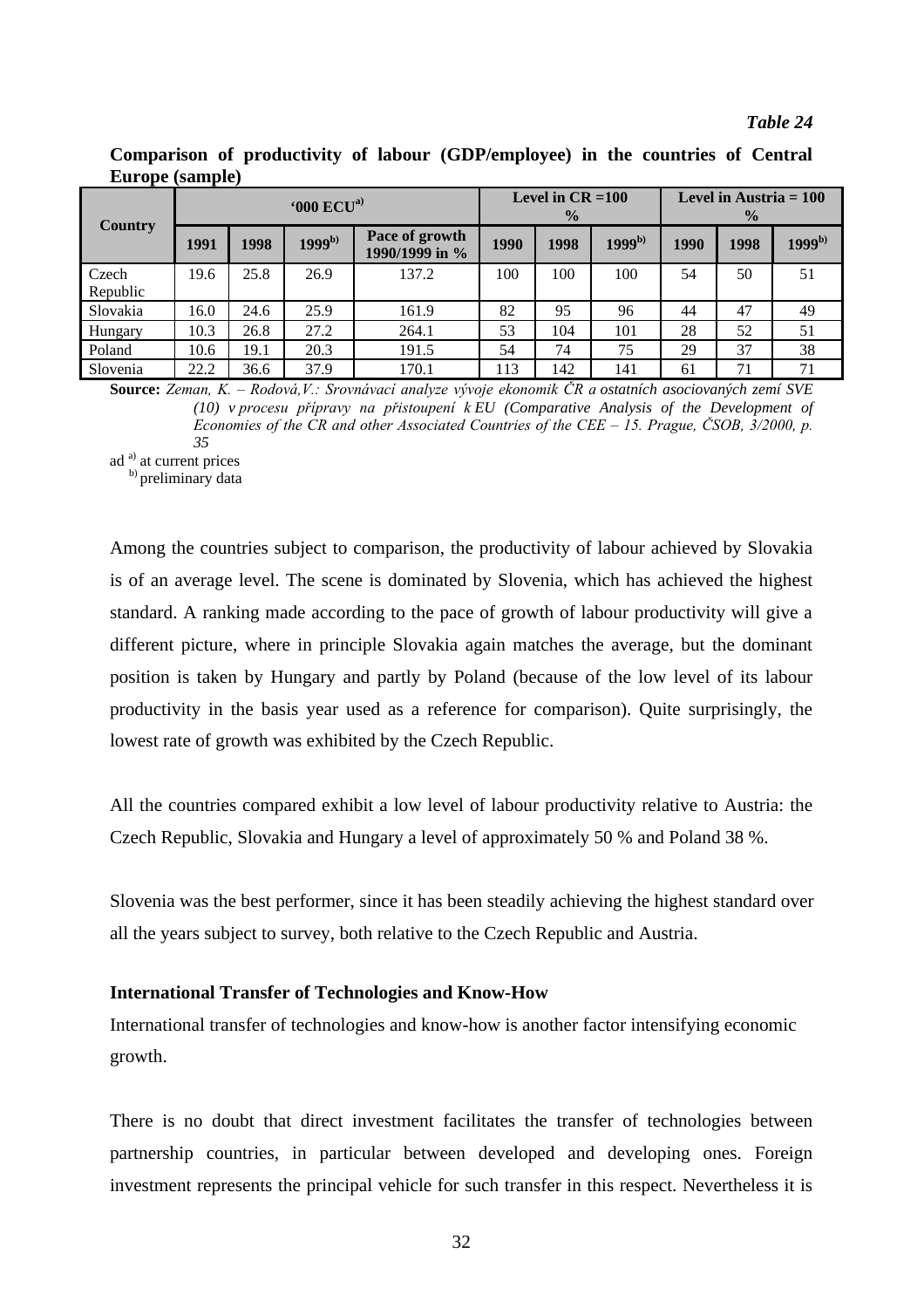not the only option. Foreign direct investment impacts upon a whole range of activities subject to international co-operation such as capital, technologies, management, know-how and other expertise. This transfer can be compared to a number of market transactions. Each element within this "mix of activities" may also be pursued separately using market mechanisms. Capital may be borrowed, technologies may be acquired under different licensing agreements, and also the management can be purchased and/or transferred based on agreements and, finally, a wide range of specialist knowledge may be obtained on a fee basis. In their capacity as a vehicle for international transfer of resources, these market mechanisms are an important alternative to foreign investment.

As a result of efforts by host countries – notably developing ones – to gain some degree of control over foreign direct investment, a number of the so-called new standards for international transfer of resources has been developed. They for instance relate to joint ventures, supplies of key components, contract management, international co-operation, and the like.

Separate procurement of resources may however be too expensive (especially for poorer countries). Despite that, what appears to be ideal is a combination of the two methods, i.e. foreign direct investment combined with market transactions in a proportion generating the biggest benefit for the host country.

The implications of direct investment do not only pose problems to developing countries. Also many developed industrial countries fear that foreign investment might take over major local undertakings that primarily produce industrial technologies, thus putting the domestic technology development out of action. By this token, control measures with regard to technology transfer (in particular national supervision) will add a political dimension to foreign direct investment. National movements against the transfer of technologies are not clear and are frequently contradicting, and direct investment therefore represent just one of the ways in (means by) which technologies can be transferred. Regardless of that the importance of technology competition between undertakings and economies is growing. Implications of foreign direct investment for the technology development are attracting more and more attention on the part of politicians in the host country.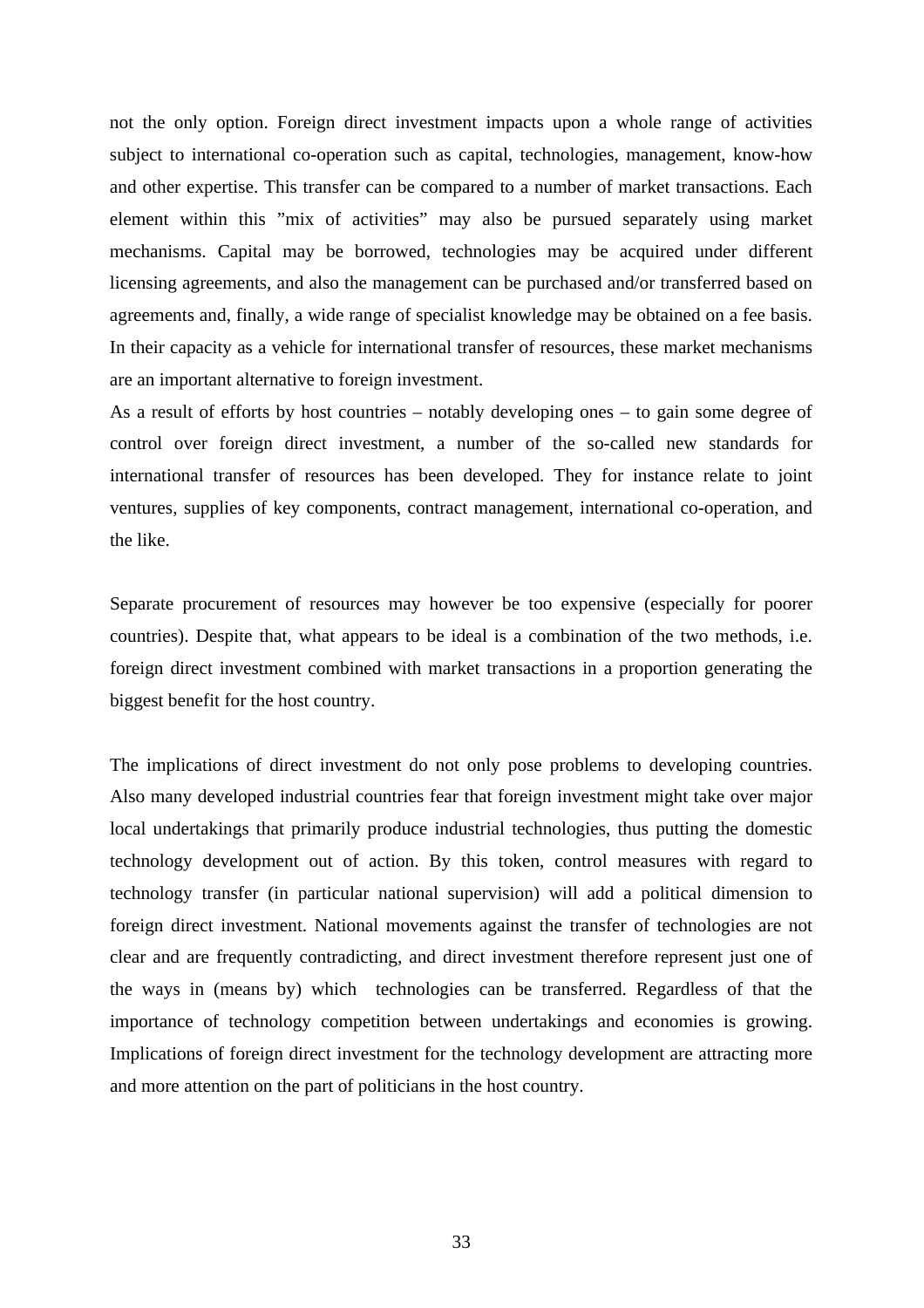#### **Business Objectives in Selecting and Transferring Technology**

The primary goal of choosing a technology is to achieve a satisfactory cost effectiveness. There are several options for meeting this goal: a wide choice of technologies on the one hand and different performance guarantees on the other.

Besides that, there is a significant relationship between capital expenditure and running costs and the determination of the most profitable technology. At the same time, one has to realise that the level of running costs cannot be the sole criterion for selecting the technology, but in calculating the costs, the level of productivity of labour has to be also taken into account, so that a decision can be made as to the labour or capital intensity of the technology.

Technology may also be an end in itself – that is reaching the **markets for sale**. It may be used to overcome barriers to entry into a particular market. This usually applies to technologies of the highest standard that are of interest to particular countries and are by and large applied in multinationals.

The choice of a particular technology may also matter when **interdependent exports** are involved. In that case a technology is to be selected so as to be bound to certain specific materials (raw materials) that are only available in that particular country. Certain import restrictive measures of the host country may also be overcome in this way.

A decisive part in selecting a technology is played by **the human workforce factor**. The level of education of labour in the host country is the basis for determining a usable technology. In the process, the number of skilled as opposed to unskilled labour available abroad is to be assessed. In this connection, an important role is also played by the **pay levels**. What is relevant in this respect is not the absolute level of wages, but the productivity of labour. Low wages in combination with a low productivity of labour may at the end of the day be more expensive than capital intensive production in a country where there are high wages. When making a decision on the productivity of labour whereby wage costs are incurred, a company must decide as to whether to introduce either a capital- or labour-intensive production technology in a foreign country. Besides that, in countries where there is an abundance of cheap and barely skilled labour, a question arises whether the local management available would be able to handle the particular technology.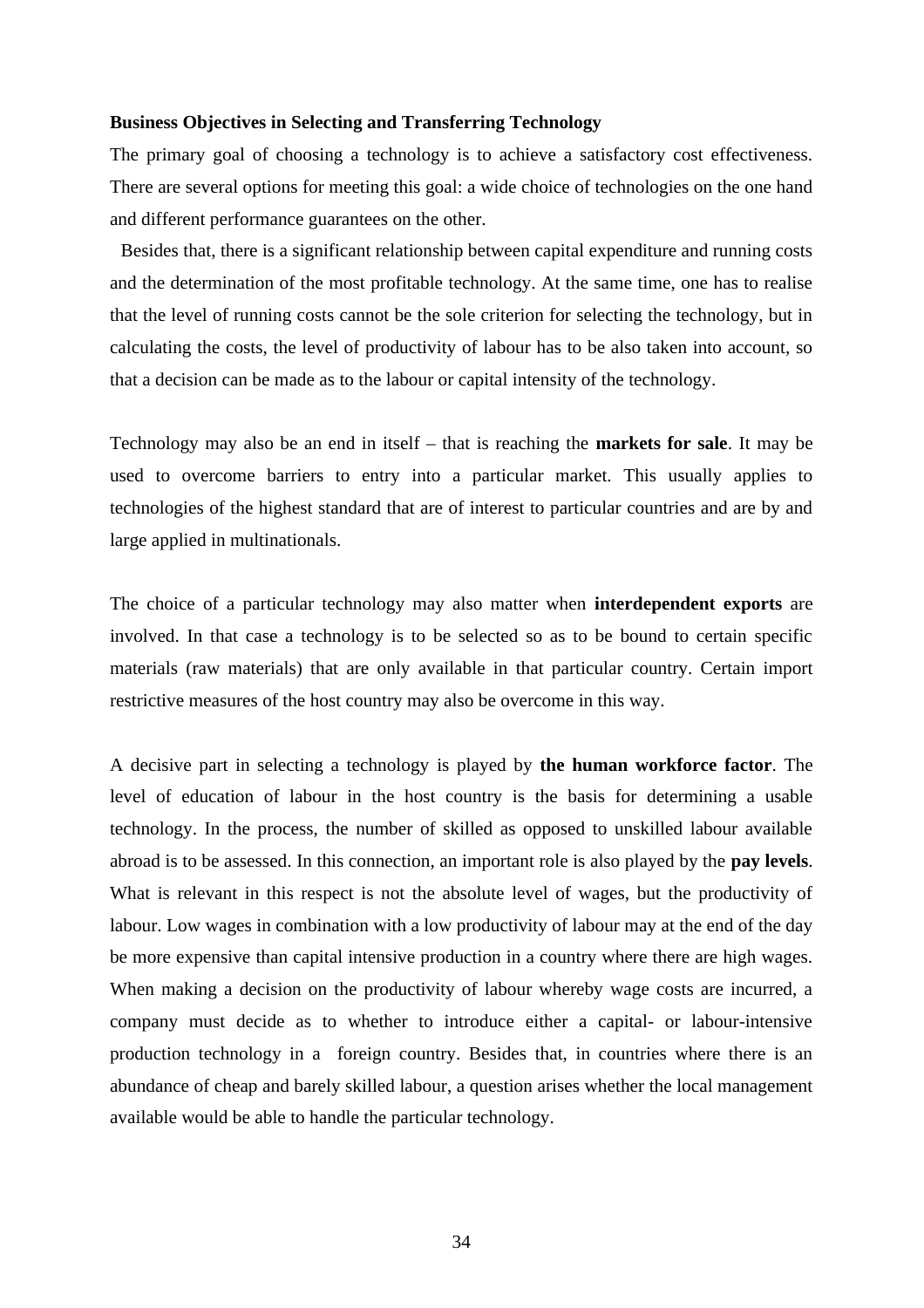Also, the choice of a particular technology is frequently predetermined by special requirements for **ready supply of materials.** The quality of materials (raw materials) significantly influences the products made. If these materials are not available in a certain country, they must be imported. Certain restrictions on a particular technology may also occur here. In addition to quality, big importance is also attributed to the certainty that there is a regular supply. In countries where certain raw materials are not available and must be imported that at the same time have only small foreign exchange reserves, products demanding in terms of these materials may pose a serious obstacle to installing that particular technology.

One of the most important factors determining the selection of technology is **the scope of sales potential**. At the same time, the question of how to choose an adequate product for the market area in question must be answered as well. The issue of a proper product largely depends on the structure of consumers abroad. In such cases the choice of technology is codetermined by a potential pricing strategy for the given country. High tech intensive operations are only possible when there is a certain structure of customers or they depend on the volume of output produced.

**Quality requirements** may lead to different technologies being used in different countries. The highest requirements are usually given by the most developed countries.

### **Status of International Transfer of Technologies in Slovakia**

Based on our visits to specific production undertakings it is possible to make unanimously positive assessment in this regard. An assessment made almost unanimously of the entry of foreign partners into joint ventures is that had it not been for the modern technology contributed by the foreign investor towards the joint venture, the existing local businesses would not be able to achieve the enhanced production parameters over a long term because of not having sufficient own resources for innovation purposes. Investments made by foreign partners take the form of cash contributions used mainly for purchasing technologies and equipment, supplies of machinery, know-how, licences, leasing, and the like.

In every instance surveyed, partnering with a foreign entity benefited local undertakings in that it enhanced the technological standard of production and concurrently improved the quality of products, as well as skills of employees. Our country prevailingly meets the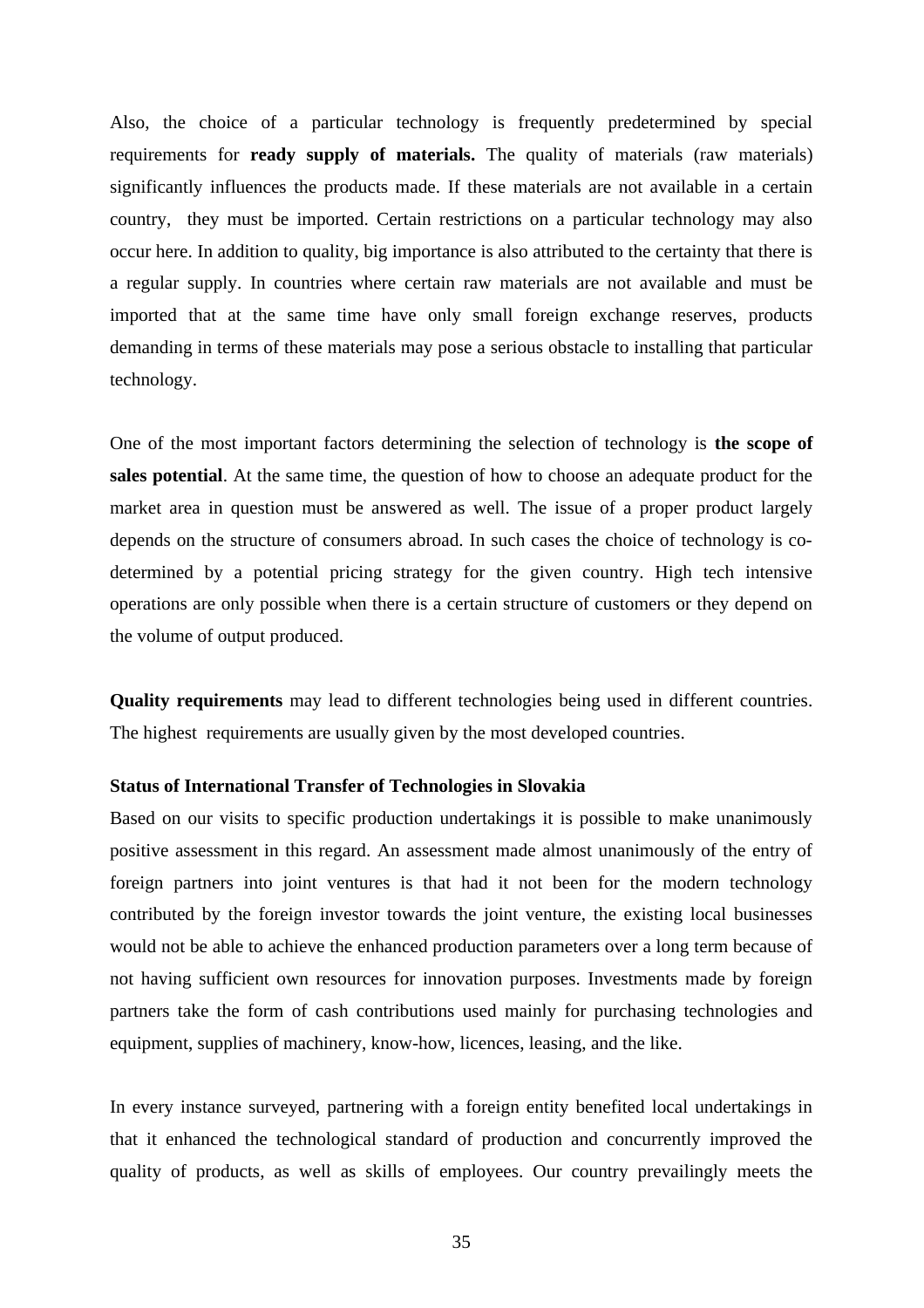conditions for the high tech deployment, since the education of the population is of a high standard and should there be any new features associated with this technology, the staff involved could be quickly retrained. To a foreign partner, our country has an important benefit to offer, namely the possibility of combining an educated workforce with low wages, which currently is one of the most definite incentives in making a decision on investment in Slovakia.

On the other hand, however, there is a problem gradually emerging in that local research is getting reduced hand in hand with an increasing inflow of foreign investors. This notably concerns large undertakings pursuing their research centrally, usually within the parent company, which is a worldwide phenomenon. Volkswagen would make a typical example, where Slovakia's involvement in international co-operation predominantly consists of the supply of components, which is, however, becoming an increasingly sophisticated business.

Smaller joint ventures partly leave Slovak partnership organisations to carry on their own research, assessing it as being of a good standard.

# **5. Partnership Between FDI and Domestic Industry**

So far, we were not able to study well the impact of the partnership between FDI and local industry, since it starts to come into play only when there are more developed forms of FDI in a given country. According to the Dunning scheme, this occurs at the turning point between the second and third stages of development and is further deepened in the following periods. As part of this impact, multiplication effects arise from the partnership between local medium-sized and smaller businesses in different areas of the production process: an increased volume of output of high quality, a product line that is also attractive for foreign markets, enhanced skills of workers, increased productivity of labour and wages, export opportunities, and the like.

At the present time, an enlarging impact of foreign companies being interconnected with the Slovak industry can be observed. It is in the first place large multinational companies (Volkswagen, Siemens, Henkel, Coca Cola) that dominate the scene in this respect, but also smaller companies, such as those operating in the food industry, are doing very well, although to a lesser extent.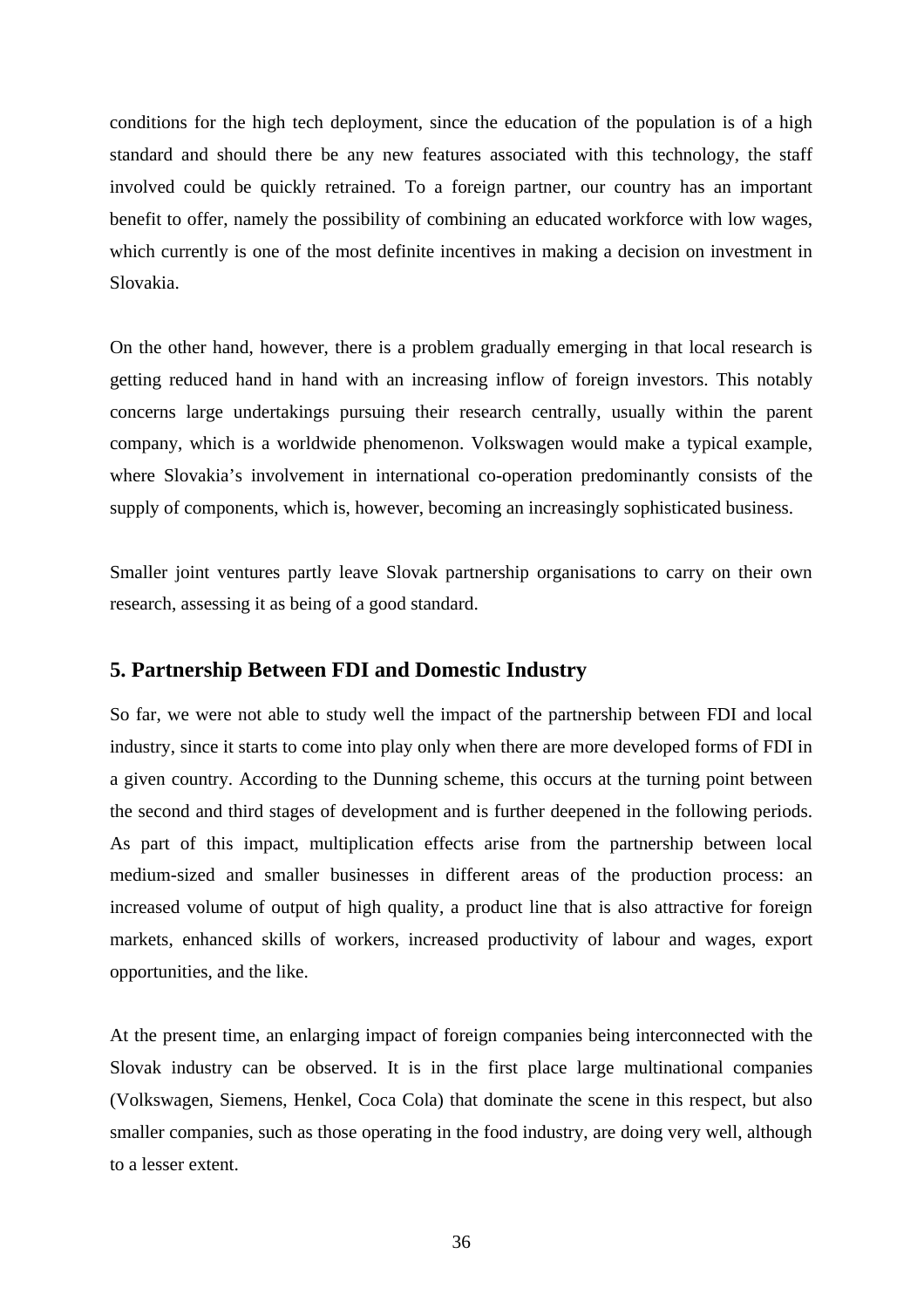Multinationals have great importance in the global economy both in terms of world trade and production. Even though such international co-operation in Slovakia is still in its beginning stages, certain essential common features, typical of this form of international co-operation, can already be quite clearly observed.

# **Survey of partnerships established between FDI and domestic industry in selected Slovak companies**

There is not yet a population of organisations large enough in order for us to be able to express the impact of partnering between FDI and local industry in Slovakia in quantitative terms. For the purposes of our survey, we have selected the companies Volkswagen Slovakia, a.s., Siemens AG, Henkel Slovensko, s.r.o., Coca Cola Beverages Slovakia and RAJO, a.s. We strove to select these companies both by their size (large, medium-sized and smaller ones) and sectors they operate in, i.e. mechanical engineering in combination with electrical, chemical and food industries.

Investments made by foreign investors into organisations with FDI (according to the data supplied by respective organisations):

| <b>Year 1999</b> |                          |                                        |  |  |  |
|------------------|--------------------------|----------------------------------------|--|--|--|
| Volkswagen       | $\overline{\phantom{a}}$ | DM 339 million                         |  |  |  |
| <b>Siemens</b>   |                          | DM 250 million                         |  |  |  |
| Henkel           |                          | SKK 870 million                        |  |  |  |
| Coca-Cola        | $\overline{\phantom{a}}$ | <b>SKK</b> 2 702 million (year 1998)   |  |  |  |
| <b>RAJO</b>      |                          | SKK 520 million (year 2000/midyear???) |  |  |  |

# **Generalisation of Survey Results**

At present, the partnership between FDI and local industry is becoming increasingly profound and intense compared to the start-up period.

This shows in:

- The build-up of subsidiary undertakings in the form of buyouts of Slovak undertakings and their subsequent reconstruction and the build-up of new undertakings.
- Subcontracting of production adjacent or more distant regions and their catchment areas, which yields positive regional effects and positive impacts on employment.

The above given intensely promotes the growth of production and its orientation towards exports both through: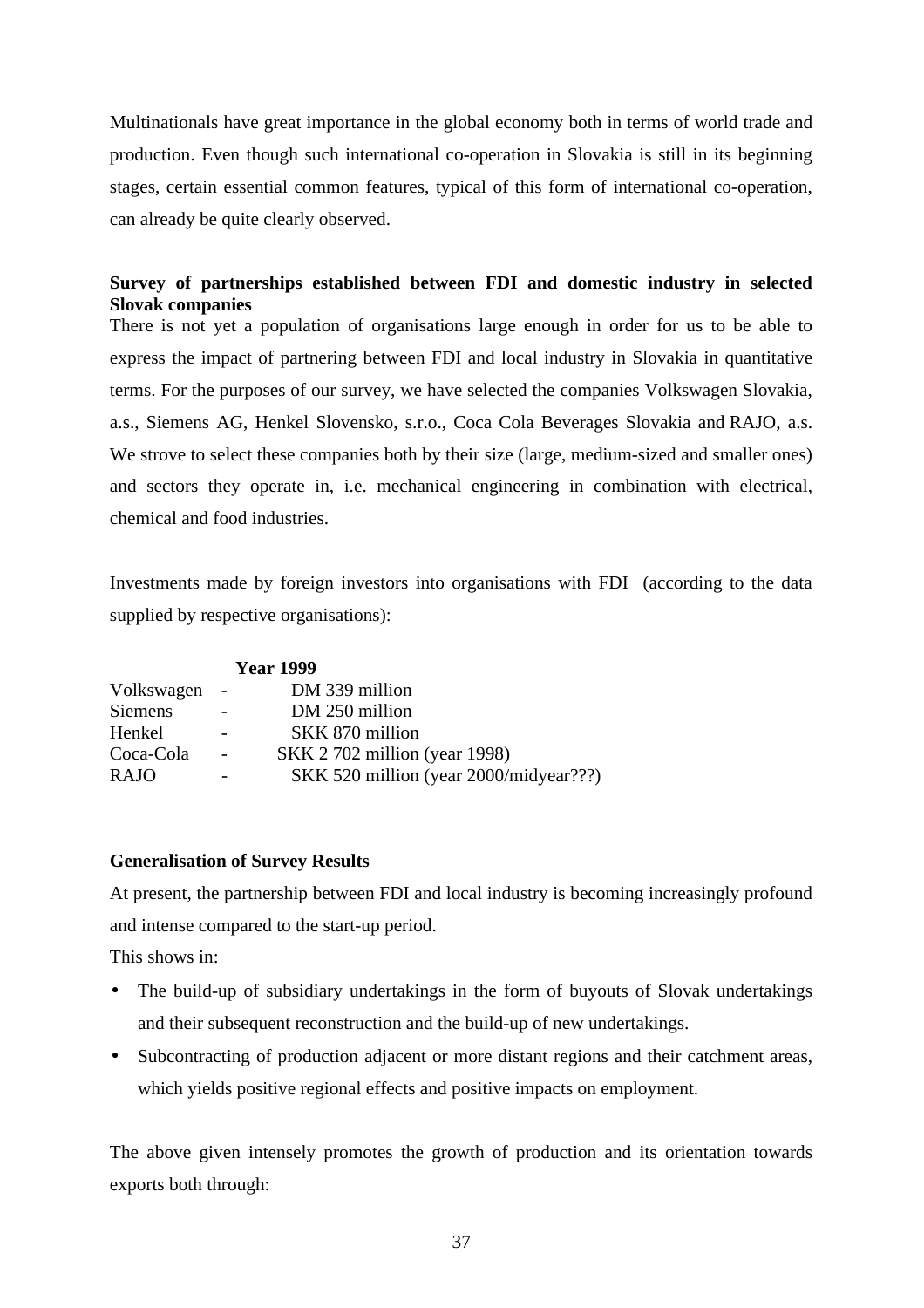- **the classical form of foreign trade (direct exports and imports ) and**
- **cross-border transfers from a foreign parent to a subsidiary and vice versa.**

The consequences of such partnerships are highly positive: they lead to the revival of smaller companies that would probably never be able to establish any co-operation with other countries, which gradually makes them raise their standards to match international ones. This primarily results in a parent undertaking exerting pressure towards a high standard of skills, quality of work, know-how, and management, which in turn makes it possible to increase the volume of output, as well as exports.

#### **a) Employment**

It has becomes an established fact that foreign direct investment has significant influence on the maintenance of employment, or the creation of new jobs.

In this respect it is possible to make a distinction between:

- **so-called direct employment,** i.e. work positions in the parent company and its establishments in Slovakia
- **so-called indirect employment,** which is induced by the interoperation of the company and its subcontractors from other sectors and branches.

### **Direct employment**

- All the respondents have voiced a highly positive assessment of the Slovak labour in the following respects:
	- $\checkmark$  the ability to adapt quickly
	- a high standard of graduates from professional, especially technical secondary schools and Universities
	- $\checkmark$  the deficiency of language skills from 5-10 years ago is diminishing
	- moreover, the shortage of professional managers is being eliminated.
- A problem still present in this field appears to be a shortage of middle level professionals – something between professional school and University (bachelor study) graduates.
- Greater opportunities for professional growth in large international companies, both thanks to the establishment of the companies' own professional and apprentice schools, induction training initially under the leadership of foreign trainers, now generally under the supervision of local employees and the possibility of different internships abroad.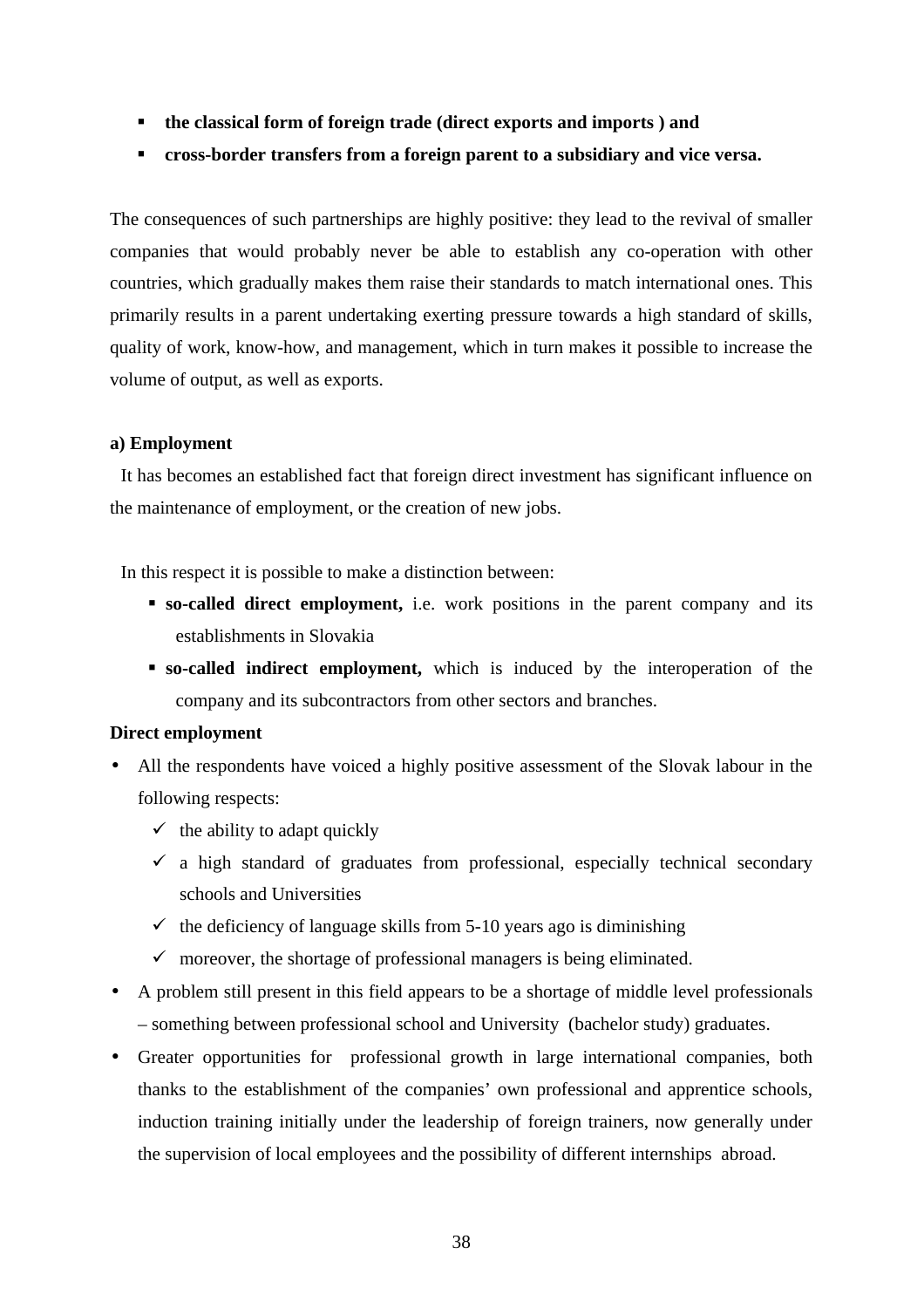• The repute of the quality of Slovak specialists has started to expand quickly beyond the border of Slovakia. Nowadays they even go to induct employees in similar operations abroad.

# **Indirect employment**

As a result of multiplication effects on subcontracted organisations, employment fans out, which gradually helps to reduce regional problems with unemployment in the given areas. In some specialisations this concerns quite considerable numbers of employees, especially in machinery production, but also in lower profile branches, such as the food industry. For example, a study elaborated by the Coca Cola company drawing upon the Polish and Romanian experience has confirmed that multiplication effects generate, per one employee in the soft drink business (the Coca Cola company), 7-9 jobs in annual operations in interconnected specialisations or branches. These are cases of indirect employment.

In addition to the partnership as such, there are some other positive sides that cannot be overlooked, namely the qualitative shifts due to the pressures exerted by the parent company, such as unanimous requirements as to the quality, skills, assortment, quantity, etc. On the other hand, in the majority of cases, this means supplies not just for the foreign partner operating locally, but also for the parent concern operating abroad, whereby the standard of workforce in the given area becomes quite high.

It is possible to say that all the managers in foreign companies we have visited in unison, as well as from other sources, very positively assess the Slovak labour possessing a solid professional background that can be refreshed or adjusted to the particular production or economic demands in a very short time. Language barriers, which initially posed a big problem, are being gradually eliminated and also the management positions in these companies are prevailingly being filled by local professionals.

# **b) Regional Distribution of Partnerships**

The partnership between the foreign direct investors established in the country and local industry is very important in terms of the regional distribution of their operations. In this way the uneven entry of FDI in Slovakia, which has been considerably varying over a long term, is at least partially levelled out. Nevertheless, it is predominantly concentrated in the Bratislava area or other regional or district capitals.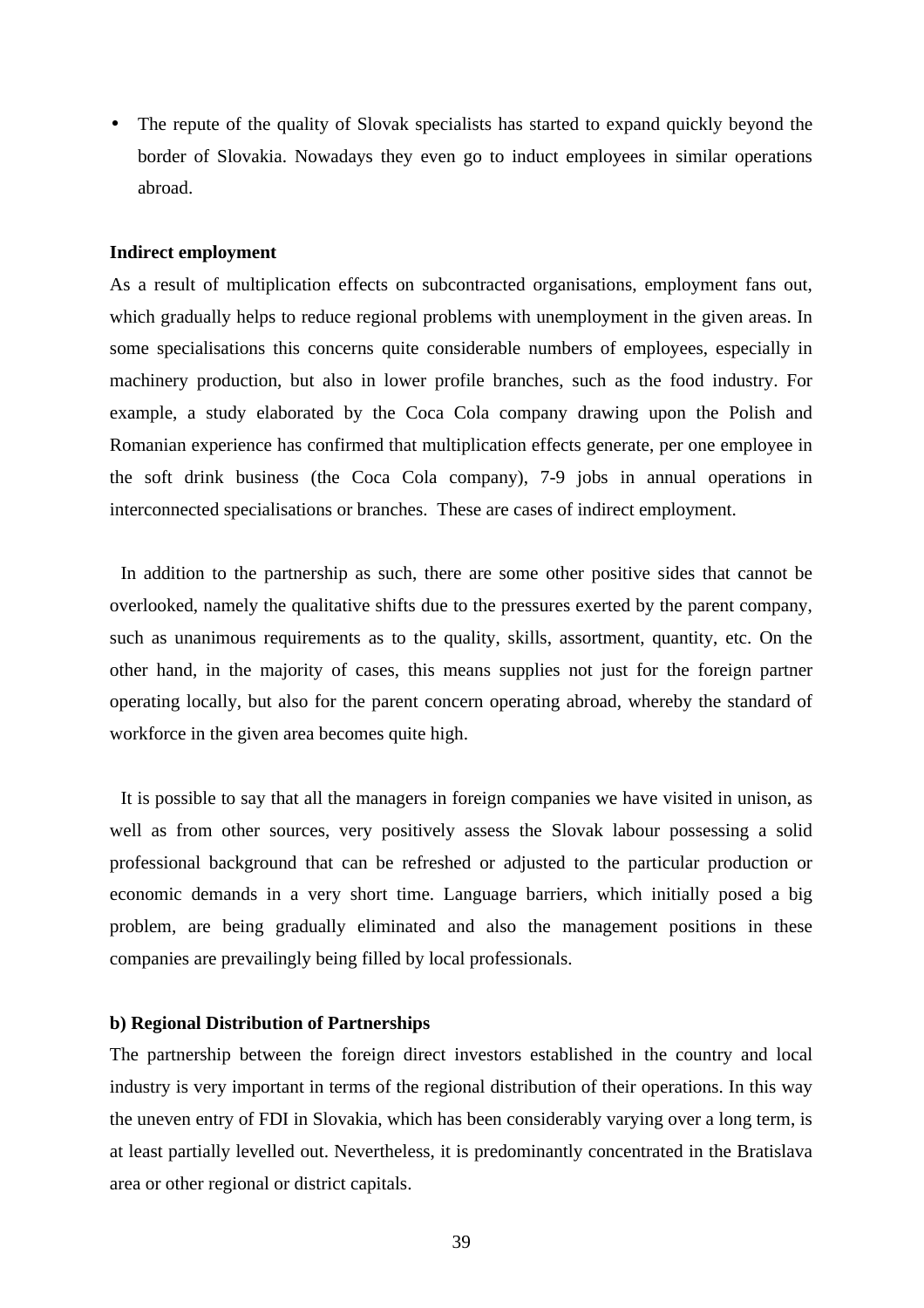This view is proven by the activities pursued by foreign companies in which we conducted our survey. In some cases, the partnership with local industry has nation-wide dimensions, or it only concerns individual regions:

| Table 2. |  |
|----------|--|
|----------|--|

| <b>Regions</b>    | <b>Participation of selected foreign companies</b> |
|-------------------|----------------------------------------------------|
| <b>Bratislava</b> | Coca Cola, Siemens, Henkel, Rajo, VW, Danone       |
| Trnava            | Siemens, Coca Cola, VW, Rajo,                      |
| Trenčín           | Henkel, VW                                         |
| Nitra             | Siemens, VW, Rajo                                  |
| Žilina            | VW                                                 |
| Banská Bystrica   | Coca Cola, VW                                      |
| Prešov            | VW                                                 |
| Košice            | Coca Cola, Siemens, VW, Fromageries Bel.           |

By and large, the partnership with local industry may be twofold:

- Supplies from independent subcontractors operating in different sectors and branches;
- Buying out Slovak undertakings, which then operate as part of the foreign company and a combination with the first method.

# **Example of co-operation between independent subcontractors**

Regional distribution of a production partnership is almost ideal in the case of Volkswagen Slovakia, a,s. The company is actively involved, depending on respective parts, (Table 2) in the following towns:

### *Table 26*

**Automotive industry – purchases from Slovak undertakings in the year 1999**

|       | $\cdots$<br>$P^{\mu\nu}$ chapes it only sto and and cannings in the feat 1999 |                                |  |  |  |  |
|-------|-------------------------------------------------------------------------------|--------------------------------|--|--|--|--|
|       | Parts                                                                         | Turnover in the year 1999 '000 |  |  |  |  |
|       |                                                                               | <b>SKK</b>                     |  |  |  |  |
|       | Plastics, insulating materials                                                | 32 985.2                       |  |  |  |  |
| 2.    | Forgings, sheets, castings, pipes, powder metallurgy                          | 5 185 537.9                    |  |  |  |  |
| 3.    | Cable harnesses, fuse panels, accumulators, lamps                             | 7944312.5                      |  |  |  |  |
| 4.    | Seats, set covers, AIR bags, steering wheels, brakes, linings                 | 2 790 081.3                    |  |  |  |  |
| 5.    | Instruments, tools, JUS, preparations                                         | 124 638.1                      |  |  |  |  |
| 6.    | Bearings, chip working, surfacing                                             | 444 832.6                      |  |  |  |  |
| 7.    | Axles, gearings, clutches, brakes, brackets                                   | 12 200 786.9                   |  |  |  |  |
| 8.    | Rubber, rubber and metal, tyres                                               | 828 268.2                      |  |  |  |  |
| 9.    | Compression moulded parts, springs                                            | 880 905.8                      |  |  |  |  |
| 10.   | Bowdens, filters, rear view mirrors                                           | 785 316.8                      |  |  |  |  |
| 11.   | Others                                                                        | 30 004.8                       |  |  |  |  |
| Total |                                                                               | 31 246 970.1                   |  |  |  |  |
|       | of which VW Bratislava approx.                                                | 19 000 000.0                   |  |  |  |  |

**Source:** Volkswagen Slovakia, a.s.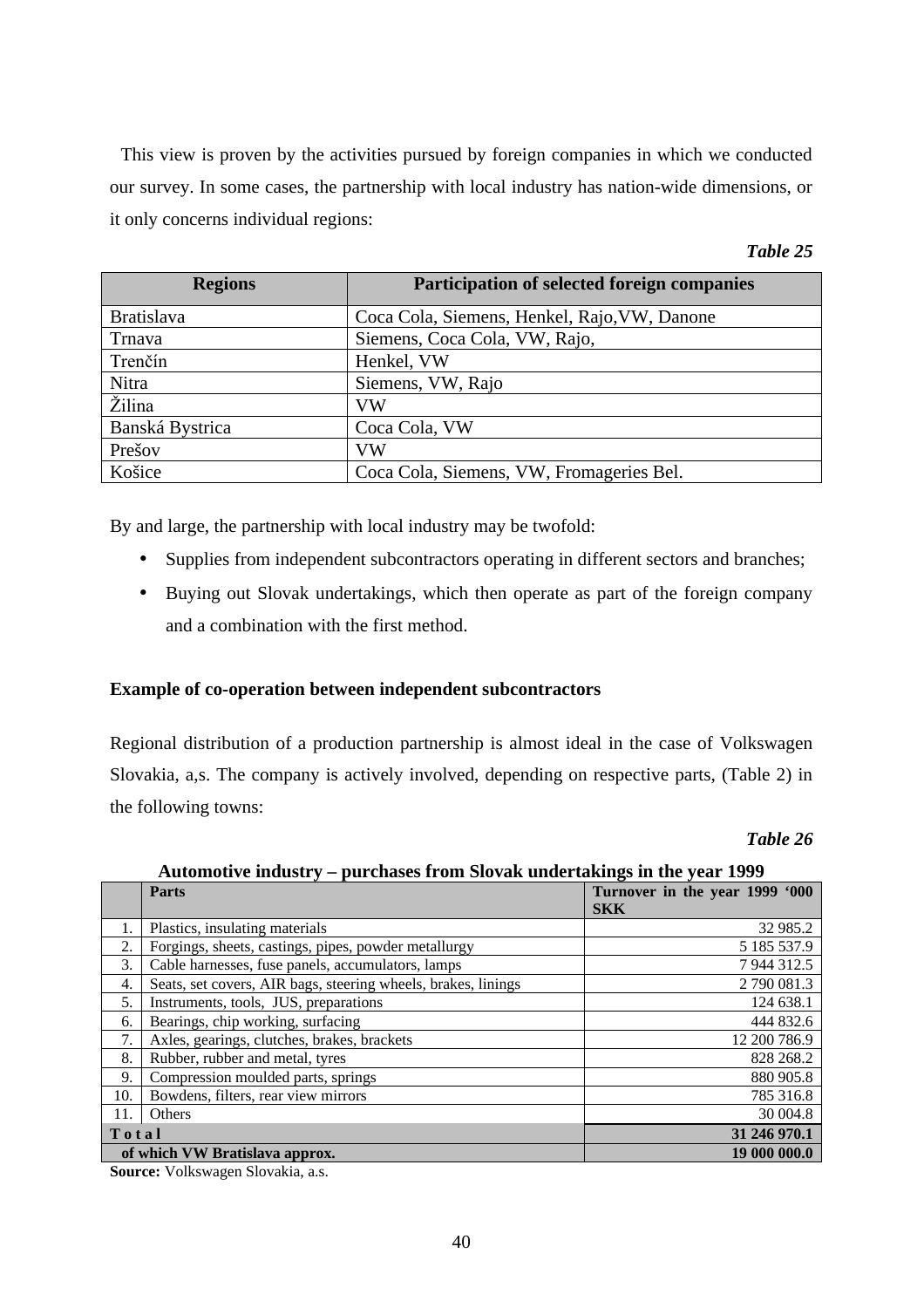These involve supplies for VW, Audi, Škoda Auto, Seat and others.

- ad 1. Nová Baňa, Vranov, Bratislava, Žilina, Nitra
- ad 2. Dolný Kubín, Martin, Považská Bystrica, Žiar nad Hronom,Trnava, Snina, Košice, Podbrezová
- ad 3. Banská Štiavnica, Piešťany, Topolčany, Komárno, Trenčín, Dolný Kubín, Stará Ľubovňa, Nitra, Krompachy, Michalovce, Liptovský Hrádok, Previdza, Dubnica, Dunajská Streda
- ad 4. Veľký Meder, Stupava, Bratislava, Žilina, Púchov, Senica, Považská Bystrica
- ad 5. Bratislava, Myjava. Považská Bystrica, Vráble, Topolčany, Dolný Kubín, Prešov, Skalica, Žilina
- ad 6. Hriňová, Michalovce, Považská Bastrica, Bytča, Nové Mesto, Zvolen, Michalovce, Prakovce, Vráble, Topolčany, Dolný Kubín, Prešov, Skalica, Žilina
- ad 7. Čadca, Bratislava, Veľký Meder, Detva, Trnava, Bánovce, Košice
- ad 8. Dolné Vestenice, Prievidza, Púchov, Bytča, Hnúšťa, Banská Bystrica
- ad 9. Trnava, Vráble, Brezová pod Bradlom, Bratislava, Malacky
- ad 10. Banská Bystrica, Hnúšťa, Vlkanová, Nové Mesto, Dolné Hámre
- ad 11. Žilina, Banská Štiavnica, Myjava, Banská Bystrica, Vlkanová, Považská Bystrica, Trnava.
- **Source:** Škoda Auto Slovensko, s.r.o. Association of Automotive Industry Subcontractors in Slovakia

Many foreign companies in Slovakia operate in this fashion. From among those we have consulted, it is, for example, Henkel, Volkswagen, Coca Cola, Rajo, Danone, etc.

The Volkswagen company dominates in this respect, namely in terms of such aspects as spatial, sector or branch distribution. It is possible to say that should there be more such activities, main investment, employment, export, regional and other problems would be removed for the Slovak economy.

Another option for establishing a partnership with local industry is to buy into a partial or a one-hundred percent ownership of Slovak undertakings in different regions in one go. There are advantages of its own to such partnerships in that since they immediately report to their parent companies, and any eventual problems of financial, qualitative (predominantly) or other nature thus fade away.

The Siemens company in Slovakia would make a good example of such type of partnering, where in some instances a combination with the former method has been used. Siemens Automative, s.r.o. Michalovce and Elektrické systémy, s.r.o. Nitra could be referred to for illustration.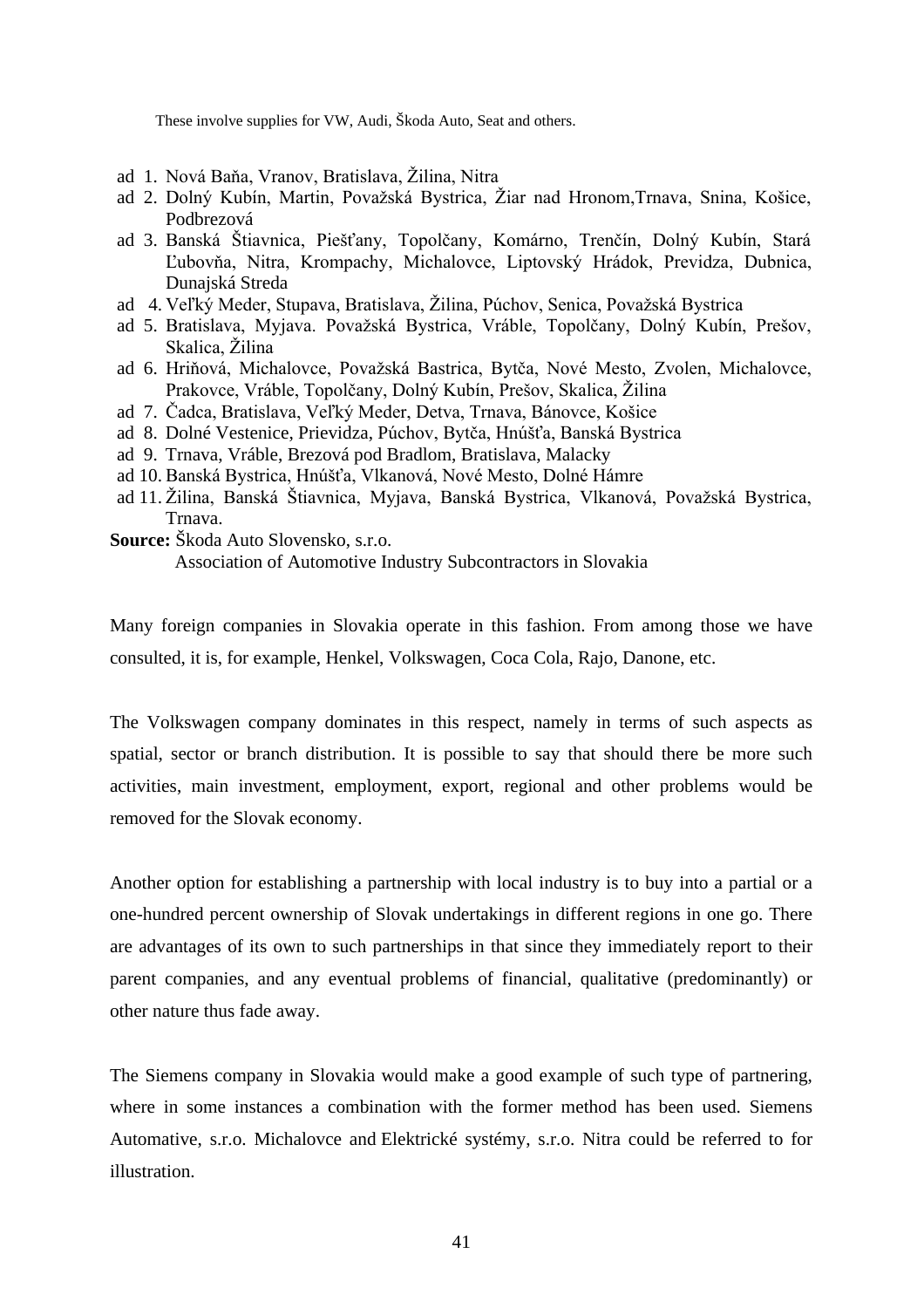#### **c) Increasing exports**

Increased volume of exports is one of the essential effects of partnering between foreign direct investment and local industry.

Companies with a part or one-hundred percent FDI participation pursue exports in the following forms:

- **directly**, with foreign trade being is conducted directly between a local supplier and a foreign customer;
- **indirectly**, with a local subcontractor supplying their products to a local customer (subsidiary), who uses them for making their own products and then exports them to its parent company by way of a transfer. An indirect form of exports may also be involved in cases where there is own production of parts by a local subsidiary that likewise incorporates them into its own products (usually assembled also using parts imported from the parent company) and sends them via transfer channels, after having added value to them by such processing, to the parent company. A clear-cut example of this method is represented by Volkswagen Slovakia, a.s.

In the first years of FDI entering Slovakia and individual organisations, exports developed at a relatively slow pace. Since Slovakia is a small market, investors who want to get settled in the country must be predominantly pro-export oriented and this has gradually started to show in the share they have in export activities in Slovakia.

This trend could be observed in all organisations surveyed, whose exports already now amount to approx. 40-70 % of their output, and in Volkswagen, whose exports accounted for almost the whole of its yearly output. At the same time, each of the said undertakings expects its volume of output and exports to grow further.

# **Problems**

Apart from all the positives mentioned earlier in this study, we have also come across certain problems as cited by our respondents:

**In respect of workforce,** representatives of the Volkswagen company noted that the qualifications structure of the new generation has not been developing in a positive direction over the past decade. Even, higher education has partly got out of control. Undue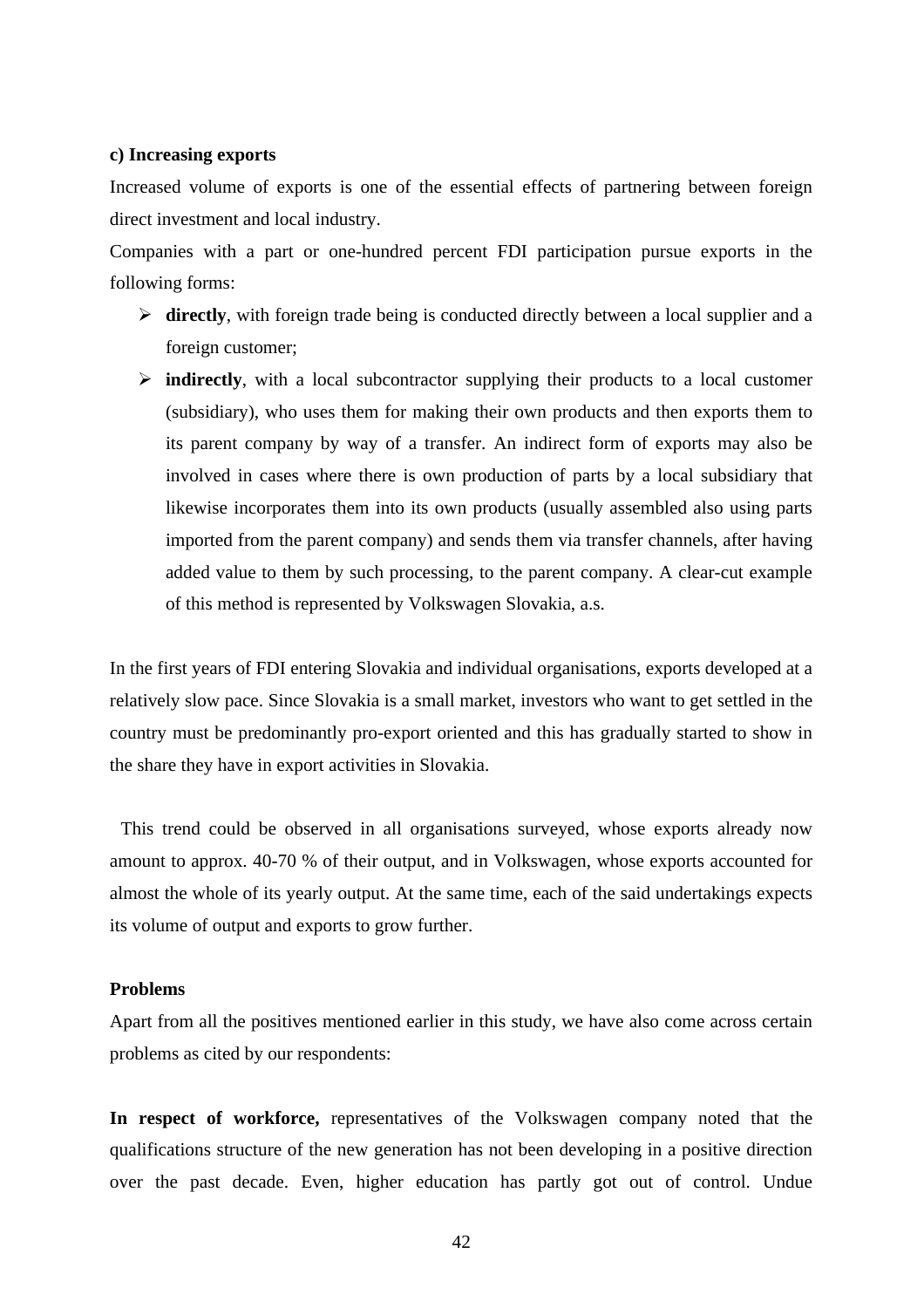independence of individual faculties forming part of universities resulted in an excessive increase in the number of study specialisations. Their number rose by 100 % in comparison with the CR. On the other hand, the proportion of University graduates to the general population is still low.

As for machinery plants (but this also applies to the industry in general), experts we talked to have distinguished three groups of companies. Companies such as Matador Púchov, Siemens, Volkswagen and undertakings they co-operate with have firm orders, they have managed to raise sufficient funds, thus resolving the problem of undercapitalisation and have acquired know-how. There is no overemployment in these undertakings, that is, they are getting to the normal. Then there is a second group of undertakings that in a way just keep going, struggling to survive. These companies are indeed working, but still they exhibit signs of overemployment, undercapitalisation and are seriously concerned about the future of their sales. For the third group of undertakings, bankruptcy is just a question of time. This problem must be resolved by speeding up insolvency proceedings in necessary cases and finding ways for doing away with the shortage of jobs and creating new ones. Experience from recent years shows that foreign investors cannot be expected to come to old-fashioned factories with unsettled title to assets and environmental liabilities. It would be more optimum to concentrate on individual regions, so that, in concurrence between the economic managements and local authorities, industrial parks started to be formed. Also, all necessary land should be provided and industrial infrastructure built up, so that an offer can be made to foreign investors, who may then quickly get involved. It was shown that tax holidays, customs concessions and similar incentives by themselves are too weak to motivate foreign investors. From a broader perspective, political and economic stability and general transport, energy and telecommunications infrastructure will be required.

**As for local research,** a rather definite reduction has been recorded in it as a result of the entry of foreign investors. In large concerns in particular the research tends to concentrate in parent companies. Nevertheless, this is a world-wide phenomenon. A typical example would be Volkswagen, which at present cannot be realistically expected to come up with a new model of "Slovak car". There is a chance though for developing final production as part of attractive programmes there. On the other hand, there are opportunities there for developing extensively, through multiplication effects, a network of subcontractors, as well as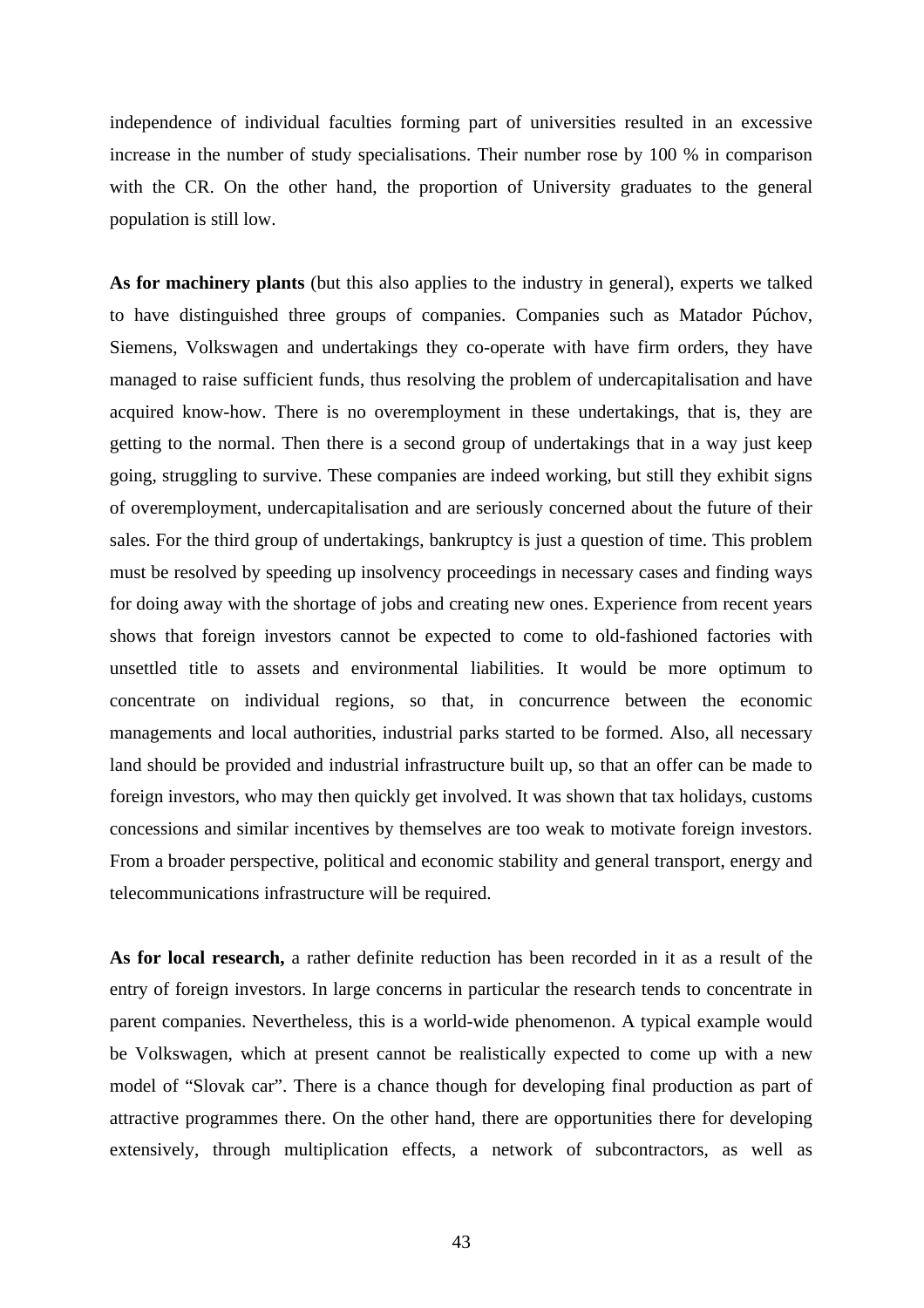construction and transportation capacities, advertisement and other activities linked to the industrial branch.

On the other hand, smaller firms do make use of local research, which is the case of subsidiaries of the Siemens company operating in Slovakia, and in food plants, e.g. diaries, and so forth.

Quite importantly, the product lines of Slovak joint ventures is becoming increasingly more sophisticated.

Representatives of the RAJO undertaking are critical about the length of **time needed to get products certified.** This takes at least 6 months in Slovakia, while in developed European countries it takes 1 month at the maximum. This presents a big handicap for the food industry, since the applicant company thus loses its time lead to competition.

Representatives of almost all organisations consulted complained about enduring **bureaucracy,** but also **corruption.**

# **Conclusion**

Analyses of international competitiveness of individual countries are based on their ability to sustain economic growth over a long term. This above all involves the growth of production (GDP), productivity of labour and the translation of these positive developments into multiplication effects domestically and also in external economic relations.

As was shown by the results of our analyses, when it comes to the entry and operation of FDI in Slovakia, all these have in principle been accomplished: **a high rate of growth of labour productivity,** and that developing at a higher pace than in the case of comparable local partners, and internationally reaching the standard of parent organisations, a **growing volume of output** of adequate **quality**, **maintained employment,** etc.

At the same time, the above mentioned achievements present one of effective ways for a gradual approximation to developed EU economies.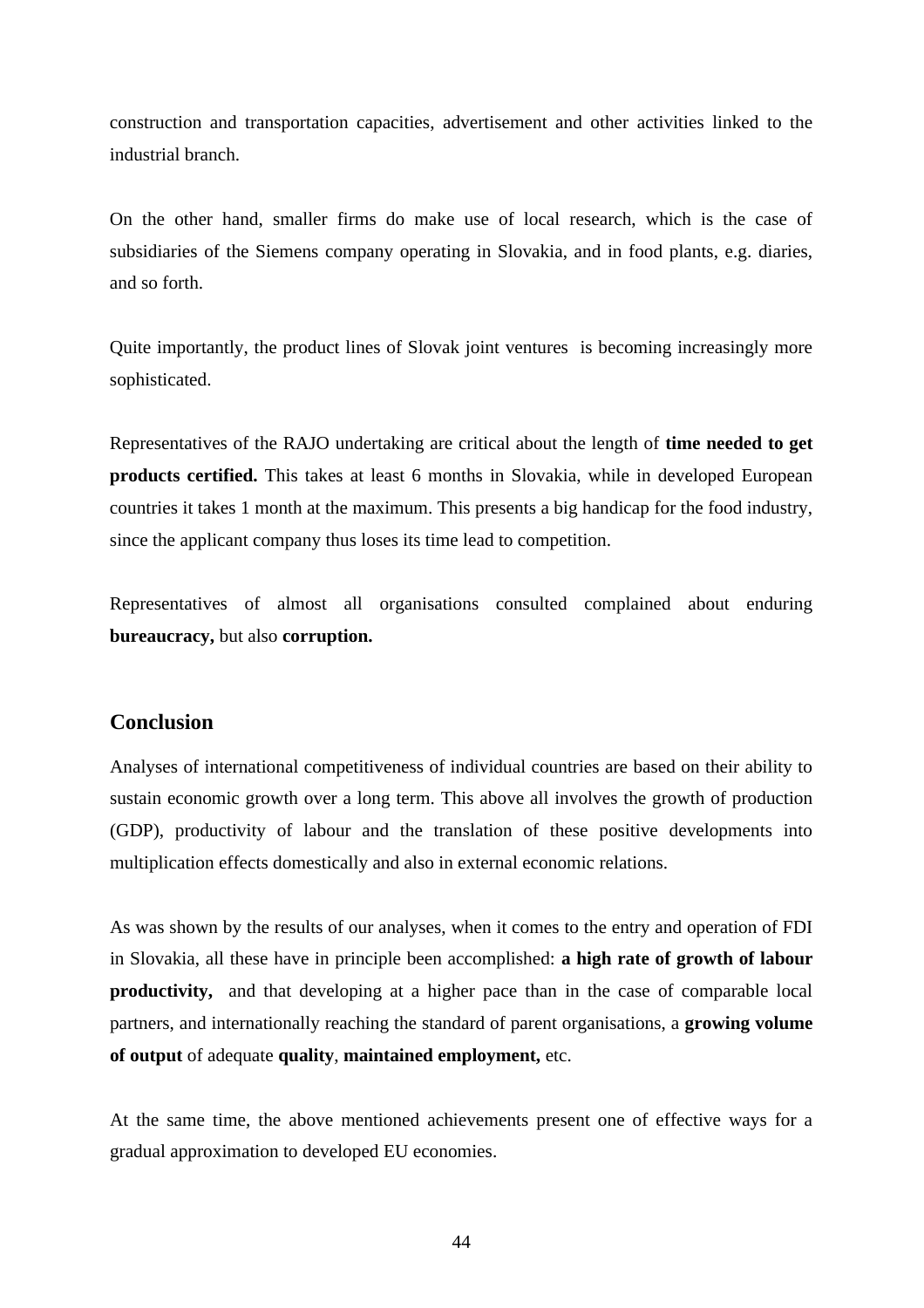In the forthcoming period, a positive trend in the inflow of FDI to Slovakia can be expected as a result of the improved international image of Slovakia, local legislative conditions for the entry of FDI into Slovakia, and, last but not least, a relatively positive rating of the business environment in Slovakia by notable foreign investors already established there.

In the near future, in addition to a classical form of direct investment into production, banking or services, the inflow of FDI will be extended to a form so far only scarcely utilised in our country. To this end, extensive liberalisation measures were taken in 2000, which have already started to yield the first actual results.

Apart from the positive sides of the inflow of FDI, also some problems can be envisaged:

- Upon the entry of large foreign organisations into Slovakia, the stifling effect on the local research and development in progressive industrial branches has started to show. Nevertheless, this is a worldwide phenomenon for large concerns to be concentrating their research in parent companies. On the other hand it is possible to say that products made by Slovak subsidiaries as part of their manufacturing programs are becoming increasingly sophisticated.
- $\checkmark$  At the present time views have started to proliferate that should the inflow of FDI develop in the same direction as up to now, we could become a sort of "assembly workshop of Europe", which could impact upon the structure of demand in the market for labour. This would on the one hand mean stagnation – the lowering of professional requirements for specialisations down to the level of just the skills still adequate for the category in question, and, on the other hand, the increased brain drain of educated specialists to foreign countries might occur.
- The comparative advantage of "cheaper labour" that foreign investors make use of in our country is not a permanent phenomenon, that is, something on which long-term foreign investment could rely. It is therefore important to strengthen the other facet of our comparative advantage – the skilfulness of the workforce and their creative abilities. This first of all implies the need to develop the educational system, but also to promote national research and innovation activities so as to enable us to capture the interest of foreign capital with new ideas, the creative skills of people and local development projects. For that reason, the Government should have ideas of how to develop selected branches or sectors and further sophisticate Slovakia's own activities, whereby local specialists could fully utilise their potential.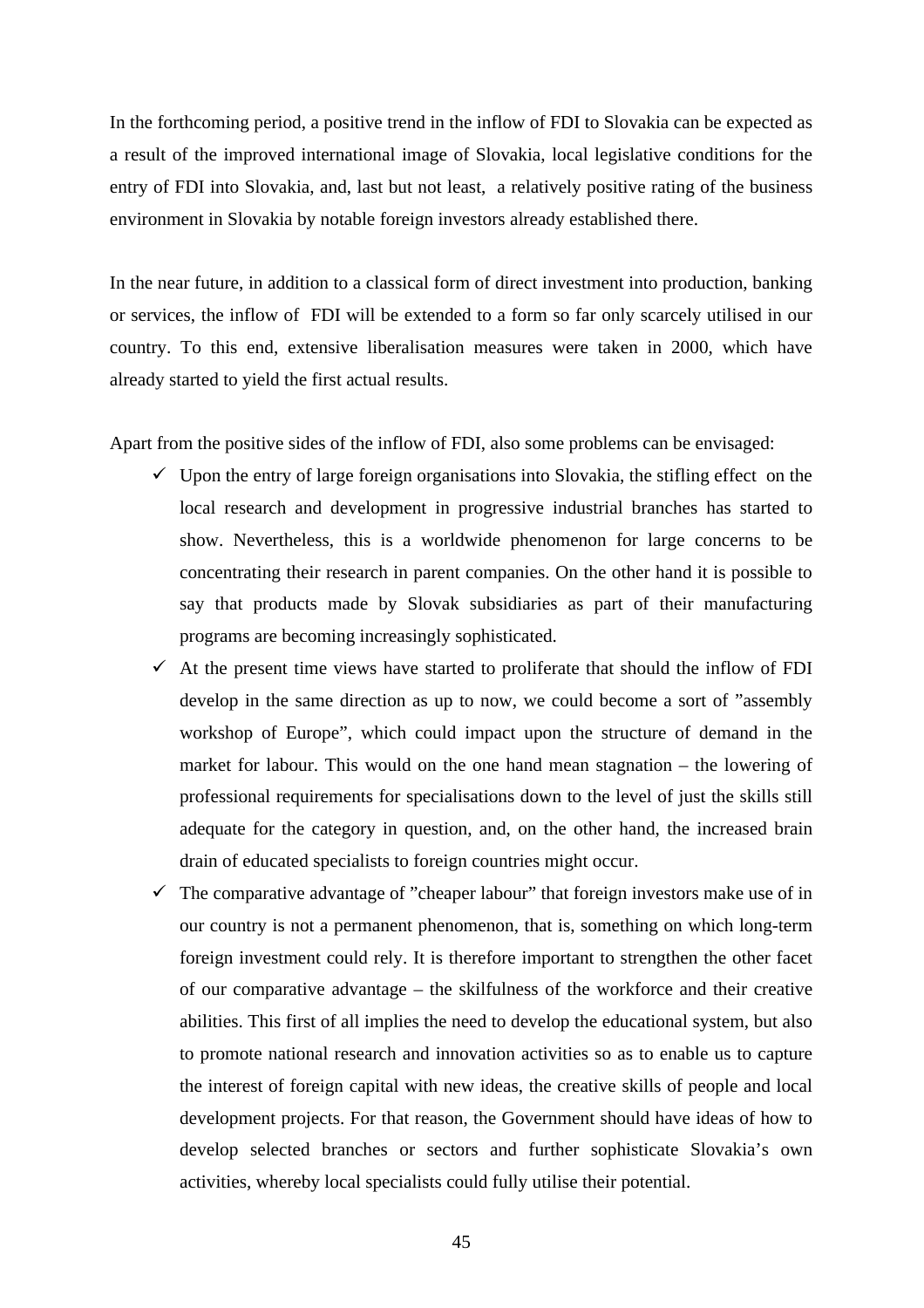- $\checkmark$  Retail trade competition was to a relatively significant degree affected by the entry of large foreign supermarkets. On the one hand their impact is positive, notably because of reductions of the prices of foodstuff, but on the other hand they are pushing out smaller local producers from their markets through competition. The latter are not able to adjust to the level of prices offered by prominent producers, particularly joint ventures. This seems to be essentially due to the high productivity of labour and superior organisation of work in joint ventures compared to local undertakings<sup>4</sup>.
- With a view towards resolving this problem, recommendations first made consisted of proposals to integrate these organisations into voluntary associations of retail outlets. An alternative opportunity for selling their goods outside the distribution chain would be created thereby, which could also contribute towards the elimination of economic dependence.
- However, the problem of smaller undertakings appears to rest in production activities, i.e. substantially higher production costs. For that reason we believe that individual producers should internally specialise in such products for which they have the best conditions and thus could attain a higher cost effectiveness. That is why not only distribution, but also production associations should be engaged.

 $\overline{a}$ 

<sup>&</sup>lt;sup>4</sup> The RAJO, a.s. joint venture can be given as an example, where the productivity of labour achieved was 9.2 million SKK/employee/year 2000 (and 10 million SKK/employee/year in the parent company). Three years ago it was 5-6 million SKK/employee/year and in comparable milk plants approx. 2-3 million SKK/employee/year.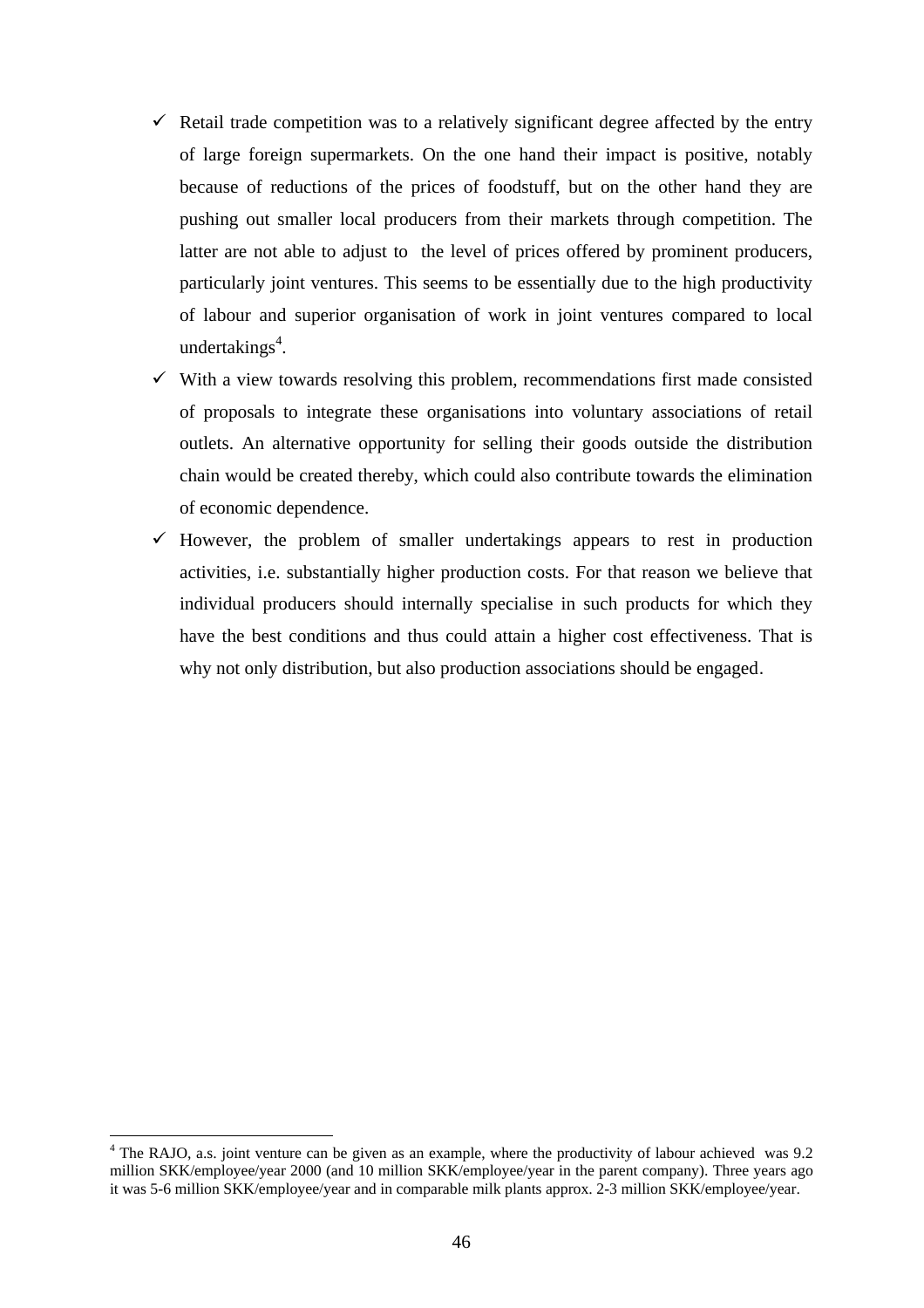# **References**

- 1. Handwörterbuch Export und Internationale Unternehmen. Stuttgart, C.E.Poeschel 1989. 2435 pp.
- 2. HOŠKOVÁ, A.: Zahraničný kapitál v ekonomike Slovenska. (Foreign Capital in the Economy of Slovakia). Bratislava, IMFS NBS, 1996, a study.
- 3. HOŠKOVÁ, A.: Zahraničný kapitál v ekonomike Slovenska. II. časť (Foreign Capital in the Economy of Slovakia. Part II.). Bratislava, IMFS NBS, 1996, a study.
- 4. HOŠKOVÁ, A. VÁGNEROVÁ, S.: Priame zahraničné investície na Slovensku so zameraním na bankovú sféru. (Foreign Capital in Slovakia with Focus on the Banking Sector). Bratislava, IMFS NBS, 1998, a study.
- 5. HOŠKOVÁ, A.: Zahraničný kapitál na Slovensku so zameraním na portfóliové investície. (Foreign Capital in Slovakia with Focus on Portfolio Investments). Bratislava, IMFS NBS, 1999, a study.
- 6. HOŠKOVÁ, A.: Komparácia vývoja priamych zahraničných investícií na Slovensku a v transformujúcich sa ekonomikách. (Comparing the Development of Foreign Direct Investment in Slovakia and Transit Economies). Bratislava, IMFS NBS, 2000, a study.
- 7. HOŠKOVÁ, A.: Prepojenie priamych zahraničných investícií na domáci priemysel. (Partnering Between Foreign Direct Investment and Local Industry). Bratislava, IMFS NBS, 2000, a study.
- 8. HOŠKOVÁ, A. ŠESTÁKOVÁ, M.: Medzinárodné podnikanie. (International Business). Bratislava, Elita 1993. 157 pp.
- 9. HUNYA, G. STANKOVSKY, J.: WIIW WIFO Database. Foreign Direct Investment in Central and East European Countries and the Former Soviet Union. Vienna, July 1998, December 1998, September 1999, February 2000, February 2001
- 10. HUNYA, G.: Foreign Direct Investment and the Catching-up of Accession Countries. Prednáška na medzinárodnej konferencii (A paper delivered at the international conference) "The European Union Enlargement to the East, but at what speed". Paris, 22-23 March, 1999.
- 11. HUNYA, G.: Integration Through Foreign Direct Investment. Vienna, WIIW, 2000, 256 pp.
- 12. OPPENLÄNDER, K.: Aussenhandel, Finanzströme und Direktinvestitionen in Osteuropa. München, Weltforum 1995. 122 pp.